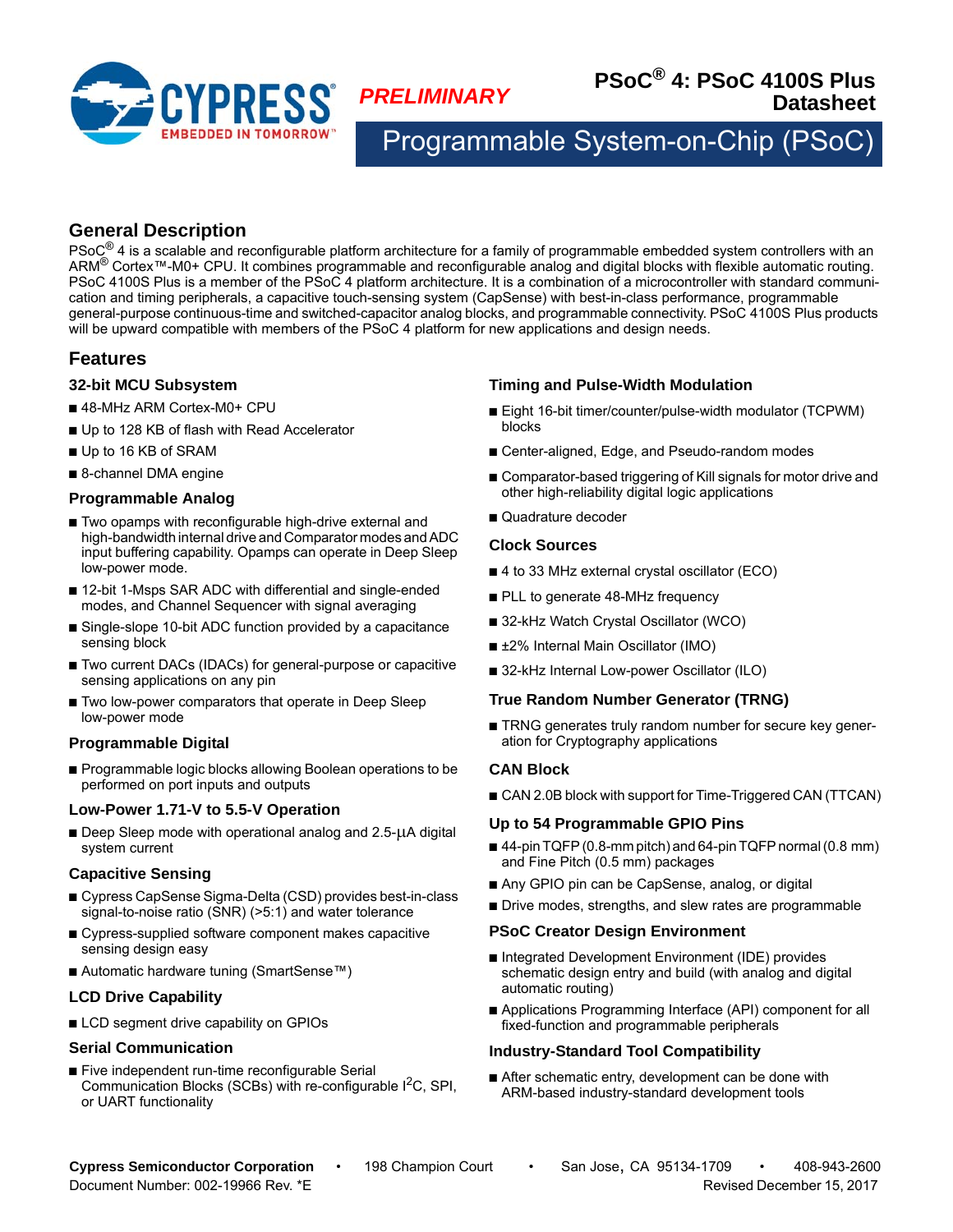

# **More Information**

Cypress provides a wealth of data at [www.cypress.com](http://www.cypress.com/) to help you to select the right PSoC device for your design, and to help you to quickly and effectively integrate the device into your design. For a comprehensive list of resources, see the knowledge base article [KBA86521, How to Design with PSoC 3, PSoC 4, and PSoC 5LP.](https://community.cypress.com/docs/DOC-9422) Following is an abbreviated list for PSoC 4:

- Overview: [PSoC Portfolio,](http://www.cypress.com/products/microcontrollers-mcus) [PSoC Roadmap](http://www.cypress.com/product-roadmaps/cypress-platform-psoc-solutions-roadmap)
- Product Selectors: [PSoC 1,](http://www.cypress.com/products/psoc-1) [PSoC 3,](http://www.cypress.com/products/psoc-3) [PSoC 4,](http://www.cypress.com/products/32-bit-arm-cortex-m0-psoc-4) [PSoC 5LP](http://www.cypress.com/products/32-bit-arm-cortex-m3-psoc-5lp) In addition, PSoC Creator includes a device selection tool.
- Application notes: Cypress offers a large number of PSoC application notes covering a broad range of topics, from basic to advanced level. Recommended application notes for getting started with PSoC 4 are:
	- ❐ [AN79953](http://www.cypress.com/go/an79953): Getting Started With PSoC 4
	- ❐ [AN88619:](http://www.cypress.com/go/an88619) PSoC 4 Hardware Design Considerations
	- ❐ [AN86439:](http://www.cypress.com/go/an86439) Using PSoC 4 GPIO Pins
	- ❐ [AN57821:](http://www.cypress.com/go/an57821) Mixed Signal Circuit Board Layout
	- ❐ [AN81623:](http://www.cypress.com/go/an81623) Digital Design Best Practices
	- ❐ [AN73854:](http://www.cypress.com/go/an73854) Introduction To Bootloaders
	- ❐ [AN89610:](http://www.cypress.com/go/an89610) ARM Cortex Code Optimization
	- **□ [AN85951](http://www.cypress.com/documentation/application-notes/an85951-psoc-4-and-psoc-analog-coprocessor-capsense-design-guide): PSoC<sup>®</sup> 4 and PSoC Analog Coprocessor** CapSense<sup>®</sup> Design Guide
- Technical Reference Manual (TRM) is in two documents: ❐ [Architecture TRM](http://www.cypress.com/documentation/technical-reference-manuals/psoc-4100s-family-psoc-4-architecture-technical-reference) details each PSoC 4 functional block. ❐ [Registers TRM](www.cypress.com/psoc4100splusregistertrm) describes each of the PSoC 4 registers.
- Development Kits:
	- ❐ [CY8CKIT-041-41XX](http://www.cypress.com/documentation/development-kitsboards/cy8ckit-041-41xx-psoc-4100s-capsense-pioneer-kit) PSoC 4100S CapSense Pioneer Kit, is an easy-to-use and inexpensive development platform. This kit includes connectors for Arduino™ compatible shields.
	- ❐ [CY8CKIT-149](www.cypress.com/cy8ckit-149) PSoC® 4100S Plus Prototyping Kit enables you to evaluate and develop with Cypress' fourth-generation, low-power CapSense solution using the PSoC 4100S Plus devices.

The [MiniProg3](http://www.cypress.com/go/cy8ckit-002) device provides an interface for flash programming and debug.

- [Software User Guide](http://www.cypress.com/documentation/other-resources/psoc-creator-user-guide):
	- ❐ A step-by-step guide for using PSoC Creator. The software user guide shows you how the PSoC Creator build process works in detail, how to use source control with PSoC Creator, and much more.
- Component Datasheets:
	- ❐ The flexibility of PSoC allows the creation of new peripherals (components) long after the device has gone into production. Component datasheets provide all the information needed to select and use a particular component, including a functional description, API documentation, example code, and AC/DC specifications.
- Online:
	- ❐ In addition to print documentation, the [Cypress PSoC forums](http://www.cypress.com/blog/psoc-creator-news-and-information/cypress-psoc-forums-free-development-kits-good-posts-be) connect you with fellow PSoC users and experts in PSoC from around the world, 24 hours a day, 7 days a week.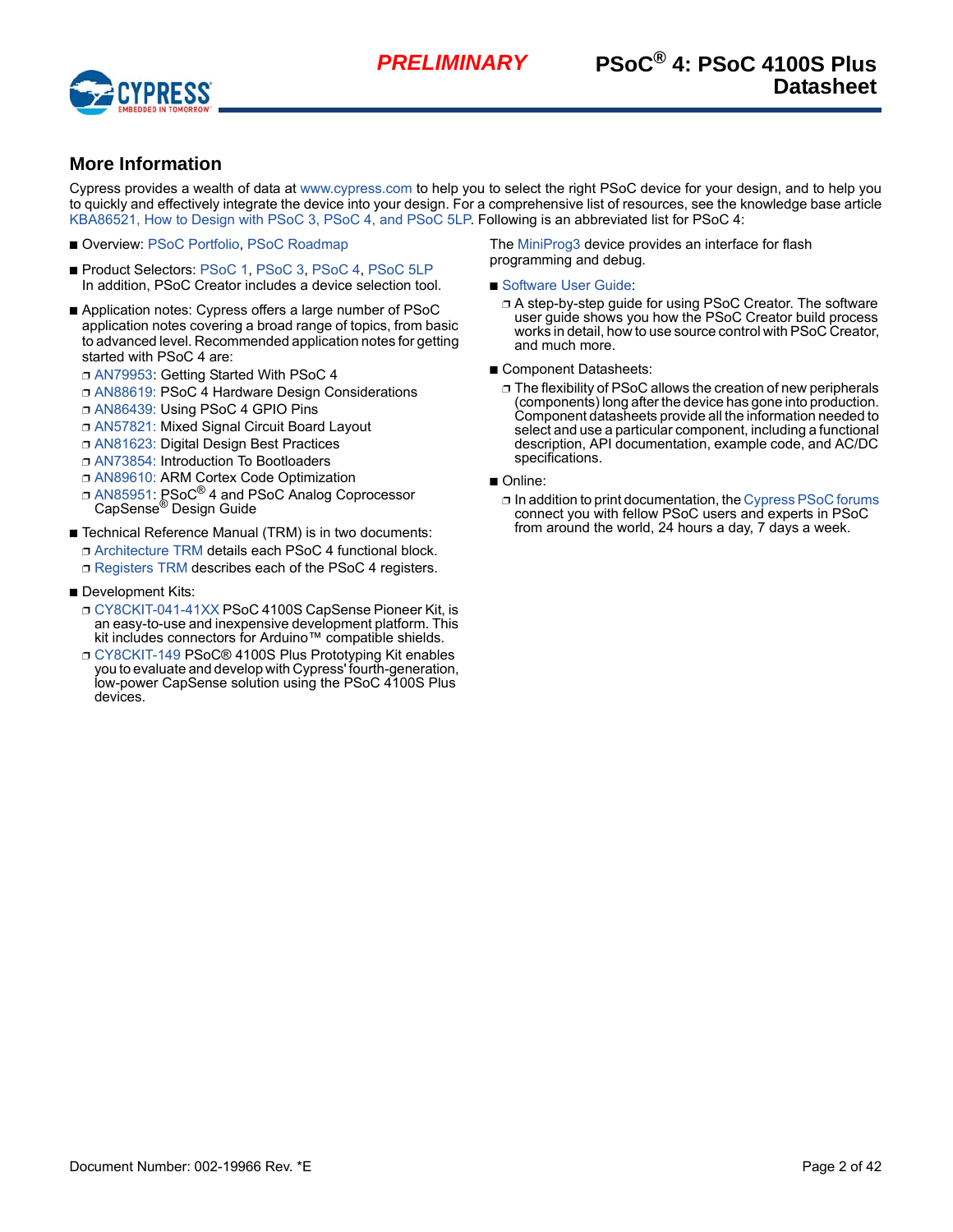

# **PSoC Creator**

[PSoC Creator](http://www.cypress.com/products/psoc-creator-integrated-design-environment-ide) is a free Windows-based Integrated Design Environment (IDE). It enables concurrent hardware and firmware design of PSoC 3, PSoC 4, and PSoC 5LP based systems. Create designs using classic, familiar schematic capture supported by over 100 pre-verified, production-ready PSoC Components; see the [list of component datasheets.](http://www.cypress.com/?app=search&searchType=advanced&keyword=&rtID=377&id=4749&applicationID=0&l=0) With PSoC Creator, you can:

- 1. Drag and drop component icons to build your hardware system design in the main design workspace
- 2. Codesign your application firmware with the PSoC hardware, using the PSoC Creator IDE C compiler
- 3. Configure components using the configuration tools
- 4. Explore the library of 100+ components
- 5. Review component datasheets



**Figure 1. Multiple-Sensor Example Project in PSoC Creator**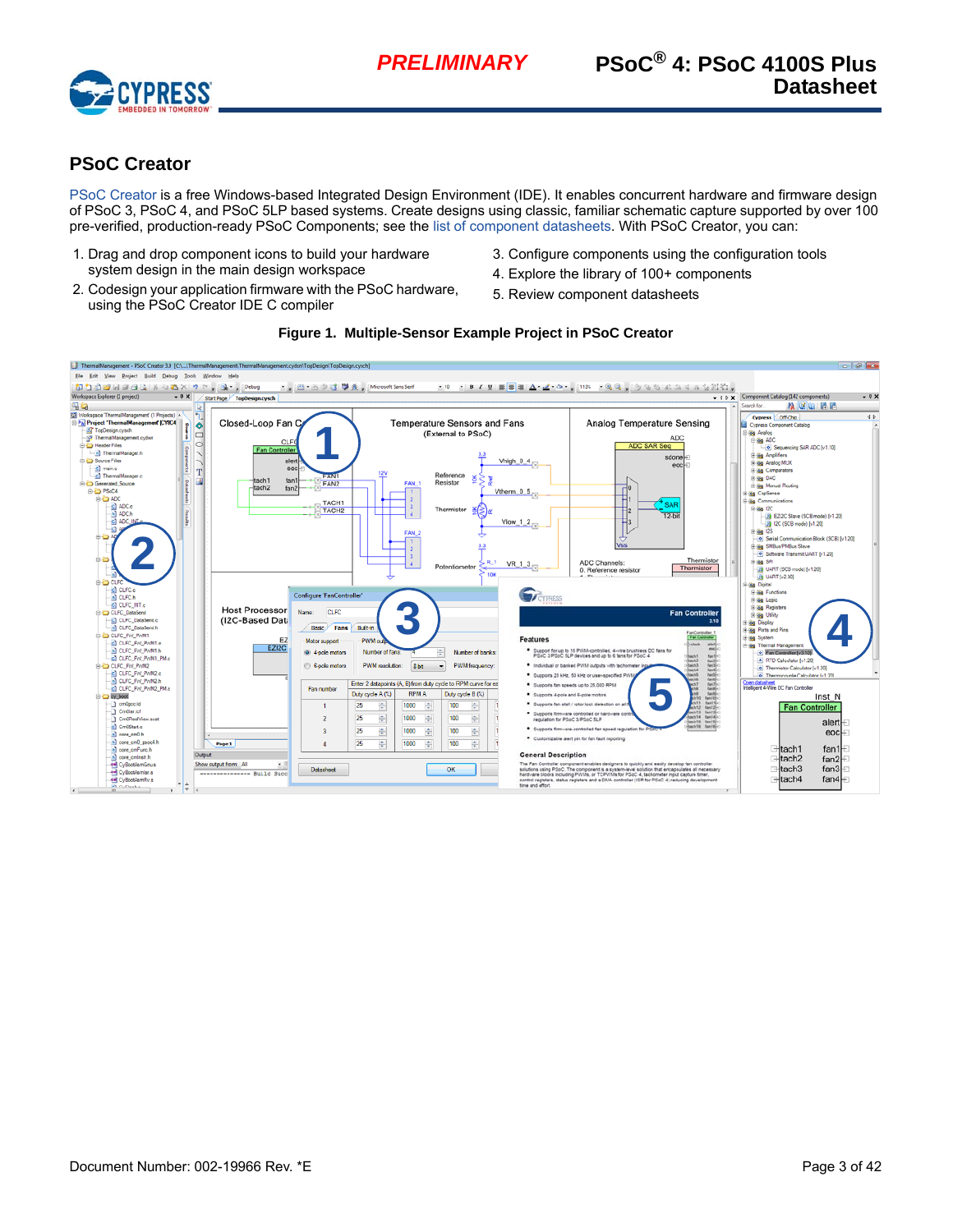

# **Contents**

| Mode 1: 1.8 V to 5.5 V External Supply  14 |  |
|--------------------------------------------|--|
|                                            |  |
|                                            |  |
|                                            |  |
|                                            |  |
|                                            |  |
|                                            |  |
|                                            |  |
|                                            |  |
|                                            |  |

| Sales, Solutions, and Legal Information  42 |  |
|---------------------------------------------|--|
|                                             |  |
|                                             |  |
|                                             |  |
|                                             |  |
|                                             |  |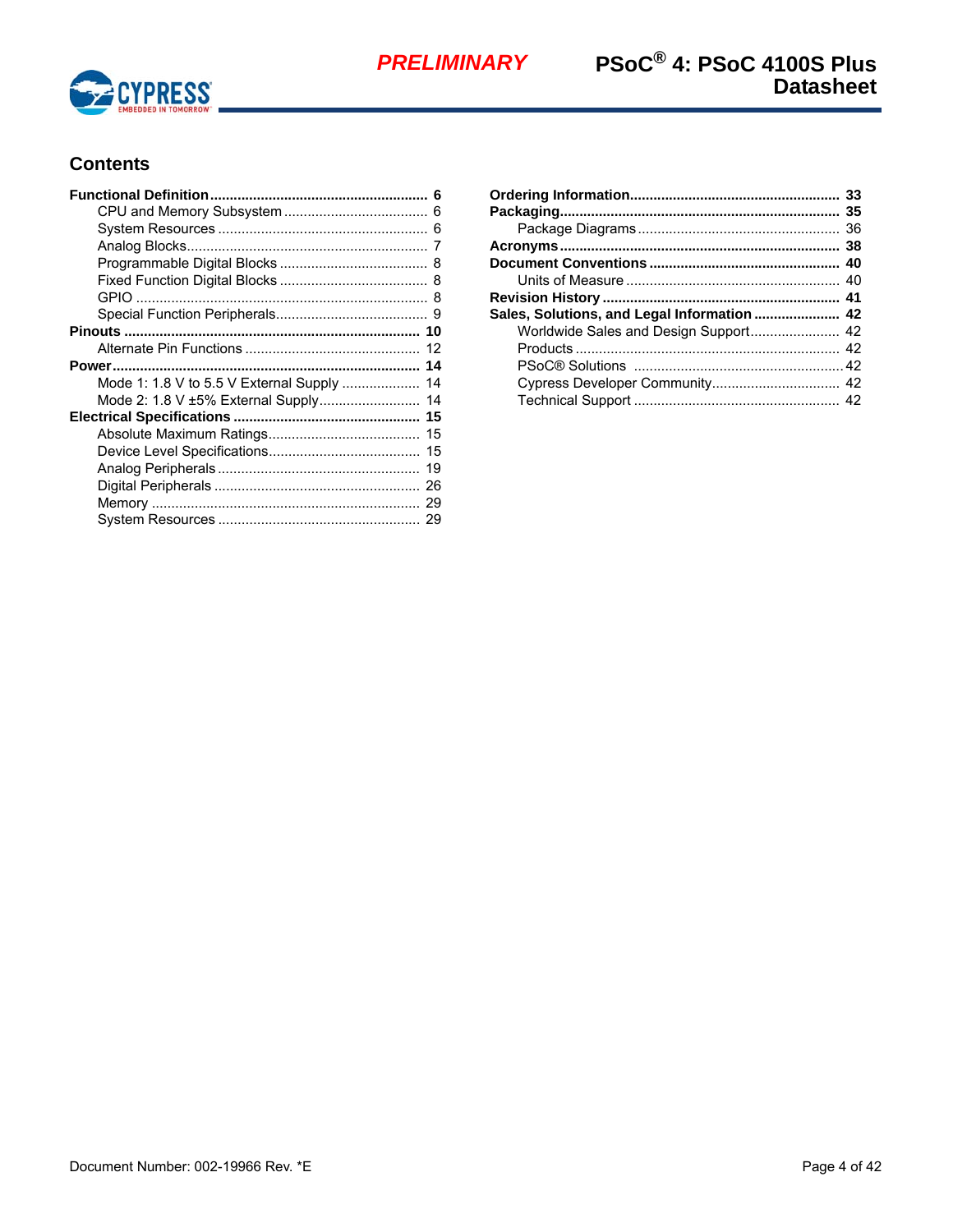



**Figure 2. Block Diagram**



PSoC 4100S Plus devices include extensive support for programming, testing, debugging, and tracing both hardware and firmware.

The ARM Serial-Wire Debug (SWD) interface supports all programming and debug features of the device.

Complete debug-on-chip functionality enables full-device debugging in the final system using the standard production device. It does not require special interfaces, debugging pods, simulators, or emulators. Only the standard programming connections are required to fully support debug.

The PSoC Creator IDE provides fully integrated programming and debug support for the PSoC 4100S Plus devices. The SWD interface is fully compatible with industry-standard third-party tools. PSoC 4100S Plus provides a level of security not possible with multi-chip application solutions or with microcontrollers. It has the following advantages:

- Allows disabling of debug features
- Robust flash protection
- Allows customer-proprietary functionality to be implemented in on-chip programmable blocks

The debug circuits are enabled by default and can be disabled in firmware. If they are not enabled, the only way to re-enable them is to erase the entire device, clear flash protection, and reprogram the device with new firmware that enables debugging. Thus firmware control of debugging cannot be over-ridden without erasing the firmware thus providing security.

Additionally, all device interfaces can be permanently disabled (device security) for applications concerned about phishing attacks due to a maliciously reprogrammed device or attempts to defeat security by starting and interrupting flash programming sequences. All programming, debug, and test interfaces are disabled when maximum device security is enabled. Therefore, PSoC 4100S Plus, with device security enabled, may not be returned for failure analysis. This is a trade-off the PSoC 4100S Plus allows the customer to make.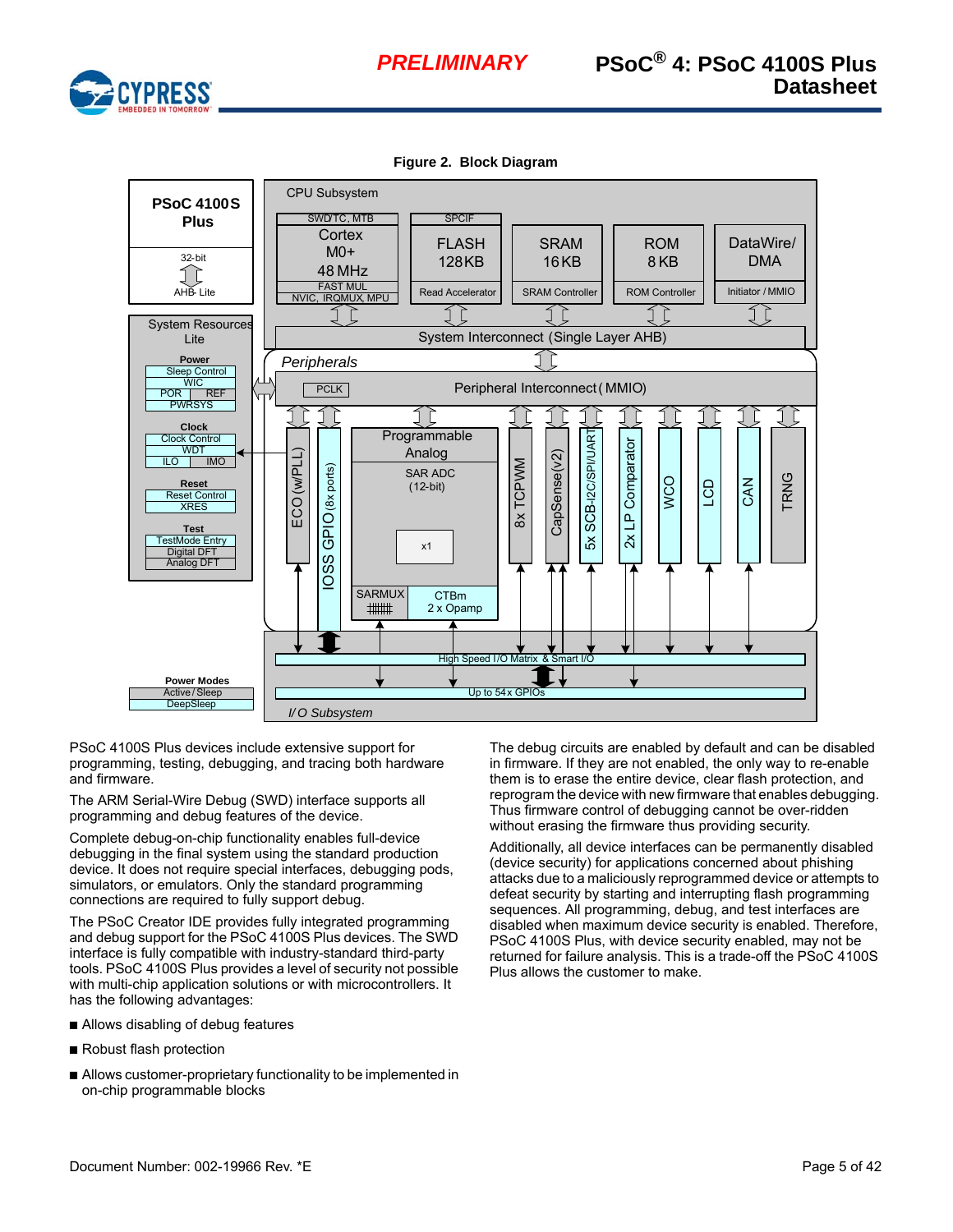

# <span id="page-5-0"></span>**Functional Definition**

### <span id="page-5-1"></span>**CPU and Memory Subsystem**

### *CPU*

The Cortex-M0+ CPU in the PSoC 4100S Plus is part of the 32-bit MCU subsystem, which is optimized for low-power operation with extensive clock gating. Most instructions are 16 bits in length and the CPU executes a subset of the Thumb-2 instruction set. It includes a nested vectored interrupt controller (NVIC) block with eight interrupt inputs and also includes a Wakeup Interrupt Controller (WIC). The WIC can wake the processor from Deep Sleep mode, allowing power to be switched off to the main processor when the chip is in Deep Sleep mode.

The CPU subsystem includes an 8-channel DMA engine and also includes a debug interface, the serial wire debug (SWD) interface, which is a two-wire form of JTAG. The debug configuration used for PSoC 4100S Plus has four breakpoint (address) comparators and two watchpoint (data) comparators.

#### *Flash*

The PSoC 4100S Plus device has a flash module with a flash accelerator, tightly coupled to the CPU to improve average access times from the flash block. The low-power flash block is designed to deliver two wait-state (WS) access time at 48 MHz. The flash accelerator delivers 85% of single-cycle SRAM access performance on average.

*SRAM*

16 KB of SRAM are provided with zero wait-state access at 48 MHz.

*SROM*

An 8-KB supervisory ROM that contains boot and configuration routines is provided.

# <span id="page-5-2"></span>**System Resources**

### *Power System*

The power system is described in detail in the section [Power](#page-13-0). It provides assurance that voltage levels are as required for each respective mode and either delays mode entry (for example, on power-on reset (POR)) until voltage levels are as required for proper functionality, or generates resets (for example, on brown-out detection). PSoC 4100S Plus operates with a single external supply over the range of either 1.8 V ±5% (externally regulated) or 1.8 to 5.5 V (internally regulated) and has three different power modes, transitions between which are managed by the power system. PSoC 4100S Plus provides Active, Sleep, and Deep Sleep low-power modes.

All subsystems are operational in Active mode. The CPU subsystem (CPU, flash, and SRAM) is clock-gated off in Sleep mode, while all peripherals and interrupts are active with instantaneous wake-up on a wake-up event. In Deep Sleep mode, the high-speed clock and associated circuitry is switched off; wake-up from this mode takes 35 µs. The opamps can remain operational in Deep Sleep mode.

## *Clock System*

The PSoC 4100S Plus clock system is responsible for providing clocks to all subsystems that require clocks and for switching between different clock sources without glitching. In addition, the clock system ensures that there are no metastable conditions.

The clock system for the PSoC 4100S Plus consists of the IMO, ILO, a 32-kHz Watch Crystal Oscillator (WCO), MHz ECO and PLL, and provision for an external clock. The WCO block allows locking the IMO to the 32-kHz oscillator.

#### **Figure 3. PSoC 4100S Plus MCU Clocking Architecture**



The HFCLK signal can be divided down as shown to generate synchronous clocks for the Analog and Digital peripherals. There are 18 clock dividers for the PSoC 4100S Plus (six with fractional divide capability, twelve with integer divide only). The twelve 16-bit integer divide capability allows a lot of flexibility in generating fine-grained frequency. In addition, there are five 16-bit fractional dividers and one 24-bit fractional divider.

#### *IMO Clock Source*

The IMO is the primary source of internal clocking in the PSoC 4100S Plus. It is trimmed during testing to achieve the specified accuracy.The IMO default frequency is 24 MHz and it can be adjusted from 24 to 48 MHz in steps of 4 MHz. The IMO tolerance with Cypress-provided calibration settings is ±2% over the entire voltage and temperature range.

#### *ILO Clock Source*

The ILO is a very low power, nominally 40-kHz oscillator, which is primarily used to generate clocks for the watchdog timer (WDT) and peripheral operation in Deep Sleep mode. ILO-driven counters can be calibrated to the IMO to improve accuracy. Cypress provides a software component, which does the calibration.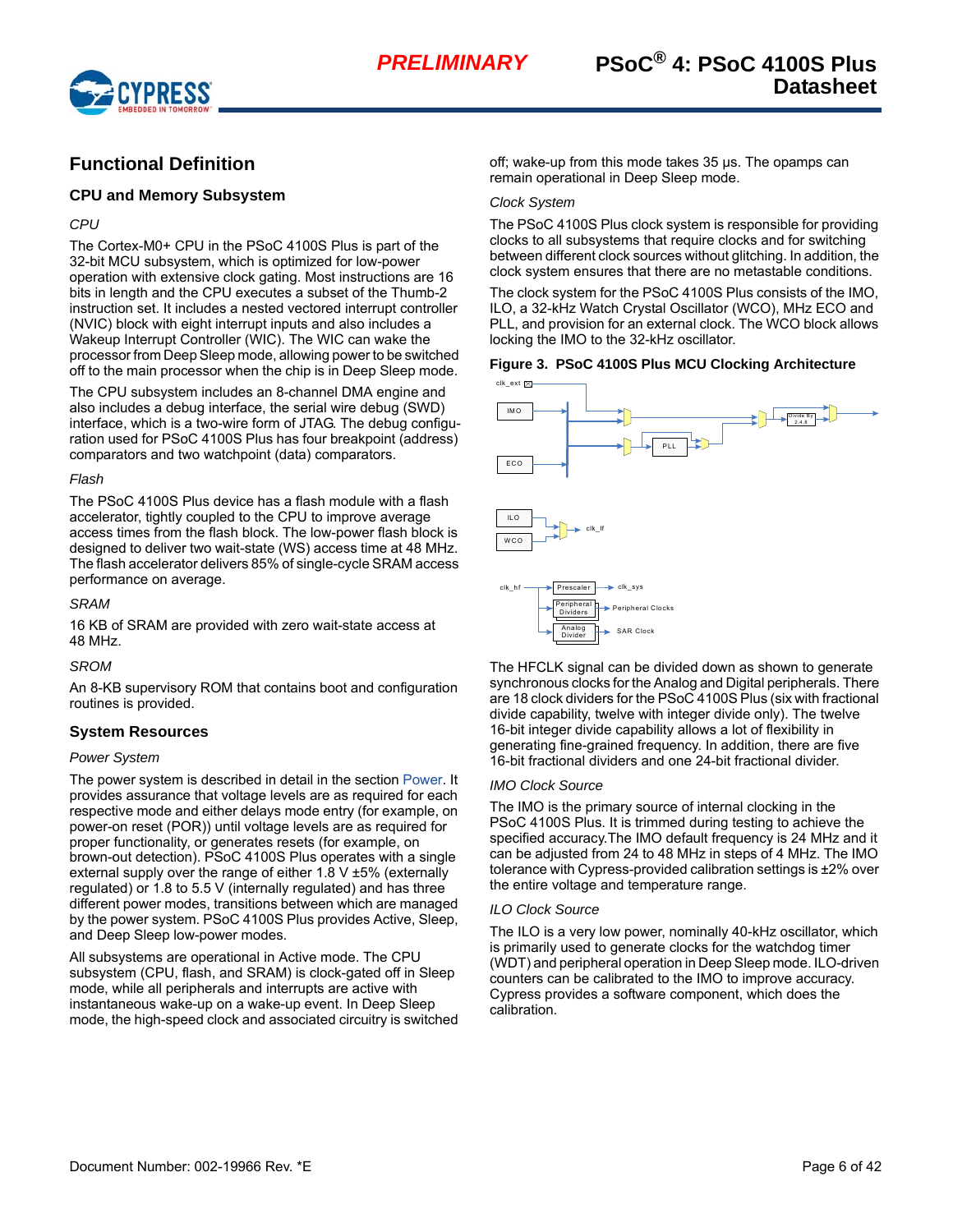

#### *Watch Crystal Oscillator (WCO)*

The PSoC 4100S Plus clock subsystem also implements a low-frequency (32-kHz watch crystal) oscillator that can be used for precision timing applications.

#### *External Crystal Oscillators (ECO)*

The PSoC 4100S Plus also implements a 4 to 33 MHz crystal oscillator.

#### *Watchdog Timer*

A watchdog timer is implemented in the clock block running from the ILO; this allows watchdog operation during Deep Sleep and generates a watchdog reset if not serviced before the set timeout occurs. The watchdog reset is recorded in a Reset Cause register, which is firmware readable.

#### *Reset*

PSoC 4100S Plus can be reset from a variety of sources including a software reset. Reset events are asynchronous and guarantee reversion to a known state. The reset cause is recorded in a register, which is sticky through reset and allows software to determine the cause of the reset. An XRES pin is reserved for external reset by asserting it active low. The XRES pin has an internal pull-up resistor that is always enabled.

#### <span id="page-6-0"></span>**Analog Blocks**

#### *12-bit SAR ADC*

The 12-bit, 1-Msps SAR ADC can operate at a maximum clock rate of 18 MHz and requires a minimum of 18 clocks at that frequency to do a 12-bit conversion.

The Sample-and-Hold (S/H) aperture is programmable allowing the gain bandwidth requirements of the amplifier driving the SAR inputs, which determine its settling time, to be relaxed if required. It is possible to provide an external bypass (through a fixed pin location) for the internal reference amplifier.

The SAR is connected to a fixed set of pins through an 8-input sequencer. The sequencer cycles through selected channels autonomously (sequencer scan) with zero switching overhead (that is, aggregate sampling bandwidth is equal to 1 Msps whether it is for a single channel or distributed over several channels). The sequencer switching is effected through a state machine or through firmware driven switching. A feature provided by the sequencer is buffering of each channel to reduce CPU interrupt service requirements. To accommodate signals with varying source impedance and frequency, it is possible to have different sample times programmable for each channel. Also, signal range specification through a pair of range registers (low and high range values) is implemented with a corresponding out-of-range interrupt if the digitized value exceeds the programmed range; this allows fast detection of out-of-range values without the necessity of having to wait for a sequencer

scan to be completed and the CPU to read the values and check for out-of-range values in software.

The SAR is not available in Deep Sleep mode as it requires a high-speed clock (up to 18 MHz). The SAR operating range is 1.71 V to 5.5 V.

#### **Figure 4. SAR ADC**



#### *Two Opamps (Continuous-Time Block; CTB)*

PSoC 4100S Plus has two opamps with Comparator modes which allow most common analog functions to be performed on-chip eliminating external components; PGAs, Voltage Buffers, Filters, Trans-Impedance Amplifiers, and other functions can be realized, in some cases with external passives. saving power, cost, and space. The on-chip opamps are designed with enough bandwidth to drive the Sample-and-Hold circuit of the ADC without requiring external buffering. Example to any pin on the Forts. The Continuous-Time Block; CTB)<br>
The Continuous-Time Block; CTB)<br>
PSoC 4100S Plus has two opamps with Comparator<br>
which allow most common analog functions to be port-thing eliminating exter

#### *Low-power Comparators (LPC)*

PSoC 4100S Plus has a pair of low-power comparators, which can also operate in Deep Sleep modes. This allows the analog system blocks to be disabled while retaining the ability to monitor external voltage levels during low-power modes. The comparator outputs are normally synchronized to avoid metastability unless operating in an asynchronous power mode where the system wake-up circuit is activated by a comparator switch event. The LPC outputs can be routed to pins.

#### *Current DACs*

PSoC 4100S Plus has two IDACs, which can drive any of the pins on the chip. These IDACs have programmable current ranges.

#### *Analog Multiplexed Buses*

PSoC 4100S Plus has two concentric independent buses that go around the periphery of the chip. These buses (called amux buses) are connected to firmware-programmable analog switches that allow the chip's internal resources (IDACs,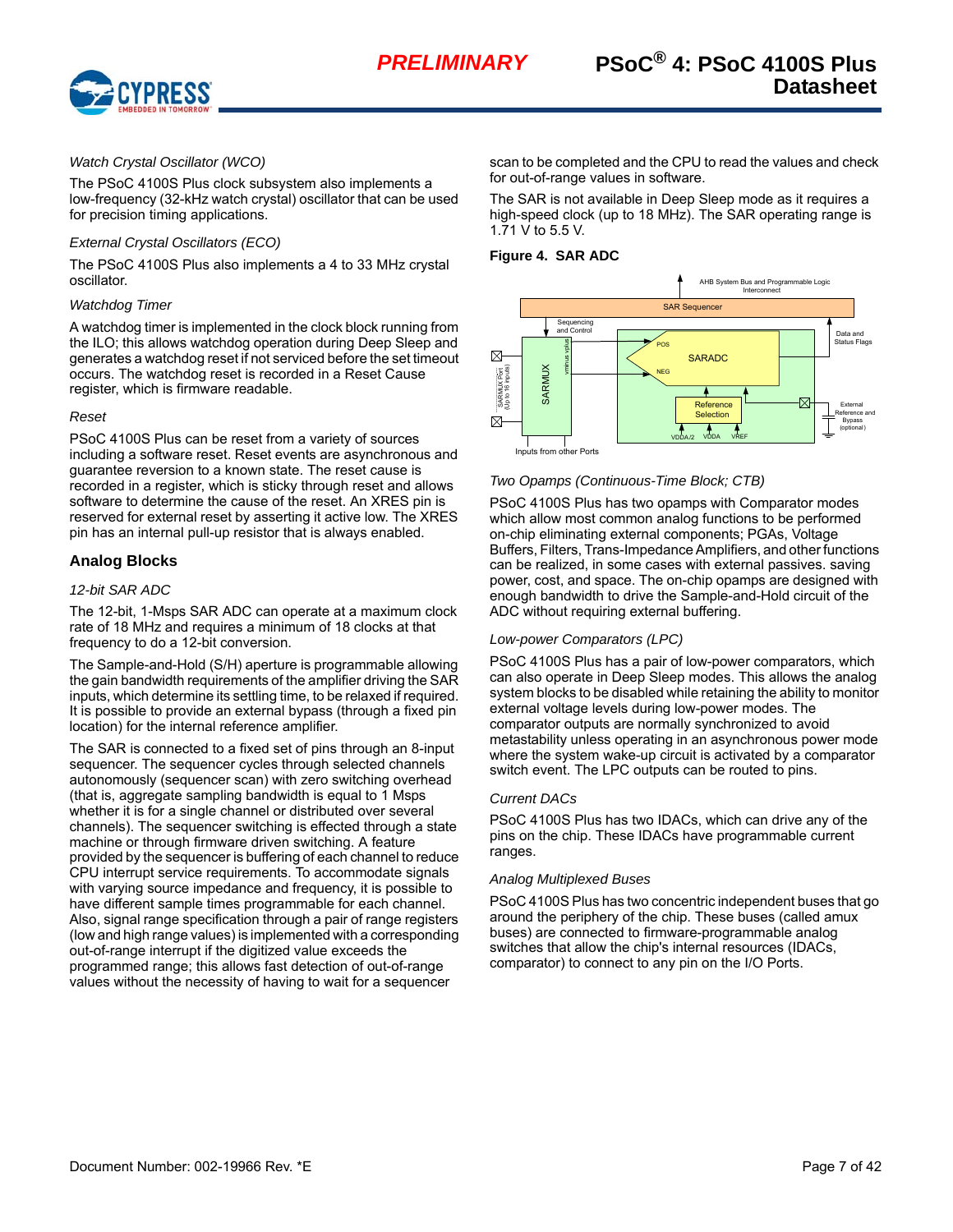

# <span id="page-7-0"></span>**Programmable Digital Blocks**

#### *Smart I/O Block*

The Smart I/O block is a fabric of switches and LUTs that allows Boolean functions to be performed in signals being routed to the pins of a GPIO port. The Smart I/O can perform logical operations on input pins to the chip and on signals going out as outputs.

### <span id="page-7-1"></span>**Fixed Function Digital Blocks**

#### *Timer/Counter/PWM (TCPWM) Block*

The TCPWM block consists of a 16-bit counter with user-programmable period length. There is a capture register to record the count value at the time of an event (which may be an I/O event), a period register that is used to either stop or auto-reload the counter when its count is equal to the period register, and compare registers to generate compare value signals that are used as PWM duty cycle outputs. The block also provides true and complementary outputs with programmable offset between them to allow use as dead-band programmable complementary PWM outputs. It also has a Kill input to force outputs to a predetermined state; for example, this is used in motor drive systems when an over-current state is indicated and the PWM driving the FETs needs to be shut off immediately with no time for software intervention. Each block also incorporates a Quadrature decoder. There are eight TCPWM blocks in PSoC 4100S Plus.

#### *Serial Communication Block (SCB)*

PSoC 4100S Plus has five serial communication blocks, which can be programmed to have SPI, I<sup>2</sup>C, or UART functionality.

**I 2C Mode**: The hardware I2C block implements a full multi-master and slave interface (it is capable of multi-master arbitration). This block is capable of operating at speeds of up to 400 kbps (Fast Mode) and has flexible buffering options to reduce interrupt overhead and latency for the CPU. It also supports EZI2C that creates a mailbox address range in the memory of PSoC 4100S Plus and effectively reduces I<sup>2</sup>C communication to reading from and writing to an array in memory. In addition, the block supports an 8-deep FIFO for receive and transmit which, by increasing the time given for the CPU to read data, greatly reduces the need for clock stretching caused by the CPU not having read data on time.

The  $I^2C$  peripheral is compatible with the  $I^2C$  Standard-mode and Fast-mode devices as defined in the NXP  $I<sup>2</sup>C$ -bus specification and user manual (UM10204). The  $I^2C$  bus I/O is implemented with GPIO in open-drain modes.

PSoC 4100S Plus is not completely compliant with the  $1<sup>2</sup>C$  spec in the following respect:

■ GPIO cells are not overvoltage tolerant and, therefore, cannot be hot-swapped or powered up independently of the rest of the <sup>2</sup>C system.

**UART Mode**: This is a full-feature UART operating at up to 1 Mbps. It supports automotive single-wire interface (LIN), infrared interface (IrDA), and SmartCard (ISO7816) protocols, all of which are minor variants of the basic UART protocol. In addition, it supports the 9-bit multiprocessor mode that allows addressing of peripherals connected over common RX and TX lines. Common UART functions such as parity error, break detect, and frame error are supported. An 8-deep FIFO allows much greater CPU service latencies to be tolerated.

**SPI Mode**: The SPI mode supports full Motorola SPI, TI SSP (adds a start pulse used to synchronize SPI Codecs), and National Microwire (half-duplex form of SPI). The SPI block can use the FIFO.

#### *CAN*

There is a CAN 2.0B block with support for TT-CAN.

#### <span id="page-7-2"></span>**GPIO**

PSoC 4100S Plus has up to 54 GPIOs. The GPIO block implements the following:

- Eight drive modes:
- ❐ Analog input mode (input and output buffers disabled)
- ❐ Input only
- ❐ Weak pull-up with strong pull-down
- □ Strong pull-up with weak pull-down
- ❐ Open drain with strong pull-down
- ❐ Open drain with strong pull-up
- ❐ Strong pull-up with strong pull-down
- ❐ Weak pull-up with weak pull-down
- Input threshold select (CMOS or LVTTL).
- Individual control of input and output buffer enabling/disabling in addition to the drive strength modes
- Selectable slew rates for dV/dt related noise control to improve EMI

The pins are organized in logical entities called ports, which are 8-bit in width (less for Ports 5 and 6). During power-on and reset, the blocks are forced to the disable state so as not to crowbar any inputs and/or cause excess turn-on current. A multiplexing network known as a high-speed I/O matrix is used to multiplex between various signals that may connect to an I/O pin.

Data output and pin state registers store, respectively, the values to be driven on the pins and the states of the pins themselves.

Every I/O pin can generate an interrupt if so enabled and each I/O port has an interrupt request (IRQ) and interrupt service routine (ISR) vector associated with it.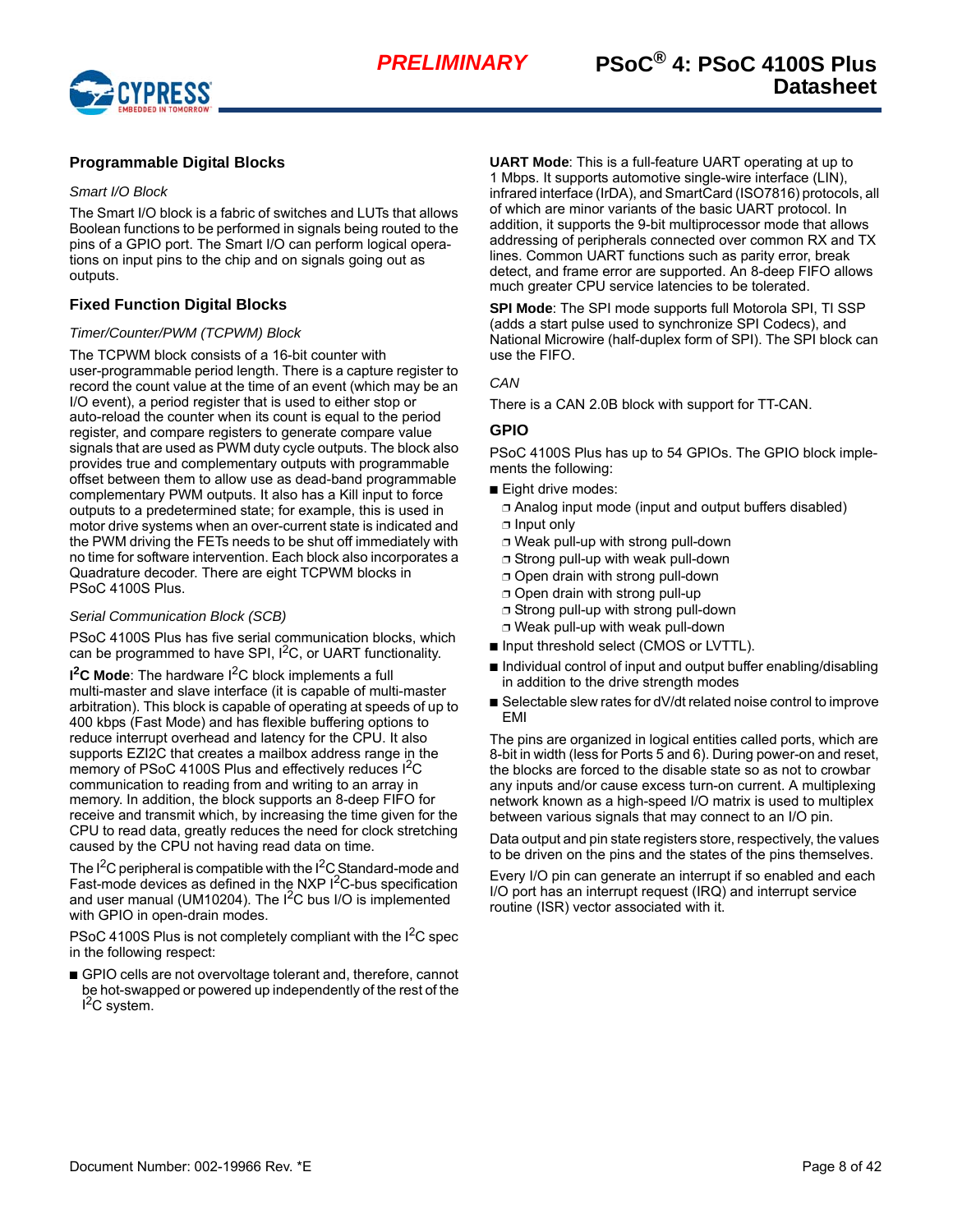

# <span id="page-8-0"></span>**Special Function Peripherals**

#### *CapSense*

CapSense is supported in the PSoC 4100S Plus through a CapSense Sigma-Delta (CSD) block that can be connected to any pins through an analog multiplex bus via analog switches. CapSense function can thus be provided on any available pin or group of pins in a system under software control. A PSoC Creator component is provided for the CapSense block to make it easy for the user.

Shield voltage can be driven on another analog multiplex bus to provide water-tolerance capability. Water tolerance is provided by driving the shield electrode in phase with the sense electrode to keep the shield capacitance from attenuating the sensed input. Proximity sensing can also be implemented.

The CapSense block has two IDACs, which can be used for general purposes if CapSense is not being used (both IDACs are available in that case) or if CapSense is used without water tolerance (one IDAC is available).

The CapSense block also provides a 10-bit Slope ADC function which can be used in conjunction with the CapSense function.

The CapSense block is an advanced, low-noise, programmable block with programmable voltage references and current source ranges for improved sensitivity and flexibility. It can also use an external reference voltage. It has a full-wave CSD mode that alternates sensing to VDDA and ground to null out power-supply related noise.

#### *LCD Segment Drive*

PSoC 4100S Plus has an LCD controller, which can drive up to 4 commons and up to 50 segments. It uses full digital methods to drive the LCD segments requiring no generation of internal LCD voltages. The two methods used are referred to as Digital Correlation and PWM. Digital Correlation pertains to modulating the frequency and drive levels of the common and segment signals to generate the highest RMS voltage across a segment to light it up or to keep the RMS signal to zero. This method is good for STN displays but may result in reduced contrast with TN (cheaper) displays. PWM pertains to driving the panel with PWM signals to effectively use the capacitance of the panel to provide the integration of the modulated pulse-width to generate the desired LCD voltage. This method results in higher power consumption but can result in better results when driving TN displays. LCD operation is supported during Deep Sleep refreshing a small display buffer (4 bits; one 32-bit register per port).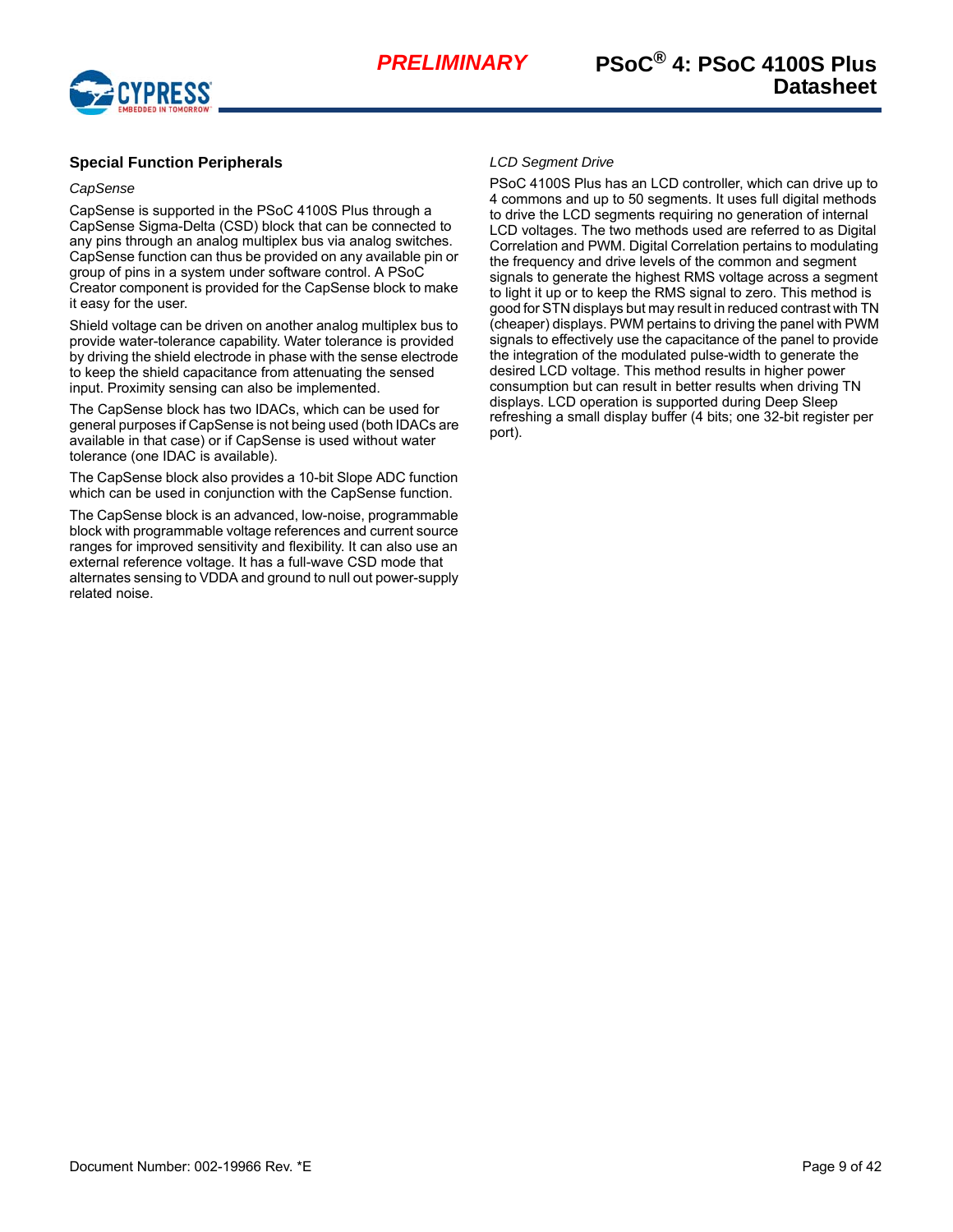

# <span id="page-9-0"></span>**Pinouts**

The following table provides the pin list for PSoC 4100S Plus for the 44-pin TQFP and 64-pin TQFP Normal and Fine Pitch packages.

|                | 64-TQFP           | 44-TQFP        |                   |  |  |  |
|----------------|-------------------|----------------|-------------------|--|--|--|
| Pin            | <b>Name</b>       | Pin            | <b>Name</b>       |  |  |  |
| 39             | P <sub>0.0</sub>  | 24             | P0.0              |  |  |  |
| 40             | P0.1              | 25             | P0.1              |  |  |  |
| 41             | $P0.\overline{2}$ | 26             | P0.2              |  |  |  |
| 42             | $\overline{P0.3}$ | 27             | P0.3              |  |  |  |
| 43             | P0.4              | 28             | P0.4              |  |  |  |
| 44             | P0.5              | 29             | P0.5              |  |  |  |
| 45             | P0.6              | 30             | $\overline{P0.6}$ |  |  |  |
| 46             | P0.7              | 31             | P0.7              |  |  |  |
| 47             | <b>XRES</b>       | 32             | <b>XRES</b>       |  |  |  |
| 48             | <b>VCCD</b>       | 33             | <b>VCCD</b>       |  |  |  |
| 49             | <b>VSSD</b>       |                |                   |  |  |  |
| 50             | VDDD              | 34             | <b>VDDD</b>       |  |  |  |
| 51             | P5.0              |                |                   |  |  |  |
| 52             | P5.1              |                |                   |  |  |  |
| 53             | P <sub>5.2</sub>  |                |                   |  |  |  |
| 54             | P5.3              |                |                   |  |  |  |
| 55             | P <sub>5.5</sub>  |                |                   |  |  |  |
| 56             | <b>VDDA</b>       | 35             | <b>VDDA</b>       |  |  |  |
| 57             | <b>VSSA</b>       | 36             | <b>VSSA</b>       |  |  |  |
| 58             | P1.0              | 37             | P1.0              |  |  |  |
| 59             | P1.1              | 38             | P1.1              |  |  |  |
| 60             | $P1.\overline{2}$ | 39             | P1.2              |  |  |  |
| 61             | P1.3              | 40             | P1.3              |  |  |  |
| 62             | P1.4              | 41             | P1.4              |  |  |  |
| 63             | P1.5              | 42             | P1.5              |  |  |  |
| 64             | P1.6              | 43             | P1.6              |  |  |  |
| 1              | P1.7              | 44             | P1.7              |  |  |  |
|                |                   | 1              | <b>VSSD</b>       |  |  |  |
| $\overline{2}$ | P2.0              | $\overline{2}$ | P2.0              |  |  |  |
| 3              | P <sub>2.1</sub>  | 3              | P <sub>2.1</sub>  |  |  |  |
| 4              | P2.2              | 4              | P2.2              |  |  |  |
| 5              | P2.3              | 5              | P2.3              |  |  |  |
| 6              | P2.4              | 6              | P2.4              |  |  |  |
| 7              | P <sub>2.5</sub>  | 7              | P2.5              |  |  |  |
| 8              | P2.6              | 8              | P2.6              |  |  |  |
| 9              | P2.7              | 9              | P <sub>2.7</sub>  |  |  |  |
| 10             | <b>VSSD</b>       | 10             | <b>VSSD</b>       |  |  |  |
| 11             | No Connect (NC)   |                |                   |  |  |  |
| 12             | P6.0              |                |                   |  |  |  |
| 13             | P6.1              |                |                   |  |  |  |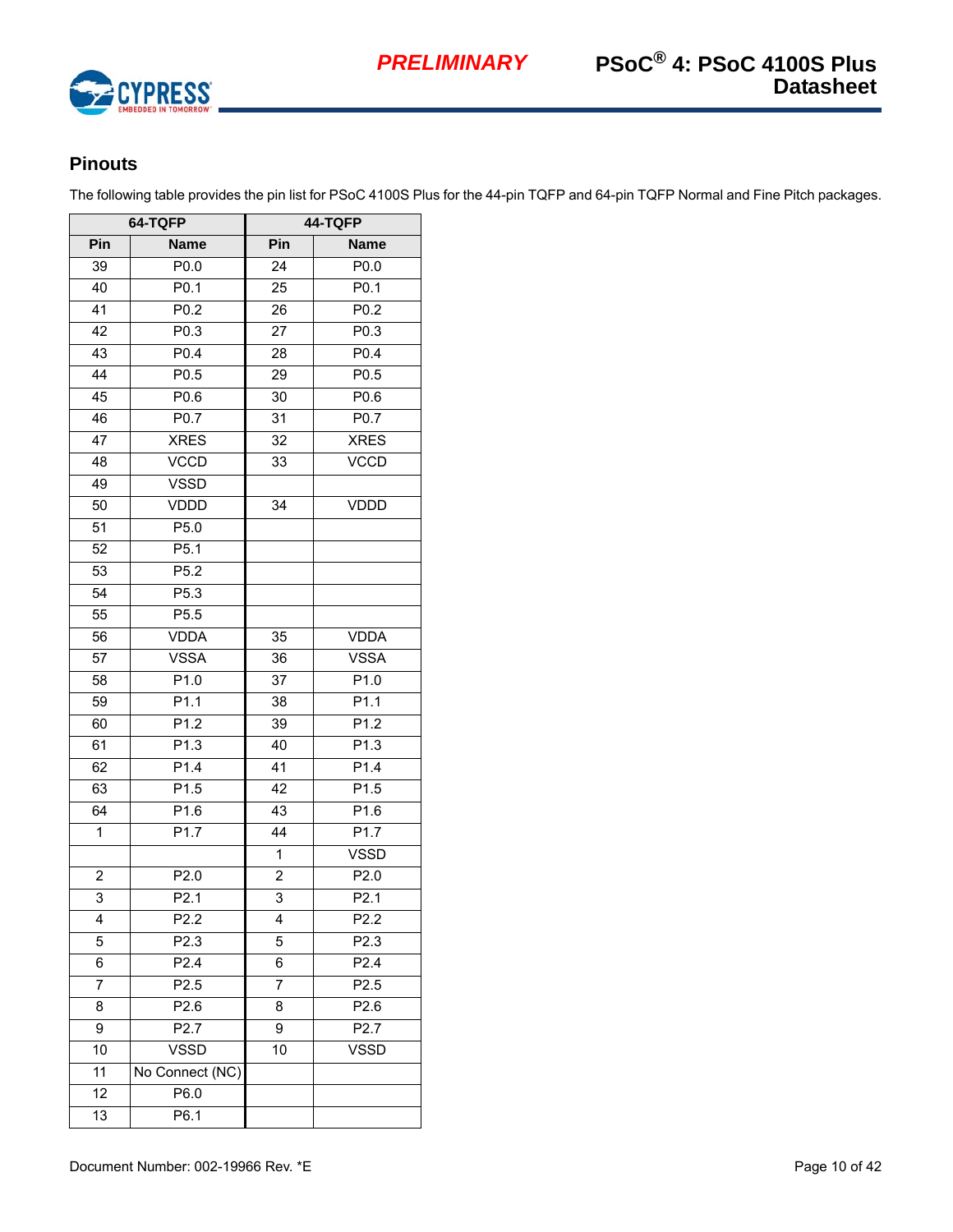

|                 | 64-TQFP     | 44-TQFP         |                  |  |  |  |  |
|-----------------|-------------|-----------------|------------------|--|--|--|--|
| Pin             | <b>Name</b> | Pin             | <b>Name</b>      |  |  |  |  |
| 14              | P6.2        |                 |                  |  |  |  |  |
| 15              | P6.4        |                 |                  |  |  |  |  |
| 16              | P6.5        |                 |                  |  |  |  |  |
| $\overline{17}$ | <b>VSSD</b> |                 |                  |  |  |  |  |
| 17              | <b>VSSD</b> |                 |                  |  |  |  |  |
| 18              | P3.0        | 11              | P3.0             |  |  |  |  |
| 19              | P3.1        | 12              | P3.1             |  |  |  |  |
| 20              | P3.2        | 13              | P3.2             |  |  |  |  |
| 21              | P3.3        | 14              | P3.3             |  |  |  |  |
| 22              | P3.4        | 15              | P3.4             |  |  |  |  |
| 23              | P3.5        | 16              | P3.5             |  |  |  |  |
| 24              | P3.6        | $\overline{17}$ | P3.6             |  |  |  |  |
| 25              | P3.7        | 18              | P3.7             |  |  |  |  |
| 26              | <b>VDDD</b> | 19              | <b>VDDD</b>      |  |  |  |  |
| 27              | P4.0        | 20              | P4.0             |  |  |  |  |
| 28              | P4.1        | 21              | P4.1             |  |  |  |  |
| 29              | P4.2        | 22              | P4.2             |  |  |  |  |
| 30              | P4.3        | 23              | P <sub>4.3</sub> |  |  |  |  |
| 31              | P4.4        |                 |                  |  |  |  |  |
| 32              | P4.5        |                 |                  |  |  |  |  |
| 33              | P4.6        |                 |                  |  |  |  |  |
| 34              | P4.7        |                 |                  |  |  |  |  |
| 35              | P5.6        |                 |                  |  |  |  |  |
| 36              | P5.7        |                 |                  |  |  |  |  |
| 37              | P7.0        |                 |                  |  |  |  |  |
| 38              | P7.1        |                 |                  |  |  |  |  |

### **Descriptions of the Power pins are as follows:**

VDDD: Power supply for the digital section.

VDDA: Power supply for the analog section.

VSSD, VSSA: Ground pins for the digital and analog sections respectively.

VCCD: Regulated digital supply (1.8 V ±5%)

VDD: Power supply to all sections of the chip

VSS: Ground for all sections of the chip

# **GPIOs by package:**

|               | 64 TQFP | <b>44 TQFP</b> |
|---------------|---------|----------------|
| <b>Number</b> |         | 36             |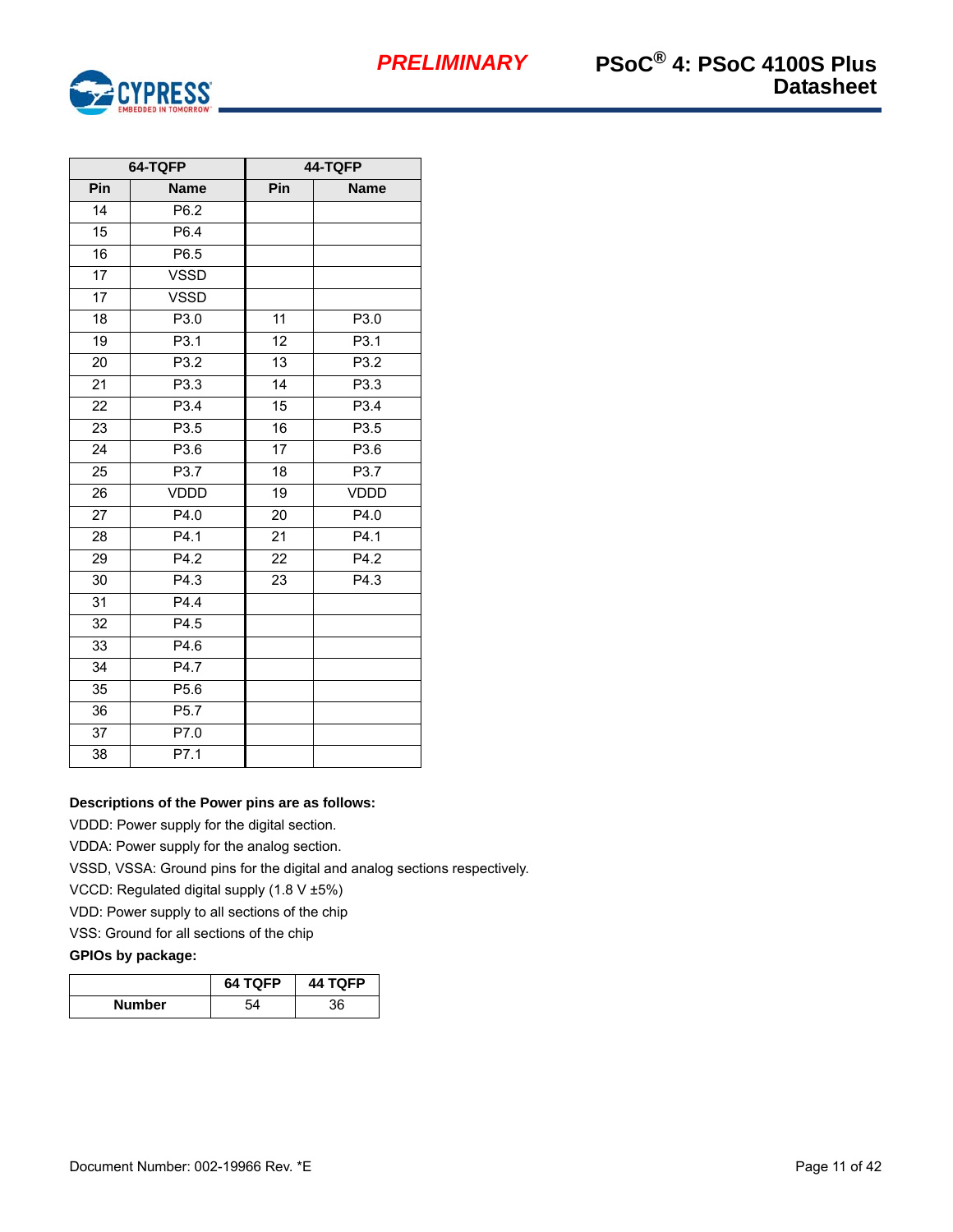

# **Alternate Pin Functions**

Each Port pin has can be assigned to one of multiple functions; it can, for example, be an analog I/O, a digital peripheral function, an LCD pin, or a CapSense pin. The pin assignments are shown in the following table. Note that this is preliminary and subject to change.

<span id="page-11-0"></span>

| Port/Pin | Analog                                         | Smart I/O        | ACT#0                 | <b>ACT#1</b>                          | <b>ACT#3</b>      | <b>DS#2</b>      | <b>DS#3</b>          |
|----------|------------------------------------------------|------------------|-----------------------|---------------------------------------|-------------------|------------------|----------------------|
| P0.0     | lpcomp.in_p[0]                                 |                  |                       | tcpwm.tr_in[0]                        | scb[2].uart_cts:0 | scb[2].i2c_scl:0 | scb[0].spi_select1:0 |
| P0.1     | lpcomp.in_n[0]                                 |                  |                       | tcpwm.tr_in[1]                        | scb[2].uart_rts:0 | scb[2].i2c_sda:0 | scb[0].spi_select2:0 |
| P0.2     | lpcomp.in_p[1]                                 |                  |                       |                                       |                   |                  | scb[0].spi_select3:0 |
| P0.3     | lpcomp.in_n[1]                                 |                  |                       |                                       |                   |                  | scb[2].spi_select0:1 |
| P0.4     | wco.wco_in                                     |                  |                       | $\overline{\text{scb}}[1]$ .uart_rx:0 | scb[2].uart_rx:0  | scb[1].i2c_scl:0 | scb[1].spi mosi:1    |
| P0.5     | wco.wco_out                                    |                  |                       | scb[1].uart_tx:0                      | scb[2].uart tx:0  | scb[1].i2c_sda:0 | scb[1].spi_miso:1    |
| P0.6     | exco.eco_in                                    |                  | srss.ext_clk:0        | scb[1].uart_cts:0                     | scb[2].uart_tx:1  |                  | scb[1].spi_clk:1     |
| P0.7     | exco.eco out                                   |                  | tcpwm.line[0]:3       | scb[1].uart rts:0                     |                   |                  | scb[1].spi select0:1 |
| P5.0     |                                                |                  | tcpwm.line[4]:2       |                                       | scb[2].uart_rx:1  | scb[2].i2c_scl:1 | scb[2].spi_mosi:0    |
| P5.1     |                                                |                  | tcpwm.line_compl[4]:2 |                                       | scb[2].uart_tx:2  | scb[2].i2c_sda:1 | scb[2].spi_miso:0    |
| P5.2     |                                                |                  | tcpwm.line[5]:2       |                                       | scb[2].uart_cts:1 | lpcomp.comp[0]:2 | scb[2].spi_clk:0     |
| P5.3     |                                                |                  | tcpwm.line_compl[5]:2 |                                       | scb[2].uart_rts:1 | lpcomp.comp[1]:0 | scb[2].spi select0:0 |
| P5.4     |                                                |                  | tcpwm.line[6]:2       |                                       |                   |                  | scb[2].spi_select1:0 |
| P5.5     |                                                |                  | tcpwm.line_compl[6]:2 |                                       |                   |                  | scb[2].spi_select2:0 |
| P1.0     | ctb0_oa0+                                      | Smartlo[2].io[0] | tcpwm.line[2]:1       | scb[0].uart_rx:1                      |                   | scb[0].i2c_scl:0 | scb[0].spi mosi:1    |
| P1.1     | ctb0 oa0-                                      | Smartlo[2].io[1] | tcpwm.line compl[2]:1 | scb[0].uart_tx:1                      |                   | scb[0].i2c sda:0 | scb[0].spi_miso:1    |
| P1.2     | ctb0 oa0 out                                   | Smartlo[2].io[2] | tcpwm.line[3]:1       | scb[0].uart cts:1                     | tcpwm.tr_in[2]    | scb[2].i2c_scl:2 | scb[0].spi_clk:1     |
| P1.3     | ctb0 oa1 out                                   | Smartlo[2].io[3] | tcpwm.line compl[3]:1 | scb[0].uart rts:1                     | tcpwm.tr in[3]    | scb[2].i2c sda:2 | scb[0].spi select0:1 |
| P1.4     | ctb0 oa1-                                      | Smartlo[2].io[4] | tcpwm.line[6]:1       |                                       |                   | scb[3].i2c scl:0 | scb[0].spi select1:1 |
| P1.5     | $ctb0$ oa1+                                    | Smartlo[2].io[5] | tcpwm.line_compl[6]:1 |                                       |                   | scb[3].i2c sda:0 | scb[0].spi_select2:1 |
| P1.6     | $ctb0$ oa0+                                    | Smartlo[2].io[6] | tcpwm.line[7]:1       |                                       |                   |                  | scb[0].spi_select3:1 |
| P1.7     | $ctb0$ _oa1+<br>sar_ext_vref0<br>sar_ext_vref1 | Smartlo[2].io[7] | tcpwm.line_compl[7]:1 |                                       |                   |                  | scb[2].spi_clk:1     |
| P2.0     | sarmux[0]                                      | Smartlo[0].io[0] | tcpwm.line[4]:0       | csd.comp                              | tcpwm.tr_in[4]    | scb[1].i2c_scl:1 | scb[1].spi_mosi:2    |
| P2.1     | sarmux[1]                                      | Smartlo[0].io[1] | tcpwm.line_compl[4]:0 |                                       | tcpwm.tr_in[5]    | scb[1].i2c_sda:1 | scb[1].spi miso:2    |
| P2.2     | sarmux[2]                                      | Smartlo[0].io[2] | tcpwm.line[5]:1       |                                       |                   |                  | scb[1].spi_clk:2     |
| P2.3     | sarmux[3]                                      | Smartlo[0].io[3] | tcpwm.line_compl[5]:1 |                                       |                   |                  | scb[1].spi_select0:2 |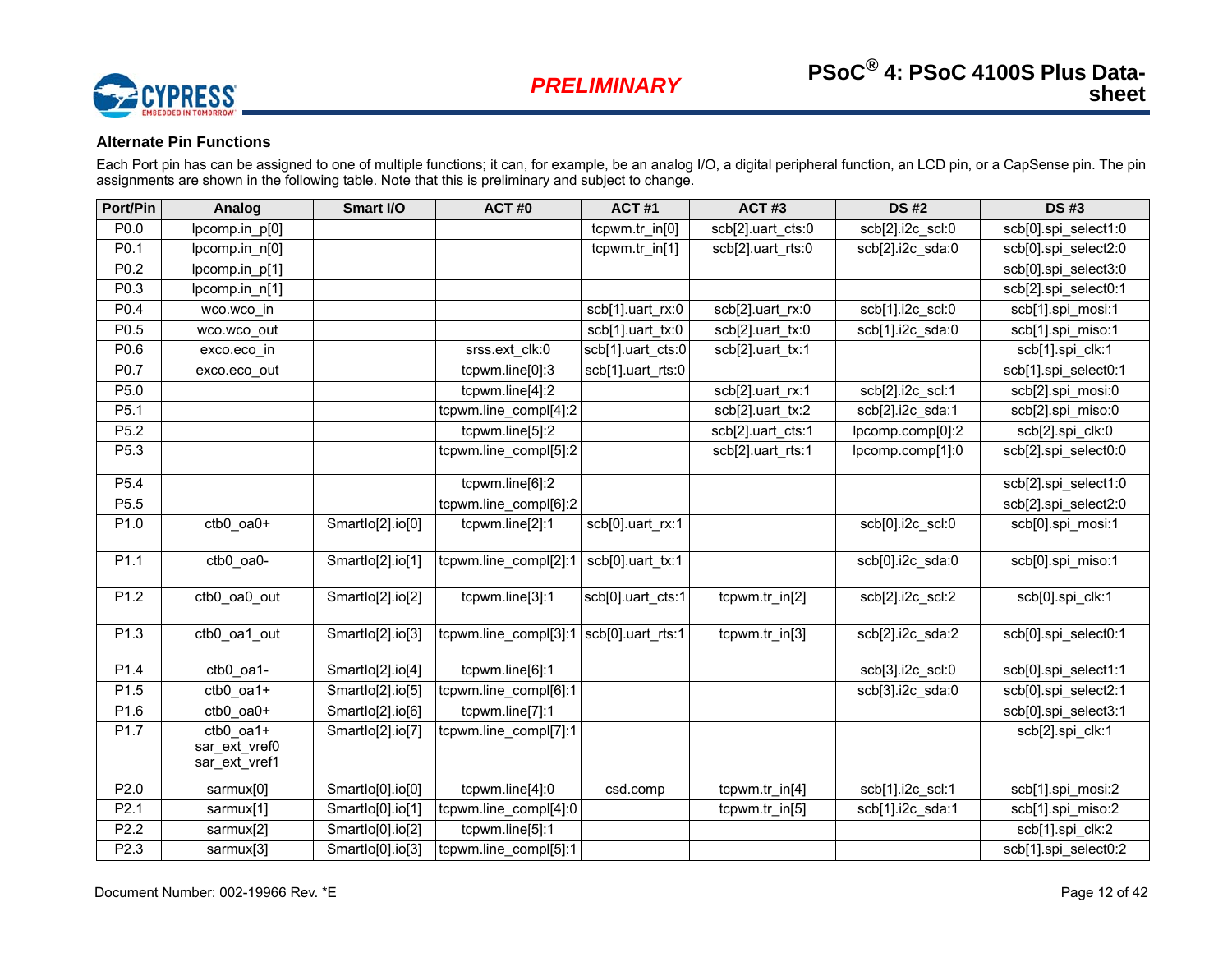# **PSoC**<sup>®</sup> 4: PSoC 4100S Plus Datasheet

# *PRELIMINARY*



| Port/Pin         | Analog       | Smart I/O        | ACT#0                         | <b>ACT#1</b>      | <b>ACT#3</b>       | <b>DS#2</b>        | <b>DS#3</b>          |
|------------------|--------------|------------------|-------------------------------|-------------------|--------------------|--------------------|----------------------|
| P <sub>2.4</sub> | sarmux[4]    | Smartlo[0].io[4] | tcpwm.line[0]:1               | scb[3].uart_rx:1  |                    |                    | scb[1].spi_select1:1 |
| P2.5             | sarmux[5]    | Smartlo[0].io[5] | tcpwm.line_compl[0]:1         | scb[3].uart_tx:1  |                    |                    | scb[1].spi select2:1 |
| P2.6             | sarmux[6]    | Smartlo[0].io[6] | tcpwm.line[1]:1               | scb[3].uart cts:1 |                    |                    | scb[1].spi select3:1 |
| P <sub>2.7</sub> | sarmux[7]    | Smartlo[0].io[7] | tcpwm.line_compl[1]:1         | scb[3].uart_rts:1 |                    | lpcomp.comp[0]:0   | scb[2].spi_mosi:1    |
| P6.0             |              |                  | tcpwm.line[4]:1               | scb[3].uart_rx:0  | can.can_tx_enb_n:0 | scb[3].i2c_scl:1   | scb[3].spi_mosi:0    |
| P6.1             |              |                  | tcpwm.line_compl[4]:1         | scb[3].uart tx:0  | can.can rx:0       | scb[3].i2c_sda:1   | scb[3].spi_miso:0    |
| P6.2             |              |                  | tcpwm.line[5]:0               | scb[3].uart_cts:0 | can.can_tx:0       |                    | scb[3].spi_clk:0     |
| P6.3             |              |                  | tcpwm.line_compl[5]:0         | scb[3].uart rts:0 |                    |                    | scb[3].spi select0:0 |
| P6.4             |              |                  | tcpwm.line[6]:0               |                   |                    | scb[4].i2c_scl     | scb[3].spi_select1:0 |
| P6.5             |              |                  | tcpwm.line_compl[6]:0         |                   |                    | scb[4].i2c_sda     | scb[3].spi_select2:0 |
| P3.0             |              | Smartlo[1].io[0] | tcpwm.line[0]:0               | scb[1].uart_rx:1  |                    | scb[1].i2c_scl:2   | scb[1].spi_mosi:0    |
| P3.1             |              | Smartlo[1].io[1] | tcpwm.line_compl[0]:0         | scb[1].uart_tx:1  |                    | scb[1].i2c_sda:2   | scb[1].spi_miso:0    |
| P3.2             |              | Smartlo[1].io[2] | tcpwm.line[1]:0               | scb[1].uart_cts:1 |                    | cpuss.swd_data     | scb[1].spi_clk:0     |
| P3.3             |              | Smartlo[1].io[3] | tcpwm.line_compl[1]:0         | scb[1].uart_rts:1 |                    | cpuss.swd_clk      | scb[1].spi_select0:0 |
| P3.4             |              | Smartlo[1].io[4] | tcpwm.line[2]:0               |                   | tcpwm.tr_in[6]     |                    | scb[1].spi_select1:0 |
| P3.5             |              | Smartlo[1].io[5] | tcpwm.line_compl[2]:0         |                   |                    |                    | scb[1].spi select2:0 |
| P3.6             |              | Smartlo[1].io[6] | tcpwm.line[3]:0               |                   |                    | scb[4].spi select3 | scb[1].spi select3:0 |
| P3.7             |              | Smartlo[1].io[7] | tcpwm.line_compl[3]:0         |                   |                    | lpcomp.comp[1]:1   | scb[2].spi_miso:1    |
| P4.0             | csd.vref_ext |                  |                               | scb[0].uart_rx:0  | can.can_rx:1       | scb[0].i2c_scl:1   | scb[0].spi_mosi:0    |
| P4.1             | csd.cshield  |                  |                               | scb[0].uart_tx:0  | can.can tx:1       | scb[0].i2c_sda:1   | scb[0].spi_miso:0    |
| P4.2             | csd.cmod     |                  |                               | scb[0].uart_cts:0 | can.can tx enb n:1 | lpcomp.comp[0]:1   | scb[0].spi clk:0     |
| P4.3             | csd.csh_tank |                  |                               | scb[0].uart_rts:0 |                    | lpcomp.comp[1]:2   | scb[0].spi_select0:0 |
| P4.4             |              |                  |                               | scb[4].uart_rx    |                    | scb[4].spi_mosi    | scb[0].spi_select1:2 |
| P4.5             |              |                  |                               | scb[4].uart_tx    |                    | scb[4].spi_miso    | scb[0].spi select2:2 |
| P4.6             |              |                  |                               | scb[4].uart_cts   |                    | scb[4].spi clk     | scb[0].spi select3:2 |
| P4.7             |              |                  |                               | scb[4].uart_rts   |                    | scb[4].spi_select0 |                      |
| P5.6             |              |                  | tcpwm.line[7]:0               |                   |                    | scb[4].spi_select1 | scb[2].spi_select3:0 |
| P5.7             |              |                  | tcpwm.line_compl[7]:0         |                   |                    | scb[4].spi_select2 |                      |
| P7.0             |              |                  | tcpwm.line[0]:2               | scb[3].uart_rx:2  |                    | scb[3].i2c_scl:2   | scb[3].spi_mosi:1    |
| P7.1             |              |                  | tcpwm.line_compl[0]:2         | scb[3].uart tx:2  |                    | scb[3].i2c sda:2   | scb[3].spi miso:1    |
| P7.2             |              |                  | tcpwm.line $\overline{[1]$ :2 | scb[3].uart_cts:2 |                    |                    | scb[3].spi_clk:1     |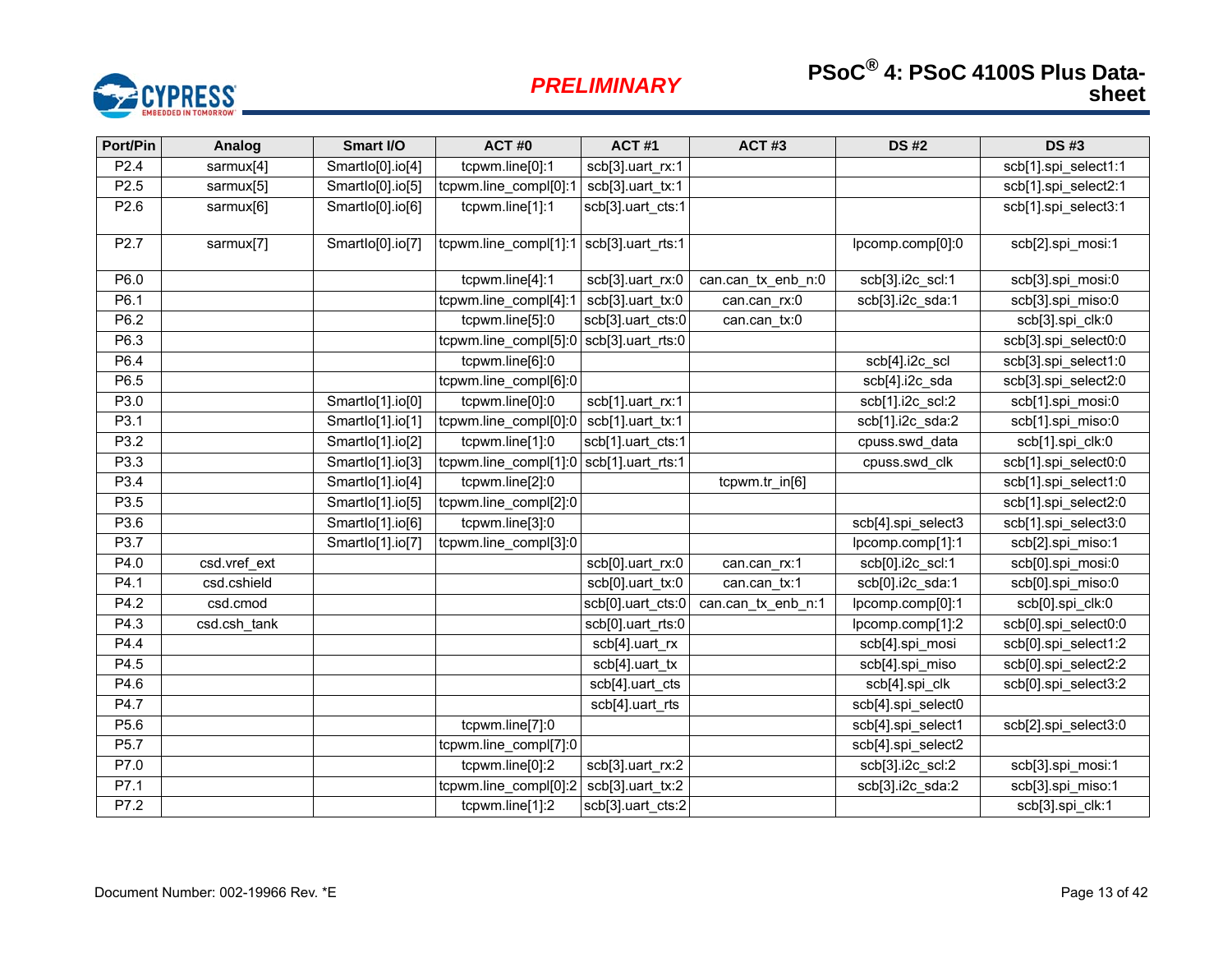

# <span id="page-13-0"></span>**Power**

The following power system diagram shows the set of power supply pins as implemented for the PSoC 4100S Plus. The system has one regulator in Active mode for the digital circuitry. There is no analog regulator; the analog circuits run directly from the  $V_{DD}$  input.

#### **Figure 5. Power Supply Connections**



There are two distinct modes of operation. In Mode 1, the supply voltage range is 1.8 V to 5.5 V (unregulated externally; internal regulator operational). In Mode 2, the supply range is 1.8 V  $\pm 5\%$ (externally regulated; 1.71 to 1.89, internal regulator bypassed).

## <span id="page-13-1"></span>**Mode 1: 1.8 V to 5.5 V External Supply**

In this mode, PSoC 4100S Plus is powered by an external power supply that can be anywhere in the range of 1.8 to 5.5 V. This range is also designed for battery-powered operation. For example, the chip can be powered from a battery system that starts at 3.5 V and works down to 1.8 V. In this mode, the internal regulator of PSoC 4100S Plus supplies the internal logic and its output is connected to the  $V_{CCD}$  pin. The  $V_{CCD}$  pin must be bypassed to ground via an external capacitor (0.1 µF; X5R ceramic or better) and must not be connected to anything else.

# <span id="page-13-2"></span>**Mode 2: 1.8 V ±5% External Supply**

In this mode, PSoC 4100S Plus is powered by an external power supply that must be within the range of 1.71 to 1.89 V; note that this range needs to include the power supply ripple too. In this mode, the VDD and VCCD pins are shorted together and bypassed. The internal regulator can be disabled in the firmware.

Bypass capacitors must be used from VDDD to ground. The typical practice for systems in this frequency range is to use a capacitor in the 1-µF range, in parallel with a smaller capacitor (0.1 µF, for example). Note that these are simply rules of thumb and that, for critical applications, the PCB layout, lead inductance, and the bypass capacitor parasitic should be simulated to design and obtain optimal bypassing.

An example of a bypass scheme is shown in the following diagram.

### **Figure 6. External Supply Range from 1.8 V to 5.5 V with Internal Regulator Active**

Power supply bypass connections example

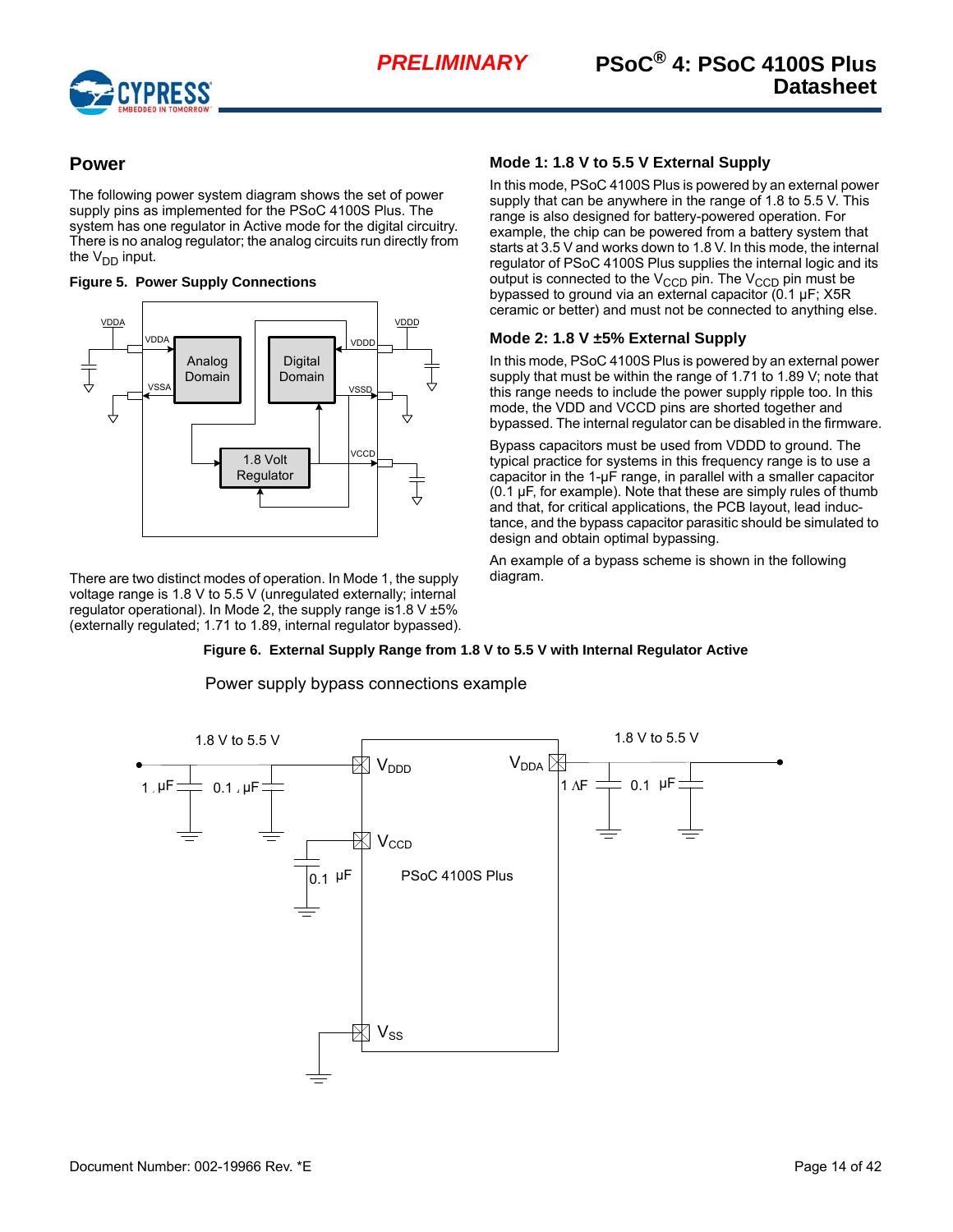

# <span id="page-14-0"></span>**Electrical Specifications**

## <span id="page-14-1"></span>**Absolute Maximum Ratings**

## <span id="page-14-4"></span>**Table 1. Absolute Maximum Ratings**[\[1](#page-14-3)]

| Spec ID#         | <b>Parameter</b>              | <b>Description</b>                                                                                          | <b>Min</b> | <b>Typ</b> | <b>Max</b> | <b>Units</b> | Details/<br><b>Conditions</b> |
|------------------|-------------------------------|-------------------------------------------------------------------------------------------------------------|------------|------------|------------|--------------|-------------------------------|
| SID <sub>1</sub> | $V_{\mathsf{DDD\_ABS}}$       | Digital supply relative to V <sub>SS</sub>                                                                  | $-0.5$     |            | 6          |              |                               |
| SID <sub>2</sub> | $V_{\rm CCD\_ABS}$            | Direct digital core voltage input relative<br>to $V_{SS}$                                                   | $-0.5$     |            | 1.95       | v            |                               |
| SID <sub>3</sub> | $V_{\text{GPIO}\_\text{ABS}}$ | GPIO voltage                                                                                                | $-0.5$     |            | $VDD+0.5$  |              |                               |
| SID4             | <sup>I</sup> GPIO_ABS         | Maximum current per GPIO                                                                                    | $-25$      |            | 25         |              |                               |
| SID <sub>5</sub> | <b>I</b> GPIO injection       | GPIO injection current, Max for $V_{H}$ ><br>$V_{\text{DDD}}$ , and Min for $V_{\text{II}} < V_{\text{SS}}$ | $-0.5$     |            | 0.5        | mA           | Current injected<br>per pin   |
| BID44            | ESD HBM                       | Electrostatic discharge human body<br>model                                                                 | 2200       |            |            | V            |                               |
| BID45            | ESD CDM                       | Electrostatic discharge charged device<br>model                                                             | 500        |            |            |              |                               |
| BID46            | LU                            | Pin current for latch-up                                                                                    | $-140$     |            | 140        | mA           |                               |

#### <span id="page-14-2"></span>**Device Level Specifications**

All specifications are valid for –40 °C  $\leq T_A \leq 85$  °C and T<sub>J</sub>  $\leq$  100 °C, except where noted. Specifications are valid for 1.71 V to 5.5 V, except where noted.

#### **Table 2. DC Specifications**

Typical values measured at  $V_{DD}$  = 3.3 V and 25 °C.

| Spec ID#          | <b>Parameter</b> | <b>Description</b>                                                                        | <b>Min</b> | Typ | <b>Max</b> | <b>Units</b> | Details/<br><b>Conditions</b>           |
|-------------------|------------------|-------------------------------------------------------------------------------------------|------------|-----|------------|--------------|-----------------------------------------|
| SID <sub>53</sub> | V <sub>DD</sub>  | Power supply input voltage                                                                | 1.8        |     | 5.5        |              | Internally<br>regulated supply          |
| SID255            | V <sub>DD</sub>  | Power supply input voltage ( $V_{\text{CCD}}$ =<br>$V_{DDD} = V_{DDA}$                    | 1.71       |     | 1.89       | $\mathsf{V}$ | Internally<br>unregulated<br>supply     |
| <b>SID54</b>      | $V_{CCD}$        | Output voltage (for core logic)                                                           |            | 1.8 |            |              |                                         |
| SID <sub>55</sub> | C <sub>EFC</sub> | External regulator voltage bypass                                                         |            | 0.1 |            | μF           | X5R ceramic or<br>better                |
| SID <sub>56</sub> | $C_{EXC}$        | Power supply bypass capacitor                                                             |            | 1   |            |              | X5R ceramic or<br>better                |
|                   |                  | Active Mode, $V_{DD}$ = 1.8 V to 5.5 V. Typical values measured at VDD = 3.3 V and 25 °C. |            |     |            |              |                                         |
| SID <sub>10</sub> | I <sub>DD5</sub> | Execute from flash; CPU at 6 MHz                                                          |            | 1.8 | 2.7        |              | Max is at 85 $\degree$ C<br>and $5.5V$  |
| SID <sub>16</sub> | I <sub>DD8</sub> | Execute from flash; CPU at 24 MHz                                                         |            | 3.0 | 4.75       | mA           | Max is at 85 $\degree$ C<br>and $5.5V$  |
| SID <sub>19</sub> | <b>DD11</b>      | Execute from flash; CPU at 48 MHz                                                         |            | 5.4 | 6.85       |              | Max is at 85 $\degree$ C<br>and $5.5$ V |

**Note**

<span id="page-14-3"></span><sup>1.</sup> Usage above the absolute maximum conditions listed in [Table 1](#page-14-4) may cause permanent damage to the device. Exposure to Absolute Maximum conditions for extended<br>periods of time may affect device reliability. The Maximum co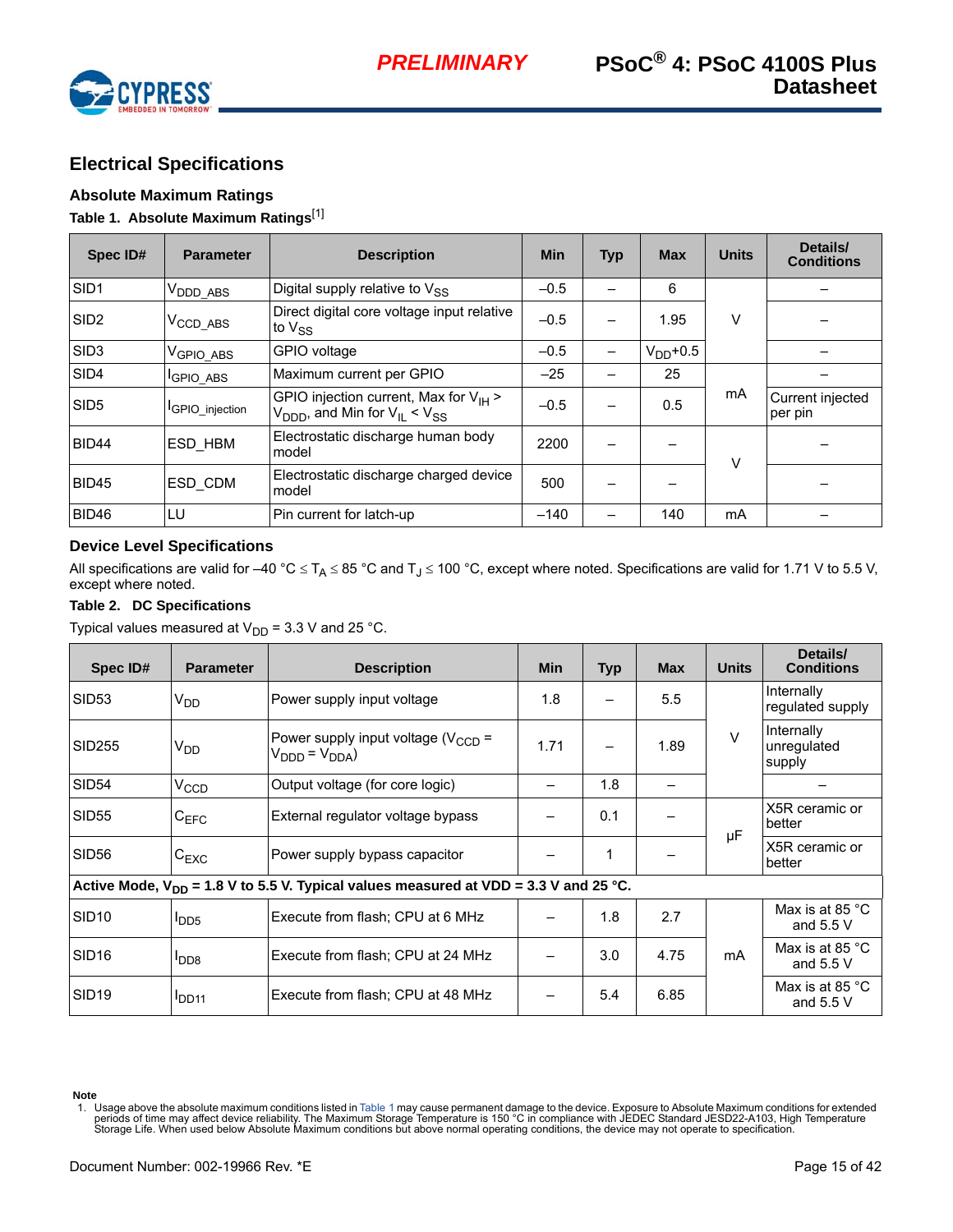

# **Table 2. DC Specifications** *(continued)*

Typical values measured at  $V_{DD}$  = 3.3 V and 25 °C.

| Spec ID#                                         | <b>Parameter</b>       | <b>Description</b>                                                          | <b>Min</b>               | <b>Typ</b> | <b>Max</b> | <b>Units</b>   | Details/<br><b>Conditions</b>          |  |  |
|--------------------------------------------------|------------------------|-----------------------------------------------------------------------------|--------------------------|------------|------------|----------------|----------------------------------------|--|--|
| Sleep Mode, VDDD = 1.8 V to 5.5 V (Regulator on) |                        |                                                                             |                          |            |            |                |                                        |  |  |
| <b>SID22</b>                                     | I <sub>DD17</sub>      | I <sup>2</sup> C wakeup WDT, and Comparators on                             |                          | 1.1        | 1.8        | m <sub>A</sub> | 6 MHZ. Max is at<br>85 °C and 5.5 V    |  |  |
| <b>SID25</b>                                     | I <sub>DD20</sub>      | <sup>2</sup> C wakeup, WDT, and Comparators on                              |                          | 1.5        | 2.1        |                | 12 MHZ. Max is at<br>85 °C and 5.5 V   |  |  |
|                                                  |                        | Sleep Mode, $V_{\text{DDD}} = 1.71 V$ to 1.89 V (Regulator bypassed)        |                          |            |            |                |                                        |  |  |
| <b>SID28</b>                                     | I <sub>DD23</sub>      | <sup>2</sup> C wakeup, WDT, and Comparators on                              |                          | 1.1        | 1.8        | m <sub>A</sub> | 6 MHZ. Max is at<br>85 °C and 1.89 V   |  |  |
| SID28A                                           | $I_{DD23A}$            | I <sup>2</sup> C wakeup, WDT, and Comparators on                            | $\overline{\phantom{0}}$ | 1.5        | 2.1        | mA             | 12 MHZ. Max is at<br>85 °C and 1.89 V  |  |  |
|                                                  |                        | Deep Sleep Mode, $V_{DD} = 1.8$ V to 3.6 V (Regulator on)                   |                          |            |            |                |                                        |  |  |
| <b>SID30</b>                                     | $I_{DD25}$             | $12C$ wakeup and WDT on; T = -40 °C to<br>60 °C                             | $\overline{\phantom{0}}$ | 2.5        | 40         | μA             | $T = -40$ °C to<br>60 °C               |  |  |
| SID31                                            | I <sub>DD26</sub>      | $12C$ wakeup and WDT on                                                     |                          | 2.5        | 125        | μA             | Max is at 3.6 V<br>and 85 °C           |  |  |
|                                                  |                        | Deep Sleep Mode, $V_{DD}$ = 3.6 V to 5.5 V (Regulator on)                   |                          |            |            |                |                                        |  |  |
| SID33                                            | I <sub>DD28</sub>      | $1^2$ C wakeup and WDT on; T = -40 °C to<br>60 °C                           |                          | 2.5        | 40         | μA             | T = $-40$ °C to<br>60 °C               |  |  |
| SID <sub>34</sub>                                | $I_{DD29}$             | $I2C$ wakeup and WDT on                                                     |                          | 2.5        | 125        | μA             | Max is at 5.5 V<br>and 85 $^{\circ}$ C |  |  |
|                                                  |                        | Deep Sleep Mode, $V_{DD} = V_{CCD} = 1.71$ V to 1.89 V (Regulator bypassed) |                          |            |            |                |                                        |  |  |
| <b>SID36</b>                                     | I <sub>DD31</sub>      | I <sup>2</sup> C wakeup and WDT on; $T = -40$ °C to<br>60 °C                |                          | 2.5        | 60         | μA             | $T = -40$ °C to<br>60 °C               |  |  |
| SID37                                            | I <sub>DD32</sub>      | $12C$ wakeup and WDT on                                                     |                          | 2.5        | 180        | μA             | Max is at 1.89 V<br>and 85 °C          |  |  |
| <b>XRES Current</b>                              |                        |                                                                             |                          |            |            |                |                                        |  |  |
| <b>SID307</b>                                    | $I_{DD}$ <sub>XR</sub> | Supply current while XRES asserted                                          |                          | 2          | 5          | mA             |                                        |  |  |

#### **Table 3. AC Specifications**

<span id="page-15-0"></span>

| Spec ID#             | <b>Parameter</b>       | <b>Description</b>          | Min                      | <b>Typ</b> | <b>Max</b>               | <b>Units</b> | Details/<br><b>Conditions</b> |
|----------------------|------------------------|-----------------------------|--------------------------|------------|--------------------------|--------------|-------------------------------|
| SID <sub>48</sub>    | <sup>-</sup> CPU       | <b>CPU</b> frequency        | DC                       |            | 48                       | MHz          | $1.71 \le V_{DD} \le 5.5$     |
| SID49 <sup>[2]</sup> | <sup>I</sup> SLEEP     | Wakeup from Sleep mode      |                          |            | $\overline{\phantom{m}}$ | μs           |                               |
| SID50 <sup>[2]</sup> | <sup>I</sup> DEEPSLEEP | Wakeup from Deep Sleep mode | $\overline{\phantom{0}}$ | 35         | $\qquad \qquad -$        |              |                               |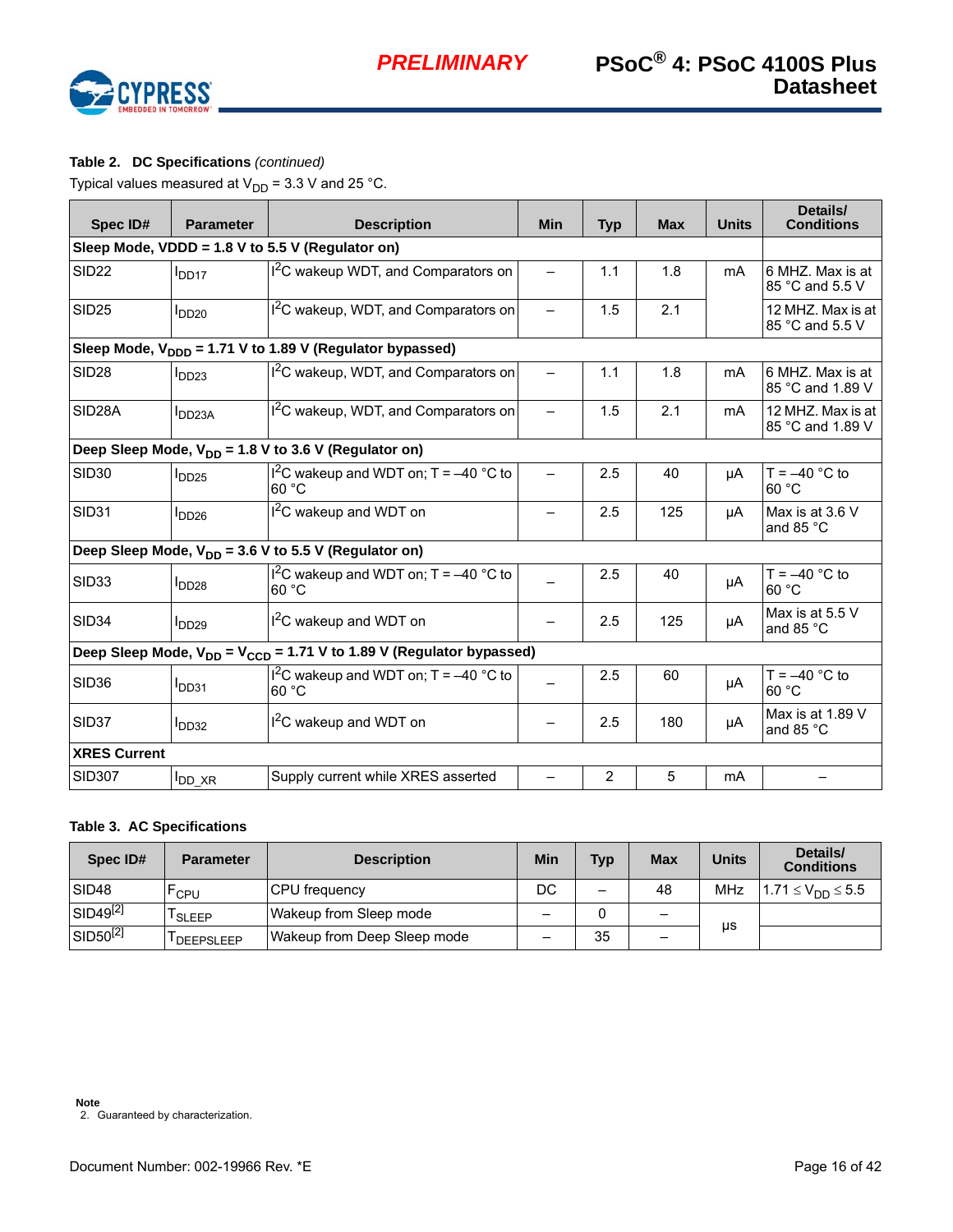

*GPIO*

## **Table 4. GPIO DC Specifications**

| Spec ID#              | <b>Parameter</b>        | <b>Description</b>                                     | <b>Min</b>                   | <b>Typ</b>               | <b>Max</b>                       | <b>Units</b> | Details/<br><b>Conditions</b>                |
|-----------------------|-------------------------|--------------------------------------------------------|------------------------------|--------------------------|----------------------------------|--------------|----------------------------------------------|
| <b>SID57</b>          | $V_{\mathsf{IH}}^{[3]}$ | Input voltage high threshold                           | $0.7 \times V_{\text{DDD}}$  | $\equiv$                 |                                  |              | <b>CMOS Input</b>                            |
| <b>SID58</b>          | $V_{IL}$                | Input voltage low threshold                            |                              |                          | $0.3 \times$<br>V <sub>DDD</sub> |              | <b>CMOS Input</b>                            |
| <b>SID241</b>         | $V_{\text{IH}}^{[3]}$   | LVTTL input, $V_{\text{DDD}}$ < 2.7 V                  | $0.7 \times V_{\text{DDD}}$  | $\qquad \qquad -$        |                                  |              |                                              |
| <b>SID242</b>         | $V_{IL}$                | LVTTL input, $V_{\text{DDD}}$ < 2.7 V                  |                              |                          | $0.3 \times$<br>V <sub>DDD</sub> |              |                                              |
| <b>SID243</b>         | $V_{\text{IH}}^{[3]}$   | LVTTL input, $V_{\text{DDD}} \geq 2.7 \text{ V}$       | 2.0                          | $\overline{\phantom{0}}$ |                                  |              |                                              |
| <b>SID244</b>         | $V_{ L}$                | LVTTL input, $V_{\text{DDD}} \geq 2.7 V$               |                              | $\overline{\phantom{0}}$ | 0.8                              | $\vee$       |                                              |
| <b>SID59</b>          | $V_{OH}$                | Output voltage high level                              | $VDDD -0.6$                  | $\overline{\phantom{0}}$ | $\overline{\phantom{0}}$         |              | $I_{OH}$ = 4 mA at 3 V V <sub>DDD</sub>      |
| SID <sub>60</sub>     | Ѵ <sub>он</sub>         | Output voltage high level                              | $V_{\text{DDD}} -0.5$        | $\overline{\phantom{0}}$ |                                  |              | $I_{OH}$ = 1 mA at 1.8 V<br>V <sub>DDD</sub> |
| SID61                 | $V_{OL}$                | Output voltage low level                               |                              |                          | 0.6                              |              | $I_{OI}$ = 4 mA at 1.8 V<br>V <sub>DDD</sub> |
| SID62                 | $V_{OL}$                | Output voltage low level                               |                              |                          | 0.6                              |              | $I_{OL}$ = 10 mA at 3 V V <sub>DDD</sub>     |
| SID62A                | V <sub>OL</sub>         | Output voltage low level                               | ÷.                           | $\overline{\phantom{0}}$ | 0.4                              |              | $I_{OL}$ = 3 mA at 3 V V <sub>DDD</sub>      |
| SID63                 | R <sub>PULLUP</sub>     | Pull-up resistor                                       | 3.5                          | 5.6                      | 8.5                              | $k\Omega$    |                                              |
| SID64                 | RPULLDOWN               | Pull-down resistor                                     | 3.5                          | 5.6                      | 8.5                              |              |                                              |
| <b>SID65</b>          | I <sub>IL</sub>         | Input leakage current (absolute<br>value)              |                              | -                        | 2                                | nA           | 25 °C, $V_{\text{DDD}} = 3.0 V$              |
| SID66                 | $C_{\text{IN}}$         | Input capacitance                                      | —                            | $\overline{\phantom{0}}$ | $\overline{7}$                   | pF           |                                              |
| SID67 <sup>[4]</sup>  | V <sub>HYSTTL</sub>     | Input hysteresis LVTTL                                 | 25                           | 40                       |                                  |              | $V_{\text{DDD}} \geq 2.7 V$                  |
| $SID68^{[4]}$         | V <sub>HYSCMOS</sub>    | Input hysteresis CMOS                                  | $0.05 \times V_{\text{DDD}}$ | $\qquad \qquad -$        |                                  | mV           | $V_{DD}$ < 4.5 V                             |
| SID68A <sup>[4]</sup> | V <sub>HYSCMOS5V5</sub> | Input hysteresis CMOS                                  | 200                          | $\overline{\phantom{0}}$ | $\qquad \qquad -$                |              | $V_{DD}$ > 4.5 V                             |
| SID69 <sup>[4]</sup>  | <b>I</b> DIODE          | Current through protection diode to<br>$V_{DD}/V_{SS}$ |                              |                          | 100                              | μA           |                                              |
| SID69A <sup>[4]</sup> | <b>ITOT_GPIO</b>        | Maximum total source or sink chip<br>current           |                              |                          | 200                              | mA           |                                              |

# **Table 5. GPIO AC Specifications**

(Guaranteed by Characterization)

| Spec ID#          | <b>Parameter</b>   | <b>Description</b>            | <b>Min</b> | <b>Typ</b> | <b>Max</b> | <b>Units</b> | Details/<br><b>Conditions</b>             |
|-------------------|--------------------|-------------------------------|------------|------------|------------|--------------|-------------------------------------------|
| SID70             | RISEF              | Rise time in fast strong mode |            |            | 12         | ns           | 3.3 V V <sub>DDD</sub> , Cload =<br>25 pF |
| SID <sub>71</sub> | <sup>I</sup> FALLF | Fall time in fast strong mode |            |            | 12         |              | $3.3 V VDDD$ , Cload =<br>25 pF           |
| SID <sub>72</sub> | <b>RISES</b>       | Rise time in slow strong mode | 10         | -          | 60         |              | 3.3 V $V_{\text{DDD}}$ , Cload =<br>25 pF |

**Notes**

<span id="page-16-1"></span><span id="page-16-0"></span>3. V<sub>IH</sub> must not exceed V<sub>DDD</sub> + 0.2 V.<br>4. Guaranteed by characterization.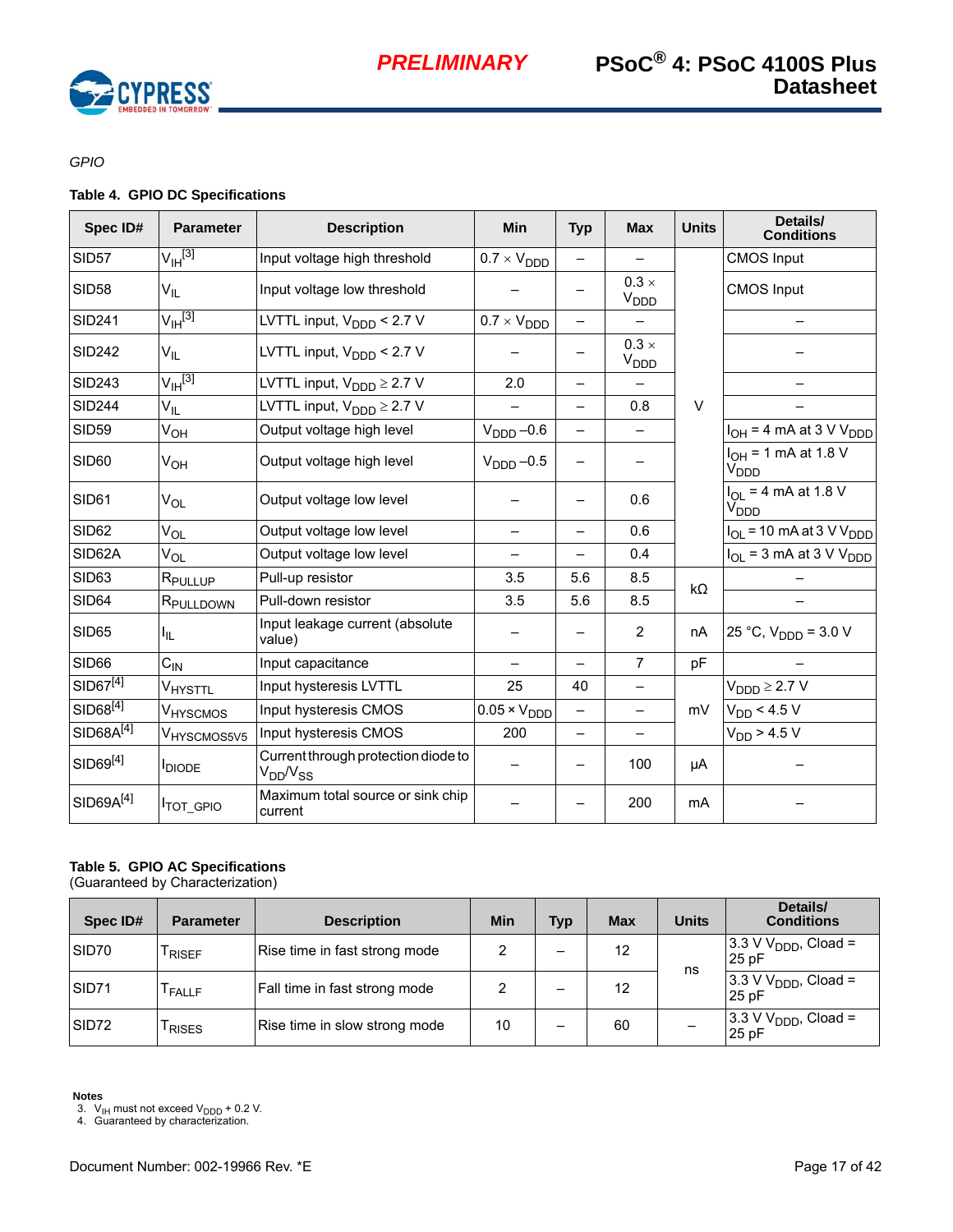

# **Table 5. GPIO AC Specifications** *(continued)*

(Guaranteed by Characterization)

| Spec ID#           | <b>Parameter</b>     | <b>Description</b>                                                                       | <b>Min</b> | <b>Typ</b> | <b>Max</b> | <b>Units</b> | Details/<br><b>Conditions</b>             |
|--------------------|----------------------|------------------------------------------------------------------------------------------|------------|------------|------------|--------------|-------------------------------------------|
| SID <sub>73</sub>  | <sup>I</sup> FALLS   | Fall time in slow strong mode                                                            | 10         |            | 60         |              | 3.3 V $V_{\text{DDD}}$ , Cload =<br>25 pF |
| SID74              | F <sub>GPIOUT1</sub> | GPIO $F_{\text{OUT}}$ ; 3.3 V $\leq$ V <sub>DDD</sub> $\leq$ 5.5 V<br>Fast strong mode   |            |            | 33         |              | 90/10%, 25 pF load,<br>60/40 duty cycle   |
| SID75              | <b>IFGPIOUT2</b>     | GPIO $F_{\text{OUT}}$ ; 1.71 V $\leq$ V <sub>DDD</sub> $\leq$ 3.3 V<br>Fast strong mode  |            |            | 16.7       |              | 90/10%, 25 pF load,<br>60/40 duty cycle   |
| SID76              | <b>FGPIOUT3</b>      | GPIO F <sub>OUT</sub> ; 3.3 V $\leq$ V <sub>DDD</sub> $\leq$ 5.5 V<br>Slow strong mode   |            |            |            | <b>MHz</b>   | 90/10%, 25 pF load,<br>60/40 duty cycle   |
| SID <sub>245</sub> | <b>FGPIOUT4</b>      | GPIO $F_{\text{OUT}}$ ; 1.71 V $\leq$ V <sub>DDD</sub> $\leq$ 3.3 V<br>Slow strong mode. |            |            | 3.5        |              | 90/10%, 25 pF load,<br>60/40 duty cycle   |
| <b>SID246</b>      | FGPIOIN              | GPIO input operating frequency;<br>1.71 $V \le V_{DDD} \le 5.5 V$                        |            |            | 48         |              | 90/10% $V_{10}$                           |

*XRES* 

## **Table 6. XRES DC Specifications**

| Spec ID#             | <b>Parameter</b>    | <b>Description</b>                                     | <b>Min</b>                   | Typ | <b>Max</b>                  | <b>Units</b> | Details/<br><b>Conditions</b>                        |  |
|----------------------|---------------------|--------------------------------------------------------|------------------------------|-----|-----------------------------|--------------|------------------------------------------------------|--|
| SID77                | V <sub>IH</sub>     | Input voltage high threshold                           | $10.7 \times V_{\text{DDD}}$ |     |                             | ν            | <b>CMOS Input</b>                                    |  |
| SID78                | $V_{IL}$            | Input voltage low threshold                            |                              |     | $0.3 \times V_{\text{DDD}}$ |              |                                                      |  |
| SID79                | R <sub>PULLUP</sub> | Pull-up resistor                                       |                              | 60  |                             | $k\Omega$    |                                                      |  |
| SID <sub>80</sub>    | $C_{IN}$            | Input capacitance                                      |                              |     |                             | pF           |                                                      |  |
| SID81 <sup>[5]</sup> | <b>V</b> HYSXRES    | Input voltage hysteresis                               |                              | 100 |                             | mV           | Typical hysteresis is<br>200 mV for $V_{DD} > 4.5 V$ |  |
| SID <sub>82</sub>    | <b>IDIODE</b>       | Current through protection diode<br>to $V_{DD}/V_{SS}$ |                              |     | 100                         | μA           |                                                      |  |

#### **Table 7. XRES AC Specifications**

<span id="page-17-0"></span>

| Spec ID#                    | <b>Parameter</b>        | <b>Description</b>              | Min                      | <b>Typ</b>               | <b>Max</b> | <b>Units</b> | Details/<br><b>Conditions</b> |
|-----------------------------|-------------------------|---------------------------------|--------------------------|--------------------------|------------|--------------|-------------------------------|
| SID83 <sup>[5]</sup>        | <sup>I</sup> RESETWIDTH | Reset pulse width               |                          | $\overline{\phantom{0}}$ | -          | us           | -                             |
| <b>BID194<sup>[5]</sup></b> | <sup>I</sup> RESETWAKE  | Wake-up time from reset release | $\overline{\phantom{0}}$ | $\overline{\phantom{m}}$ |            | ms           | -                             |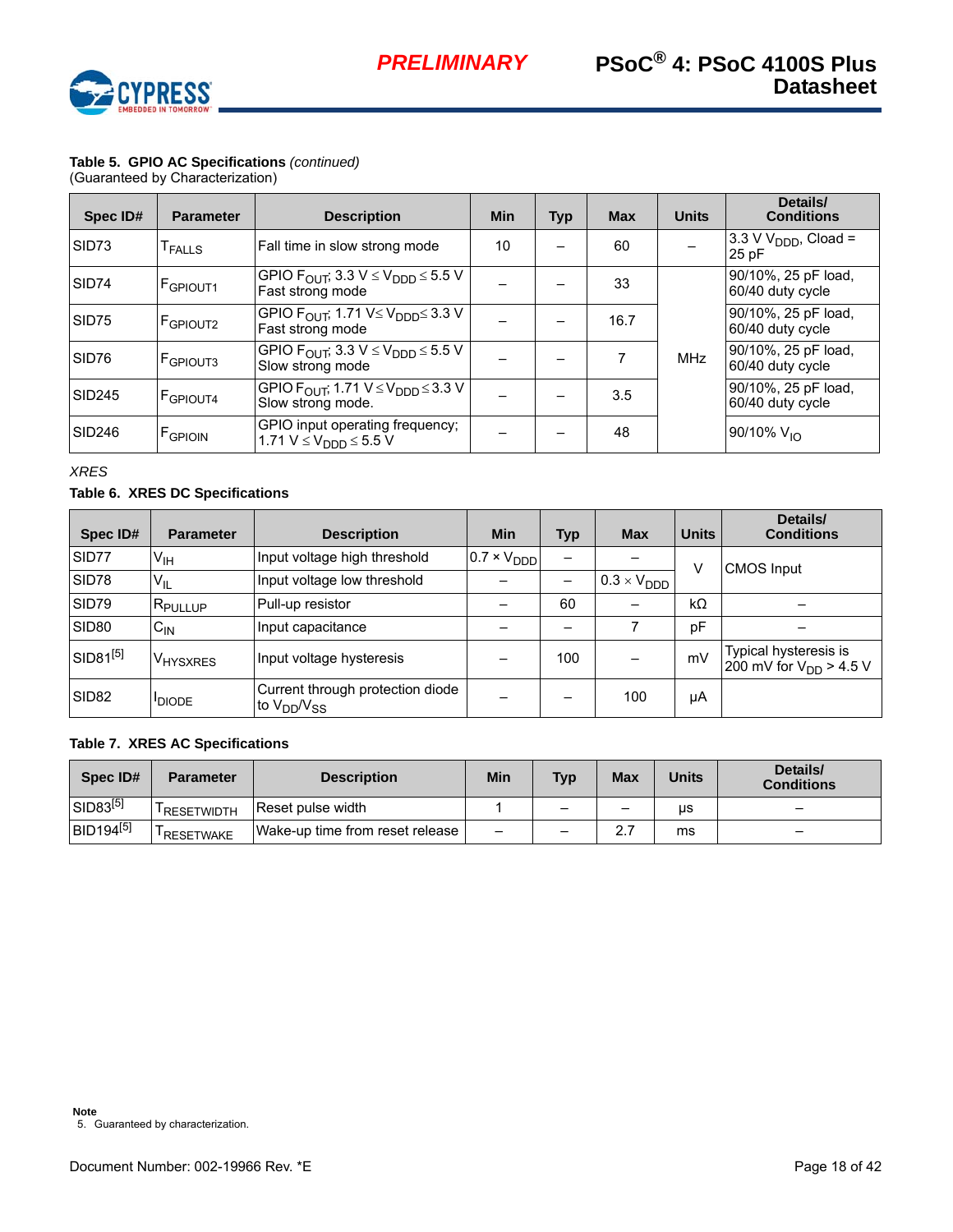

# <span id="page-18-0"></span>**Analog Peripherals**

# *CTBm Opamp*

# **Table 8. CTBm Opamp Specifications**

| Spec ID#      | <b>Parameter</b>           | <b>Description</b>                                          | Min                      | <b>Typ</b>     | <b>Max</b>              | <b>Units</b> | Details/<br><b>Conditions</b>                            |
|---------------|----------------------------|-------------------------------------------------------------|--------------------------|----------------|-------------------------|--------------|----------------------------------------------------------|
|               | l <sub>DD</sub>            | Opamp block current, External load                          |                          |                |                         |              |                                                          |
| <b>SID269</b> | I <sub>DD_HI</sub>         | power=hi                                                    | $\qquad \qquad -$        | 1100           | 1850                    |              | $\qquad \qquad -$                                        |
| <b>SID270</b> | OD_MED                     | power=med                                                   | $\overline{\phantom{0}}$ | 550            | 950                     | μA           |                                                          |
| <b>SID271</b> | <b>I</b> <sub>DD_LOW</sub> | power=lo                                                    | $\overline{\phantom{0}}$ | 150            | 350                     |              | —                                                        |
|               | $G_{BW}$                   | $Load = 20 pF, 0.1 mA$<br>$V_{DDA} = 2.7 V$                 |                          |                |                         |              |                                                          |
| <b>SID272</b> | $G_{BW\_HI}$               | power=hi                                                    | 6                        |                |                         |              | Input and output are<br>0.2 V to $V_{\text{DDA}}$ -0.2 V |
| <b>SID273</b> | $G_{BW\_MED}$              | power=med                                                   | 3                        |                |                         | <b>MHz</b>   | Input and output are<br>0.2 V to $V_{DDA}$ -0.2 V        |
| <b>SID274</b> | $G_{BW\_LO}$               | power=lo                                                    | —                        | 1              |                         |              | Input and output are<br>0.2 V to V <sub>DDA</sub> -0.2 V |
|               | <sup>Ι</sup> ΟUT_MAX       | $V_{DDA}$ = 2.7 V, 500 mV from rail                         |                          |                |                         |              |                                                          |
| <b>SID275</b> | I <sub>OUT_MAX_HI</sub>    | power=hi                                                    | 10                       |                |                         |              | Output is 0.5 V to $V_{DDA}$<br>$-0.5V$                  |
| <b>SID276</b> | OUT_MAX_MID                | power=mid                                                   | 10                       |                |                         | mA           | Output is 0.5 V to $V_{DDA}$<br>$-0.5V$                  |
| <b>SID277</b> | OUT_MAX_LO                 | power=lo                                                    |                          | 5              |                         |              | Output is 0.5 V to $V_{DDA}$<br>$-0.5V$                  |
|               | $I_{\text{OUT}}$           | $VDDA$ = 1.71 V, 500 mV from rail                           |                          |                |                         |              |                                                          |
| <b>SID278</b> | Ι <sub>Ο</sub> υτ_ΜΑΧ_ΗΙ   | power=hi                                                    | 4                        |                |                         |              | Output is 0.5 V to $V_{DDA}$<br>$-0.5V$                  |
| <b>SID279</b> | OUT_MAX_MID                | power=mid                                                   | 4                        |                |                         | mA           | Output is 0.5 V to<br>$VDDA$ -0.5 V                      |
| <b>SID280</b> | <b>IOUT_MAX_LO</b>         | power=lo                                                    |                          | $\overline{2}$ |                         |              | Output is 0.5 V to<br>$VDDA$ -0.5 V                      |
|               | <b>I</b> DD_Int            | Opamp block current Internal Load                           |                          |                |                         |              |                                                          |
| SID269_I      | <b>IDD_HI_Int</b>          | power=hi                                                    | $\qquad \qquad -$        | 1500           | 1700                    |              |                                                          |
| SID270_I      | DD_MED_Int                 | power=med                                                   | $\qquad \qquad -$        | 700            | 900                     | μA           | —                                                        |
|               | DD_LOW_Int                 | power=lo                                                    |                          |                |                         |              |                                                          |
| SID271        | $\mathbf{G}_\mathsf{BW}$   | $V_{DDA} = 2.7 V$                                           |                          |                |                         |              |                                                          |
| SID272_I      | $G_{BW\_HI\_Int}$          | power=hi                                                    | 8                        |                | -                       | MHz          | Output is 0.25 V to<br>$V_{DDA}$ -0.25 V                 |
|               |                            | General opamp specs for both<br>internal and external modes |                          |                |                         |              |                                                          |
| <b>SID281</b> | $V_{IN}$                   | Charge-pump on, $V_{DDA}$ = 2.7 V                           | $-0.05$                  |                | $V_{DDA}$ -0<br>$\cdot$ |              |                                                          |
| <b>SID282</b> | $\rm V_{CM}$               | Charge-pump on, $V_{DDA}$ = 2.7 V                           | $-0.05$                  |                | $V_{DDA}$ -0<br>$\cdot$ | $\vee$       |                                                          |
|               | $V_{OUT}$                  | $V_{DDA} = 2.7 V$                                           |                          |                |                         |              |                                                          |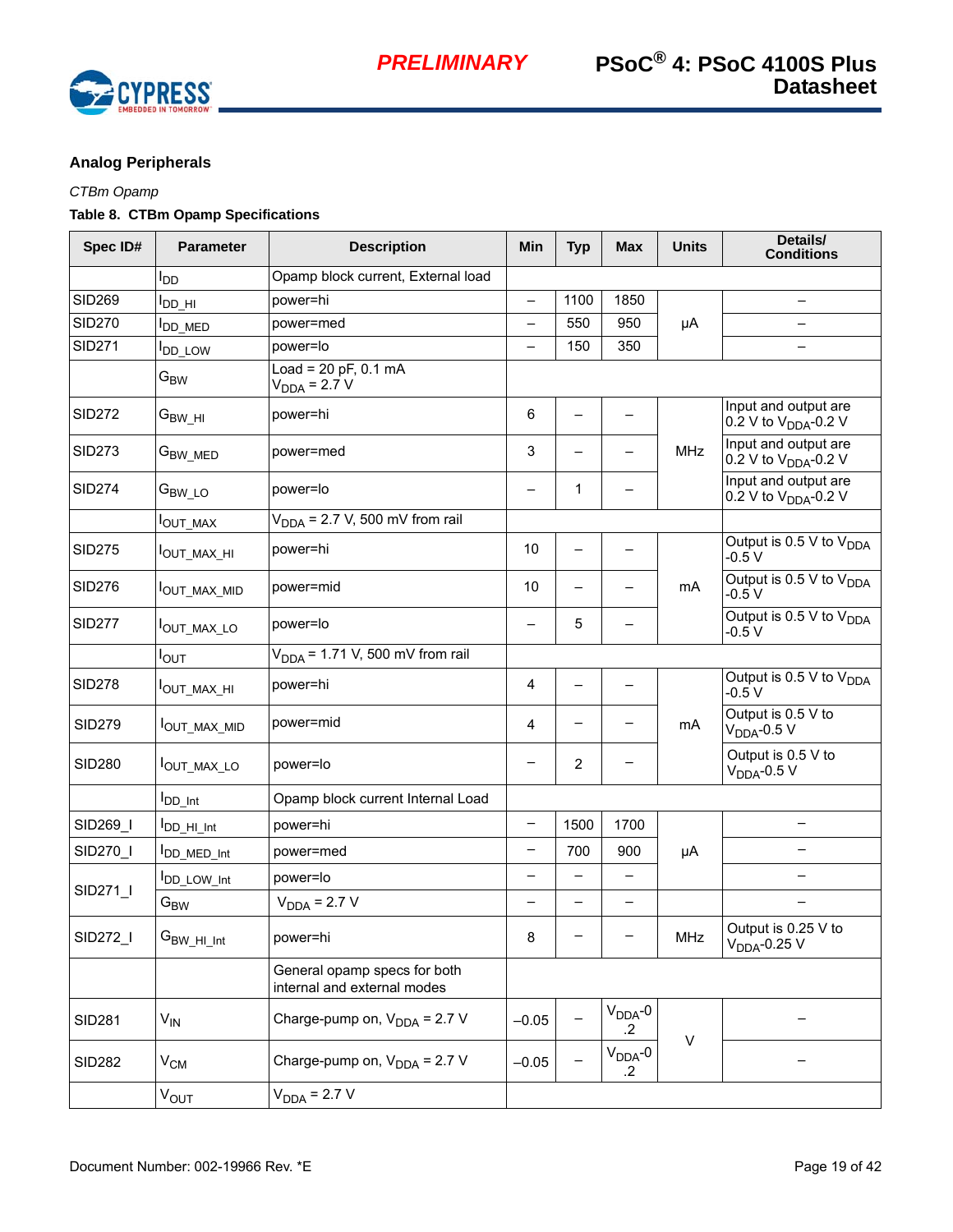

| Spec ID#       | <b>Parameter</b>      | <b>Description</b>                                               | Min                      | <b>Typ</b> | <b>Max</b>                       | <b>Units</b> | Details/<br><b>Conditions</b>                                                             |  |
|----------------|-----------------------|------------------------------------------------------------------|--------------------------|------------|----------------------------------|--------------|-------------------------------------------------------------------------------------------|--|
| <b>SID283</b>  | $V_{OUT_1}$           | power=hi, Iload=10 mA                                            | 0.5                      |            | <b>V<sub>DDA</sub></b><br>$-0.5$ |              |                                                                                           |  |
| <b>SID284</b>  | $V_{OUT_2}$           | power=hi, lload=1 mA                                             | 0.2                      |            | <b>V<sub>DDA</sub></b><br>$-0.2$ | $\vee$       |                                                                                           |  |
| <b>SID285</b>  | $VOUT_3$              | power=med, lload=1 mA                                            | 0.2                      |            | V <sub>DDA</sub><br>$-0.2$       |              |                                                                                           |  |
| <b>SID286</b>  | $V_{OUT_4}$           | power=lo, Iload=0.1 mA                                           | 0.2                      |            | <b>V<sub>DDA</sub></b><br>$-0.2$ |              |                                                                                           |  |
| <b>SID288</b>  | $V_{OS_TR}$           | Offset voltage, trimmed                                          | $-1.0$                   | ±0.5       | 1.0                              |              | High mode, input 0 V to<br>$VDDA-0.2 V$                                                   |  |
| SID288A        | $V_{OS_TR}$           | Offset voltage, trimmed                                          | -                        | ±1         | -                                | mV           | Medium mode, input<br>0 V to V <sub>DDA</sub> -0.2 V                                      |  |
| <b>SID288B</b> | $V_{OS_TR}$           | Offset voltage, trimmed                                          |                          | ±2         |                                  |              | Low mode, input 0 V to<br>$VDDA$ -0.2 V                                                   |  |
| <b>SID290</b>  | V <sub>OS_DR_TR</sub> | Offset voltage drift, trimmed                                    | $-10$                    | $\pm 3$    | 10                               | µV/°C        | High mode                                                                                 |  |
| <b>SID290A</b> | $V_{OS\_DR\_TR}$      | Offset voltage drift, trimmed                                    | -                        | ±10        |                                  |              | Medium mode                                                                               |  |
| <b>SID290B</b> | V <sub>OS_DR_TR</sub> | Offset voltage drift, trimmed                                    | $\overline{\phantom{0}}$ | ±10        | $\qquad \qquad -$                | µV/°C        | Low mode                                                                                  |  |
| <b>SID291</b>  | <b>CMRR</b>           | DC                                                               | 70                       | 80         |                                  |              | Input is 0 V to<br>V <sub>DDA</sub> -0.2 V, Output is<br>0.2 V to V <sub>DDA</sub> -0.2 V |  |
| <b>SID292</b>  | <b>PSRR</b>           | At 1 kHz, 10-mV ripple                                           | 70                       | 85         |                                  | dB           | $V_{\text{DDD}}$ = 3.6 V,<br>high-power mode, input<br>is 0.2 V to $V_{DDA}$ -0.2 V       |  |
|                | Noise                 |                                                                  |                          |            |                                  |              |                                                                                           |  |
| <b>SID294</b>  | VN <sub>2</sub>       | Input-referred, 1 kHz, power=Hi                                  | $\qquad \qquad -$        | 72         | $\qquad \qquad -$                |              | $\sqrt{3}$                                                                                |  |
| <b>SID295</b>  | VN <sub>3</sub>       | Input-referred, 10 kHz, power=Hi                                 | -                        | 28         |                                  | nV/rtHz      | Input and output are at<br>0.2 V to $V_{DDA}$ -0.2 V                                      |  |
| <b>SID296</b>  | VN <sub>4</sub>       | Input-referred, 100 kHz, power=Hi                                | $\qquad \qquad -$        | 15         |                                  |              | Input and output are at<br>0.2 V to $V_{DDA}$ -0.2 V                                      |  |
| <b>SID297</b>  | $C_{LOAD}$            | Stable up to max. load. Performance<br>specs at 50 pF.           | $\overline{\phantom{0}}$ |            | 125                              | pF           |                                                                                           |  |
| <b>SID298</b>  | SLEW_RATE             | Cload = 50 pF, Power = High, $V_{DDA}$<br>$= 2.7 V$              | 6                        |            |                                  | $V/\mu s$    |                                                                                           |  |
| <b>SID299</b>  | T_OP_WAKE             | From disable to enable, no external<br>RC dominating             |                          |            | 25                               | μs           |                                                                                           |  |
| SID299A        | OL_GAIN               | Open Loop Gain                                                   | $\qquad \qquad -$        | 90         |                                  | dB           |                                                                                           |  |
|                | COMP_MODE             | Comparator mode; 50 mV drive,<br>$T_{rise} = T_{fall}$ (approx.) |                          |            |                                  |              |                                                                                           |  |

# **Table 8. CTBm Opamp Specifications** *(continued)*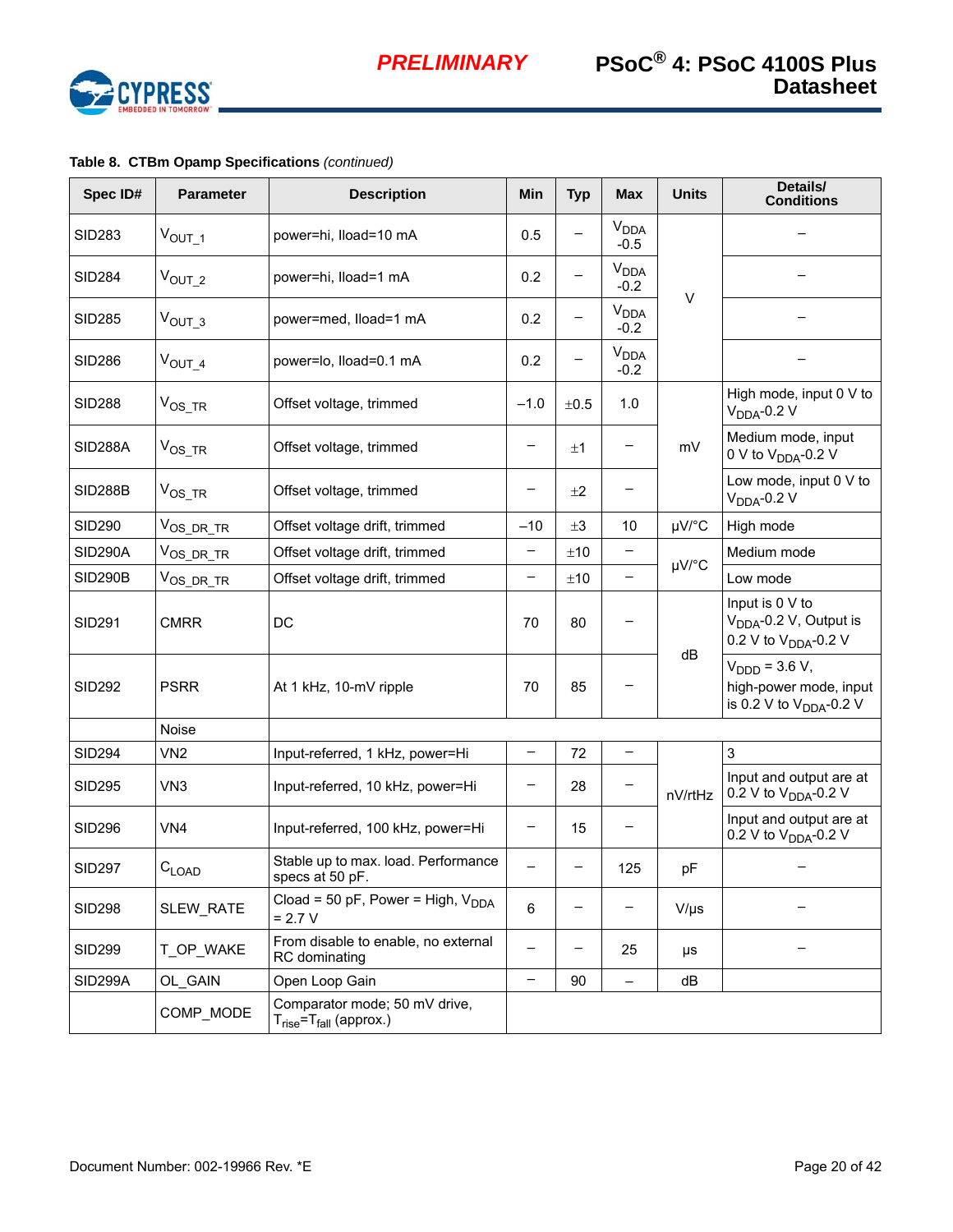

| Spec ID#                          | <b>Parameter</b>       | <b>Description</b>                                        | Min                      | <b>Typ</b> | <b>Max</b>               | <b>Units</b> | Details/<br><b>Conditions</b>                              |
|-----------------------------------|------------------------|-----------------------------------------------------------|--------------------------|------------|--------------------------|--------------|------------------------------------------------------------|
| <b>SID300</b>                     | TPD1                   | Response time; power=hi                                   |                          | 150        |                          |              | Input is 0.2 V to<br>$VDDA$ -0.2 V                         |
| SID301                            | TPD <sub>2</sub>       | Response time; power=med                                  | $\qquad \qquad -$        | 500        | $\qquad \qquad -$        | ns           | Input is 0.2 V to<br>$VDDA-0.2 V$                          |
| SID302                            | TPD3                   | Response time; power=lo                                   | $\qquad \qquad -$        | 2500       |                          |              | Input is 0.2 V to<br>$VDDA-0.2 V$                          |
| <b>SID303</b>                     | VHYST OP               | <b>Hysteresis</b>                                         | $\qquad \qquad -$        | 10         | $\qquad \qquad -$        | mV           | —                                                          |
| <b>SID304</b>                     | WUP_CTB                | Wake-up time from Enabled to<br>Usable                    |                          |            | 25                       | μs           |                                                            |
|                                   | Deep Sleep<br>Mode     | Mode 2 is lowest current range.<br>Mode 1 has higher GBW. |                          |            |                          |              |                                                            |
| SID_DS_1                          | I <sub>DD_HI_M1</sub>  | Mode 1, High current                                      | $\qquad \qquad -$        | 1400       | $\qquad \qquad -$        |              | 25 °C                                                      |
| SID_DS_2                          | <b>IDD_MED_M1</b>      | Mode 1, Medium current                                    | $\qquad \qquad -$        | 700        | -                        |              | 25 °C                                                      |
| SID_DS_3                          | DD_LOW_M1              | Mode 1, Low current                                       | $\overline{\phantom{m}}$ | 200        | $\overline{\phantom{m}}$ |              | 25 °C                                                      |
| SID_DS_4                          | I <sub>DD</sub> HIM2   | Mode 2, High current                                      | $\qquad \qquad -$        | 120        |                          | μA           | 25 °C                                                      |
| SID_DS_5                          | DD_MED_M2              | Mode 2, Medium current                                    | $\qquad \qquad -$        | 60         | —                        |              | 25 °C                                                      |
| SID_DS_6                          | DD_LOW_M2              | Mode 2, Low current                                       | $\qquad \qquad -$        | 15         | $\qquad \qquad -$        |              | 25 °C                                                      |
| SID_DS_7                          | $G_{BW\_HI\_M1}$       | Mode 1, High current                                      |                          | 4          | —                        |              | 20-pF load, no DC load<br>0.2 V to $V_{DDA}$ -0.2 V        |
| SID_DS_8                          | G <sub>BW_MED_M1</sub> | Mode 1, Medium current                                    | -                        | 2          | -                        |              | 20-pF load, no DC load<br>0.2 V to V <sub>DDA</sub> -0.2 V |
| SID_DS_9                          | G <sub>BW_LOW_M1</sub> | Mode 1, Low current                                       | -                        | 0.5        |                          |              | 20-pF load, no DC load<br>0.2 V to V <sub>DDA</sub> -0.2 V |
| $SID_DS_10$                       | $G_{BW_HLM2}$          | Mode 2, High current                                      | $\overline{\phantom{m}}$ | 0.5        | —                        | <b>MHz</b>   | 20-pF load, no DC load<br>0.2 V to $V_{DDA}$ -0.2 V        |
| SID DS 11                         | G <sub>BW_MED_M2</sub> | Mode 2, Medium current                                    |                          | 0.2        |                          |              | 20-pF load, no DC load<br>0.2 V to $V_{DDA}$ -0.2 V        |
| SID_DS_12                         | G <sub>BW_Low_M2</sub> | Mode 2, Low current                                       | $\qquad \qquad -$        | 0.1        |                          |              | 20-pF load, no DC load<br>0.2 V to V <sub>DDA</sub> -0.2 V |
| SID_DS_13   V <sub>OS_HI_M1</sub> |                        | Mode 1, High current                                      |                          | 5          |                          |              | With trim $25^{\circ}$ C, 0.2 V to<br>$V_{DDA}$ -0.2 V     |
| SID_DS_14                         | V <sub>OS_MED_M1</sub> | Mode 1, Medium current                                    |                          | 5          |                          |              | With trim $25 °C$ , 0.2 V to<br>$V_{DDA}$ -0.2 V           |
| SID_DS_15                         | V <sub>OS_LOW_M2</sub> | Mode 1, Low current                                       |                          | 5          |                          |              | With trim $25^{\circ}$ C, 0.2 V to<br>$VDDA-0.2 V$         |
| SID_DS_16                         | $V_{OS_HI_M2}$         | Mode 2, High current                                      |                          | 5          |                          | mV           | With trim 25 °C, 0.2V to<br>$V_{DDA}$ -0.2 V               |
| SID_DS_17                         | $V_{OS\_MED\_M2}$      | Mode 2, Medium current                                    |                          | 5          |                          |              | With trim $25^{\circ}$ C, 0.2 V to<br>$VDDA$ -0.2 V        |
| SID_DS_18                         | $V_{OS\_LOW_M2}$       | Mode 2, Low current                                       |                          | 5          |                          |              | With trim $25 °C$ , 0.2 V to<br>$VDDA$ -0.2 V              |

# **Table 8. CTBm Opamp Specifications** *(continued)*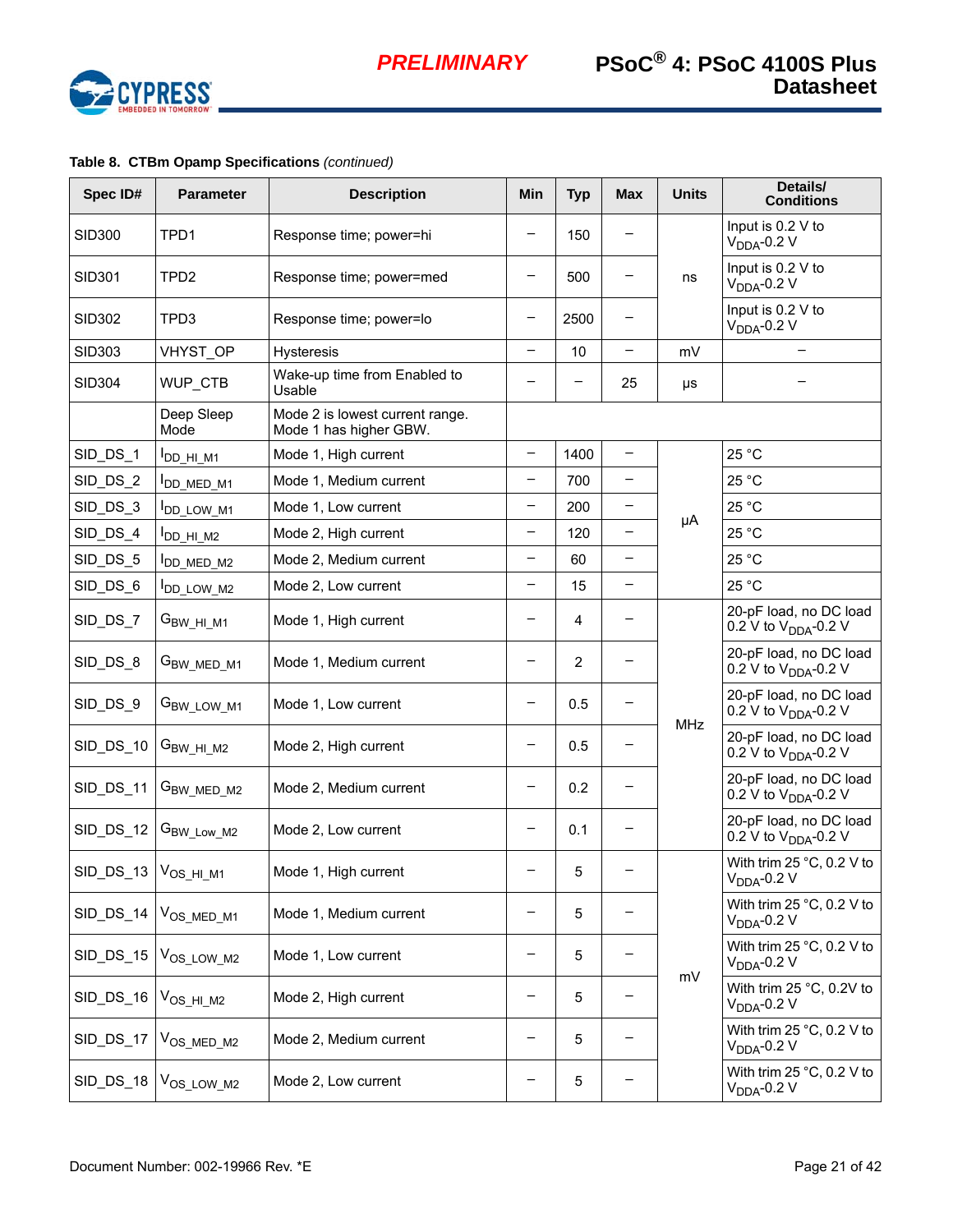

| Spec ID#                                           | <b>Parameter</b>               | <b>Description</b>     | Min | <b>Typ</b> | <b>Max</b> | <b>Units</b> | Details/<br><b>Conditions</b>          |
|----------------------------------------------------|--------------------------------|------------------------|-----|------------|------------|--------------|----------------------------------------|
|                                                    |                                | Mode 1, High current   | -   | 10         |            |              | Output is 0.5 V to<br>$V_{DDA}$ -0.5 V |
|                                                    | SID_DS_20   $I_{OUT\_MED\_M1}$ | Mode 1, Medium current |     | 10         |            |              | Output is 0.5 V to<br>$VDDA$ -0.5 V    |
| SID_DS_21                                          | <b>OUT LOW M1</b>              | Mode 1, Low current    |     | 4          |            | mA           | Output is 0.5 V to<br>$VDDA-0.5 V$     |
| $SID_DS_22$                                        | IOUT_HI_M2                     | Mode 2, High current   |     |            |            |              |                                        |
| $\big $ SID_DS_23 $\big $ $I_{\text{OU\_MED\_M2}}$ |                                | Mode 2, Medium current |     |            |            |              |                                        |
| SID DS 24                                          | <b>OU LOW M2</b>               | Mode 2, Low current    | -   | 0.5        |            |              |                                        |

## **Table 8. CTBm Opamp Specifications** *(continued)*

*Comparator*

#### **Table 9. Comparator DC Specifications**

| Spec ID#             | <b>Parameter</b>              | <b>Description</b>                                   | Min          | <b>Typ</b>               | <b>Max</b>            | <b>Units</b> | Details/<br><b>Conditions</b> |  |
|----------------------|-------------------------------|------------------------------------------------------|--------------|--------------------------|-----------------------|--------------|-------------------------------|--|
| <b>SID84</b>         | VOFFSET1                      | Input offset voltage, Factory trim                   |              |                          | ±10                   |              |                               |  |
| <b>SID85</b>         | VOFFSET2                      | Input offset voltage, Custom trim                    |              |                          | ±4                    | mV           |                               |  |
| SID <sub>86</sub>    | V <sub>HYST</sub>             | Hysteresis when enabled                              | -            | 10                       | 35                    |              |                               |  |
| SID <sub>87</sub>    | $\mathsf{V}_{\mathsf{ICM1}}$  | Input common mode voltage in normal<br>mode          | $\mathbf{0}$ | $\overline{\phantom{0}}$ | $VDDD$ -0.1           |              | Modes 1 and 2                 |  |
| <b>SID247</b>        | V <sub>ICM2</sub>             | Input common mode voltage in low<br>power mode       | $\Omega$     |                          | V <sub>DDD</sub>      | $\vee$       |                               |  |
| SID <sub>247</sub> A | V <sub>ICM3</sub>             | Input common mode voltage in ultra<br>low power mode | 0            |                          | $V_{\text{DDD-1.15}}$ |              | $V_{DDD}$ ≥ 2.2 V at –40 °C   |  |
| SID <sub>88</sub>    | $C_{MRR}$                     | Common mode rejection ratio                          | 50           |                          |                       | dB           | $V_{\text{DDD}} \geq 2.7V$    |  |
| SID88A               | $C_{MRR}$                     | Common mode rejection ratio                          | 42           | —                        |                       |              | $V_{\text{DDD}}$ ≤ 2.7V       |  |
| <b>SID89</b>         | <sup>I</sup> CMP1             | Block current, normal mode                           |              |                          | 400                   |              |                               |  |
| <b>SID248</b>        | <sup>I</sup> CMP <sub>2</sub> | Block current, low power mode                        |              |                          | 100                   | μA           |                               |  |
| <b>SID259</b>        | <sup>I</sup> CMP3             | Block current in ultra low-power mode                | —            |                          | 6                     |              | $VDDD$ ≥ 2.2 V at –40 °C      |  |
| SID <sub>90</sub>    | $Z_{\text{CMP}}$              | DC Input impedance of comparator                     | 35           |                          |                       | MΩ           |                               |  |

#### **Table 10. Comparator AC Specifications**

| Spec ID#           | <b>Parameter</b>   | <b>Description</b>                                       | Min | Typ | <b>Max</b> | <b>Units</b> | Details/<br><b>Conditions</b> |
|--------------------|--------------------|----------------------------------------------------------|-----|-----|------------|--------------|-------------------------------|
| SID91              | TRESP1             | Response time, normal mode, 50 mV<br>overdrive           |     | 38  | 110        | ns           |                               |
| SID <sub>258</sub> | TRESP <sub>2</sub> | Response time, low power mode, 50 mV<br>overdrive        | -   | 70  | 200        |              |                               |
| SID92              | TRESP3             | Response time, ultra-low power mode,<br>200 mV overdrive | -   | 2.3 | 15         | us           | $VDDD$ ≥ 2.2 V at –40 °C      |

**Note**

6. Guaranteed by characterization.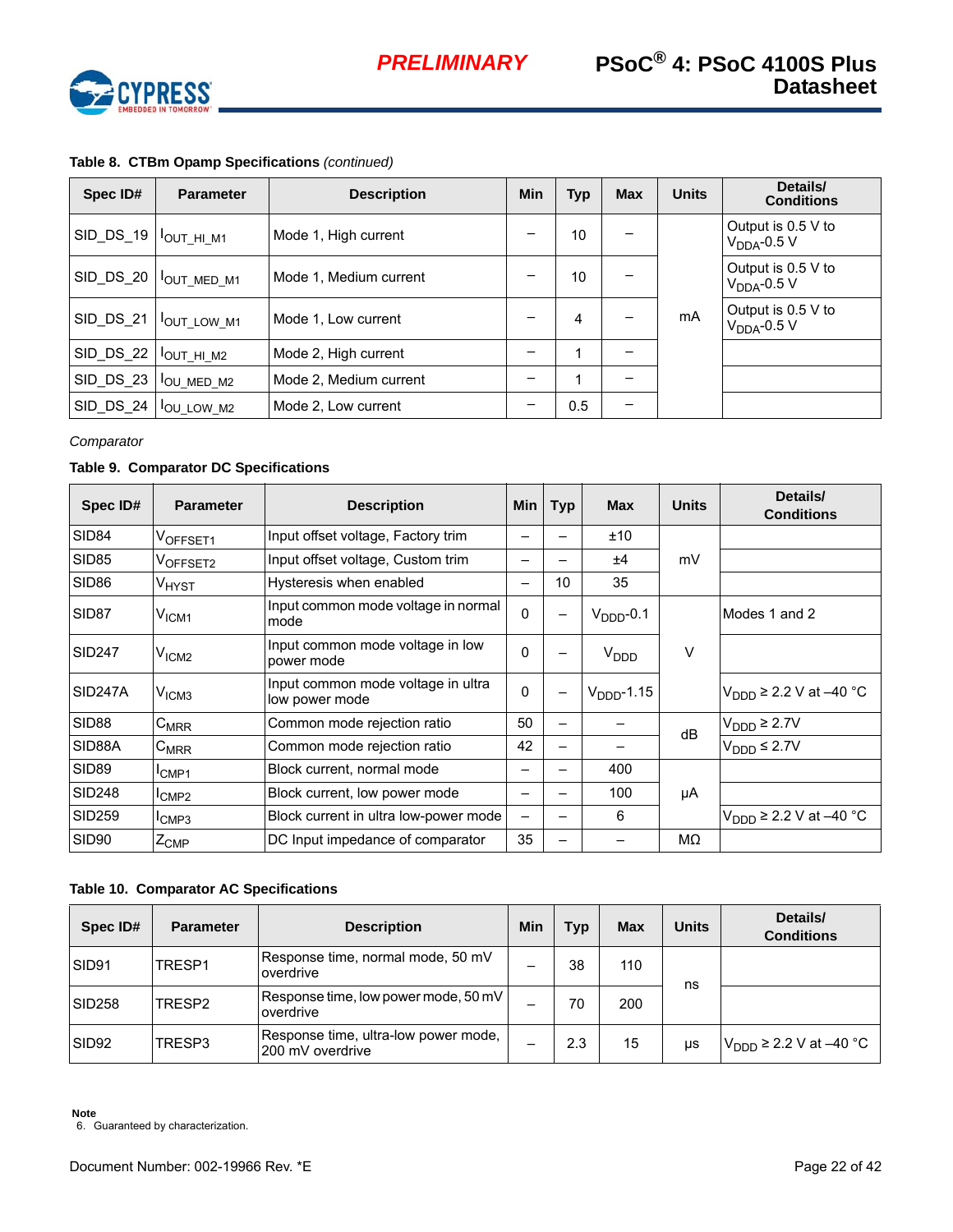

#### *Temperature Sensor*

### **Table 11. Temperature Sensor Specifications**

| Spec ID# | <b>Parameter</b> | <b>Description</b>          | Min     | <b>Typ</b> | <b>Max</b> | <b>Units</b> | Details<br><b>Conditions</b> |
|----------|------------------|-----------------------------|---------|------------|------------|--------------|------------------------------|
| SID93    | <b>TSENSACC</b>  | Temperature sensor accuracy | $-\cup$ | -          |            | $\sim$       | $-40$ to +85 °C              |

*SAR ADC*

## **Table 12. SAR ADC Specifications**

| Spec ID#       | <b>Parameter</b>                 | <b>Description</b>                                              | <b>Min</b>               | <b>Typ</b>               | <b>Max</b>             | <b>Units</b>      | Details/<br><b>Conditions</b>          |
|----------------|----------------------------------|-----------------------------------------------------------------|--------------------------|--------------------------|------------------------|-------------------|----------------------------------------|
|                | <b>SAR ADC DC Specifications</b> |                                                                 |                          |                          |                        |                   |                                        |
| <b>SID94</b>   | A RES                            | Resolution                                                      | $\overline{\phantom{0}}$ |                          | 12                     | bits              |                                        |
| <b>SID95</b>   | A_CHNLS_S                        | Number of channels - single ended                               |                          |                          | 16                     |                   |                                        |
| SID96          | A-CHNKS D                        | Number of channels - differential                               |                          |                          | $\overline{4}$         |                   | Diff inputs use<br>neighboring I/O     |
| SID97          | A-MONO                           | Monotonicity                                                    |                          |                          |                        |                   | Yes                                    |
| <b>SID98</b>   | A_GAINERR                        | Gain error                                                      |                          |                          | ±0.1                   | $\frac{9}{6}$     | With external<br>reference             |
| SID99          | A OFFSET                         | Input offset voltage                                            | $\overline{\phantom{0}}$ |                          | $\overline{2}$         | mV                | Measured with<br>1-V reference         |
| <b>SID100</b>  | A_ISAR                           | Current consumption                                             |                          |                          | $\mathbf{1}$           | mA                |                                        |
| <b>SID101</b>  | A VINS                           | Input voltage range - single ended                              | $V_{SS}$                 |                          | V <sub>DDA</sub>       | $\overline{\vee}$ |                                        |
| <b>SID102</b>  | A_VIND                           | Input voltage range - differential                              | $V_{SS}$                 |                          | <b>V<sub>DDA</sub></b> | $\overline{\vee}$ |                                        |
| <b>SID103</b>  | A INRES                          | Input resistance                                                |                          |                          | 2.2                    | KΩ                |                                        |
| <b>SID104</b>  | A_INCAP                          | Input capacitance                                               |                          |                          | 10                     | pF                |                                        |
| <b>SID260</b>  | <b>VREFSAR</b>                   | Trimmed internal reference to SAR                               |                          |                          | <b>TBD</b>             | $\vee$            |                                        |
|                | <b>SAR ADC AC Specifications</b> |                                                                 |                          |                          |                        |                   |                                        |
| <b>SID106</b>  | A PSRR                           | Power supply rejection ratio                                    | 70                       | $\equiv$                 | $\equiv$               | dB                |                                        |
| <b>SID107</b>  | A_CMRR                           | Common mode rejection ratio                                     | 66                       |                          |                        | dB                | Measured at 1 V                        |
| <b>SID108</b>  | A SAMP                           | Sample rate                                                     |                          |                          | 1                      | Msps              |                                        |
| <b>SID109</b>  | A_SNR                            | Signal-to-noise and distortion ratio (SINAD)                    | 65                       |                          |                        | dB                | $F_{IN} = 10$ kHz                      |
| <b>SID110</b>  | A_BW                             | Input bandwidth without aliasing                                | $\equiv$                 |                          | A_samp/2               | kHz               |                                        |
| <b>SID111</b>  | A_INL                            | Integral non linearity. $V_{DD} = 1.71$ to 5.5, 1 Msps          | $-1.7$                   | $\qquad \qquad -$        | $\overline{2}$         | <b>LSB</b>        | $V_{REF}$ = 1 to $V_{DD}$              |
| <b>SID111A</b> | A_INL                            | Integral non linearity. $V_{\text{DDD}} = 1.71$ to 3.6, 1 Msps  | $-1.5$                   | $\overline{\phantom{0}}$ | 1.7                    | LSB               | $V_{REF}$ = 1.71 to<br>V <sub>DD</sub> |
| <b>SID111B</b> | A_INL                            | Integral non linearity. $V_{DD} = 1.71$ to 5.5, 500 ksps        | $-1.5$                   |                          | 1.7                    | <b>LSB</b>        | $V_{REF}$ = 1 to $V_{DD}$              |
| <b>SID112</b>  | A_DNL                            | Differential non linearity. $V_{DD} = 1.71$ to 5.5,<br>1 Msps   | $-1$                     |                          | 2.2                    | <b>LSB</b>        | $V_{REF} = 1$ to $V_{DD}$              |
| <b>SID112A</b> | A_DNL                            | Differential non linearity. $V_{DD} = 1.71$ to 3.6,<br>1 Msps   | $-1$                     |                          | $\overline{2}$         | <b>LSB</b>        | $V_{REF}$ = 1.71 to<br>V <sub>DD</sub> |
| <b>SID112B</b> | A_DNL                            | Differential non linearity. $V_{DD} = 1.71$ to 5.5,<br>500 ksps | $-1$                     |                          | 2.2                    | <b>LSB</b>        | $V_{REF} = 1$ to $V_{DD}$              |
| <b>SID113</b>  | A THD                            | Total harmonic distortion                                       | $\overline{\phantom{0}}$ |                          | $-65$                  | dB                | $Fin = 10$ kHz                         |
| <b>SID261</b>  | <b>FSARINTREF</b>                | SAR operating speed without external reference<br>bypass        |                          |                          | 100                    | ksps              | 12-bit resolution                      |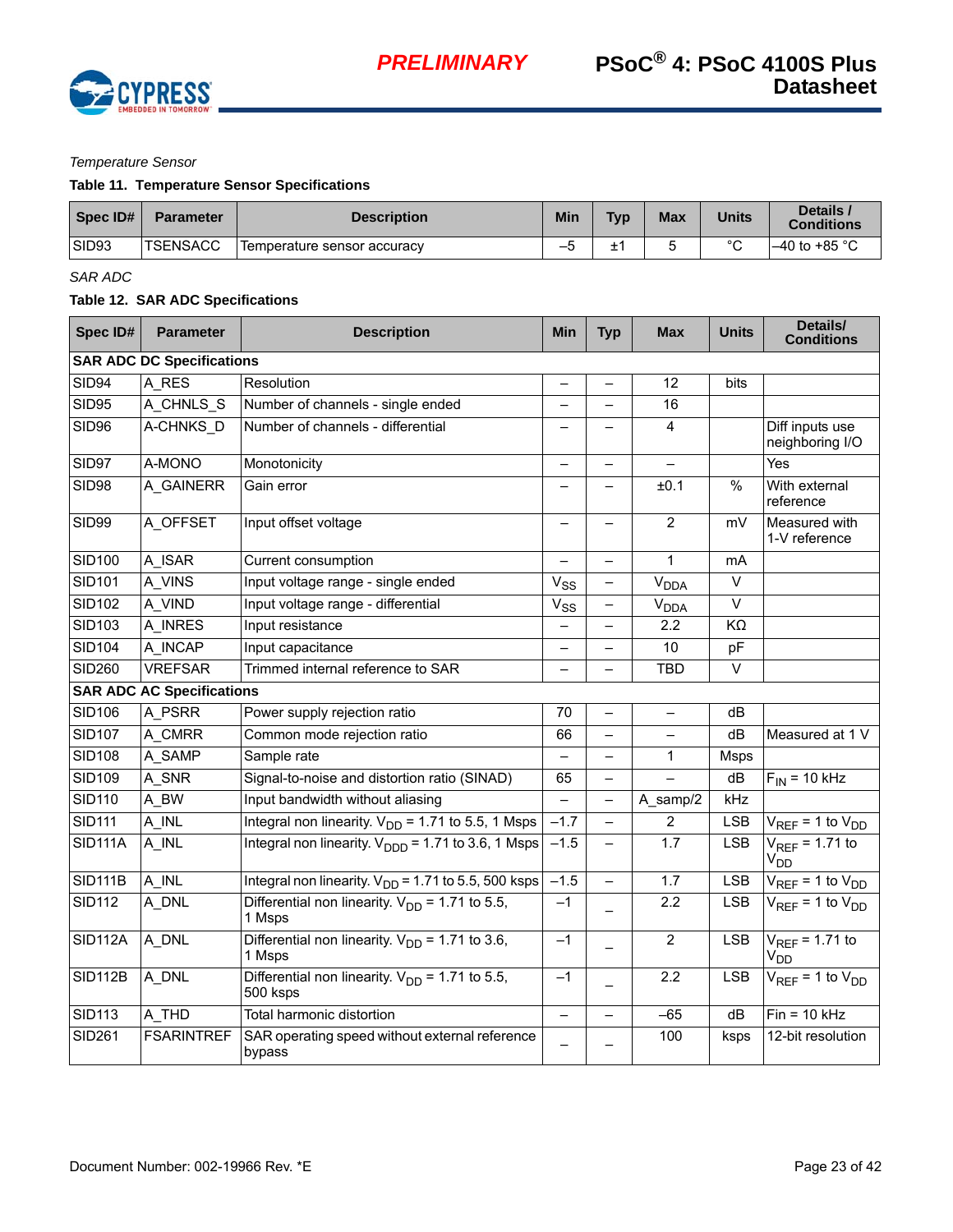

# *CSD and IDAC*

# **Table 13. CSD and IDAC Specifications**

| <b>SPEC ID#</b> | <b>Parameter</b>  | <b>Description</b>                                                    | Min                      | <b>Typ</b>               | <b>Max</b>               | <b>Units</b> | <b>Details / Conditions</b>                                                                                                                         |
|-----------------|-------------------|-----------------------------------------------------------------------|--------------------------|--------------------------|--------------------------|--------------|-----------------------------------------------------------------------------------------------------------------------------------------------------|
| SYS.PER#3       | <b>VDD RIPPLE</b> | Max allowed ripple on power supply,<br>DC to 10 MHz                   |                          |                          | ±50                      | mV           | $V_{DD}$ > 2 V (with ripple),<br>25 °C T <sub>A</sub> , Sensitivity =<br>0.1 <sub>pF</sub>                                                          |
| SYS PER#16      | VDD_RIPPLE_1.8    | Max allowed ripple on power supply,<br>DC to 10 MHz                   |                          |                          | ±25                      | mV           | $\overline{V_{DD}}$ > 1.75V (with ripple),<br>25 °C T <sub>A</sub> , Parasitic Capaci-<br>tance $(\dot{C}_P)$ < 20 pF,<br>Sensitivity $\geq 0.4$ pF |
| SID.CSD.BLK     | <b>ICSD</b>       | Maximum block current                                                 |                          |                          | 4000                     | μA           | Maximum block current for<br>both IDACs in dynamic<br>(switching) mode including<br>comparators, buffer, and<br>reference generator                 |
| SID.CSD#15      | $V_{REF}$         | Voltage reference for CSD and<br>Comparator                           | 0.6                      | 1.2                      | $V_{DDA} - 0.6$          | $\vee$       | V <sub>DDA</sub> - 0.06 or 4.4,<br>whichever is lower                                                                                               |
| SID.CSD#15A     | <b>VREF EXT</b>   | External Voltage reference for CSD<br>and Comparator                  | 0.6                      |                          | $V_{DDA} - 0.6$          | $\vee$       | $\overline{V_{DDA} - 0.06}$ or 4.4,<br>whichever is lower                                                                                           |
| SID.CSD#16      | <b>IDAC1IDD</b>   | IDAC1 (7-bits) block current                                          | $\overline{\phantom{m}}$ | $\qquad \qquad -$        | 1750                     | μA           |                                                                                                                                                     |
| SID.CSD#17      | IDAC2IDD          | IDAC2 (7-bits) block current                                          |                          |                          | 1750                     | μA           |                                                                                                                                                     |
| <b>SID308</b>   | <b>VCSD</b>       | Voltage range of operation                                            | 1.71                     | $\overline{\phantom{0}}$ | 5.5                      | $\vee$       | 1.8 V ±5% or 1.8 V to 5.5 V                                                                                                                         |
| <b>SID308A</b>  | <b>VCOMPIDAC</b>  | Voltage compliance range of IDAC                                      | 0.6                      | $\qquad \qquad -$        | $V_{DDA}$ -0.6           | $\vee$       | V <sub>DDA</sub> - 0.06 or 4.4,<br>whichever is lower                                                                                               |
| SID309          | <b>IDAC1DNL</b>   | <b>DNL</b>                                                            | $-1$                     | $\qquad \qquad -$        | $\mathbf{1}$             | <b>LSB</b>   |                                                                                                                                                     |
| SID310          | <b>IDAC1INL</b>   | <b>INL</b>                                                            | $-2$                     | $\overline{\phantom{0}}$ | $\overline{2}$           | <b>LSB</b>   | INL is ±5.5 LSB for $V_{DDA}$ <<br>2 V                                                                                                              |
| <b>SID311</b>   | <b>IDAC2DNL</b>   | <b>DNL</b>                                                            | $-1$                     | $\overline{\phantom{0}}$ | $\mathbf{1}$             | <b>LSB</b>   |                                                                                                                                                     |
| SID312          | IDAC2INL          | <b>INL</b>                                                            | $-2$                     | $\overline{\phantom{0}}$ | $\overline{2}$           | <b>LSB</b>   | INL is $\pm$ 5.5 LSB for V <sub>DDA</sub> <<br>2 V                                                                                                  |
| <b>SID313</b>   | <b>SNR</b>        | Ratio of counts of finger to noise.<br>Guaranteed by characterization | 5                        | $\overline{\phantom{0}}$ | $\overline{\phantom{0}}$ | Ratio        | Capacitance range of 5 to<br>35 pF, 0.1-pF sensitivity. All<br>use cases. $V_{DDA}$ > 2 V.                                                          |
| <b>SID314</b>   | IDAC1CRT1         | Output current of IDAC1 (7 bits) in<br>low range                      | 4.2                      | $\qquad \qquad -$        | 5.4                      | μA           | $LSB = 37.5 - nA$ typ                                                                                                                               |
| <b>SID314A</b>  | IDAC1CRT2         | Output current of IDAC1(7 bits) in<br>medium range                    | 34                       | $\overline{\phantom{0}}$ | 41                       | μA           | $LSB = 300 - nA$ typ                                                                                                                                |
| <b>SID314B</b>  | IDAC1CRT3         | Output current of IDAC1(7 bits) in<br>high range                      | 275                      |                          | 330                      | μA           | $LSB = 2.4 - \muA typ$                                                                                                                              |
| <b>SID314C</b>  | IDAC1CRT12        | Output current of IDAC1 (7 bits) in<br>low range, 2X mode             | 8                        | —                        | 10.5                     | μA           | $LSB = 75 - nA$ typ                                                                                                                                 |
| <b>SID314D</b>  | IDAC1CRT22        | Output current of IDAC1(7 bits) in<br>medium range, 2X mode           | 69                       |                          | 82                       | μA           | $LSB = 600-nA$ typ.                                                                                                                                 |
| <b>SID314E</b>  | IDAC1CRT32        | Output current of IDAC1(7 bits) in<br>high range, 2X mode             | 540                      | $\overline{\phantom{0}}$ | 660                      | μA           | $LSB = 4.8 - \muA$ typ                                                                                                                              |
| SID315          | IDAC2CRT1         | Output current of IDAC2 (7 bits) in<br>low range                      | 4.2                      |                          | 5.4                      | μA           | $LSB = 37.5 - nA$ typ                                                                                                                               |
| <b>SID315A</b>  | IDAC2CRT2         | Output current of IDAC2 (7 bits) in<br>medium range                   | 34                       |                          | 41                       | μA           | $LSB = 300 - nA$ typ                                                                                                                                |
| <b>SID315B</b>  | IDAC2CRT3         | Output current of IDAC2 (7 bits) in<br>high range                     | 275                      | $\qquad \qquad -$        | 330                      | μA           | $LSB = 2.4-\mu A$ typ                                                                                                                               |
| <b>SID315C</b>  | IDAC2CRT12        | Output current of IDAC2 (7 bits) in<br>low range, 2X mode             | 8                        |                          | 10.5                     | μA           | $LSB = 75 - nA$ typ                                                                                                                                 |
| <b>SID315D</b>  | IDAC2CRT22        | Output current of IDAC2(7 bits) in<br>medium range, 2X mode           | 69                       |                          | 82                       | μA           | $LSB = 600-nA$ typ                                                                                                                                  |
| SID315E         | IDAC2CRT32        | Output current of IDAC2(7 bits) in<br>high range, 2X mode             | 540                      |                          | 660                      | μA           | $LSB = 4.8-\mu A$ typ                                                                                                                               |
| SID315F         | IDAC3CRT13        | Output current of IDAC in 8-bit mode<br>in low range                  | 8                        | $\qquad \qquad -$        | 10.5                     | μA           | $LSB = 37.5 - nA$ typ                                                                                                                               |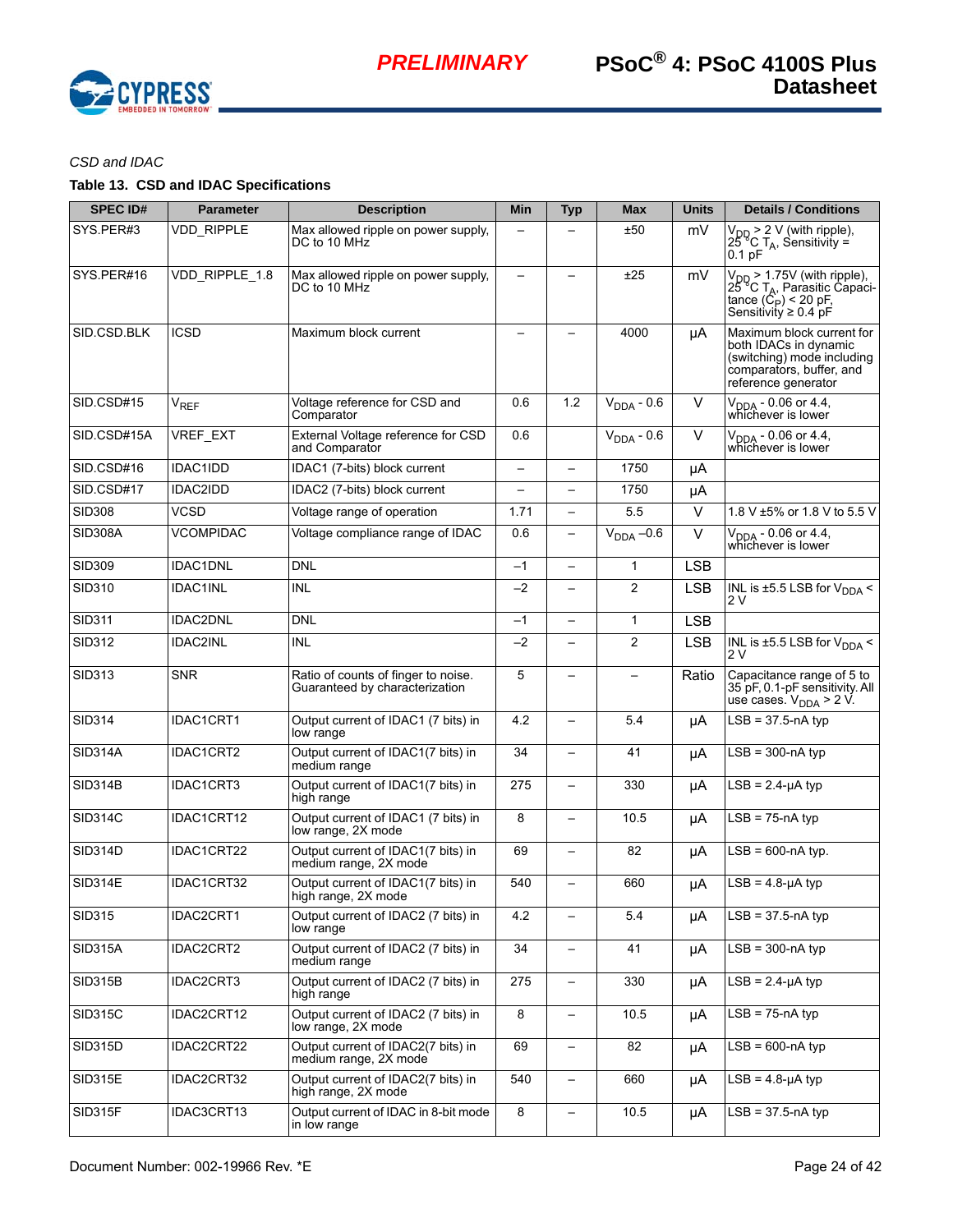

| <b>SPEC ID#</b> | <b>Parameter</b>     | <b>Description</b>                                        | <b>Min</b> | <b>Typ</b> | <b>Max</b> | <b>Units</b> | <b>Details / Conditions</b>                                                 |
|-----------------|----------------------|-----------------------------------------------------------|------------|------------|------------|--------------|-----------------------------------------------------------------------------|
| SID315G         | IDAC3CRT23           | Output current of IDAC in 8-bit mode<br>in medium range   | 69         |            | 82         | μA           | $LSB = 300 - nA$ typ                                                        |
| SID315H         | IDAC3CRT33           | Output current of IDAC in 8-bit mode<br>in high range     | 540        |            | 660        | μA           | $LSB = 2.4-\mu A$ typ                                                       |
| <b>SID320</b>   | <b>IDACOFFSET</b>    | All zeroes input                                          |            |            | 1          | <b>LSB</b>   | Polarity set by Source or<br>Sink. Offset is 2 LSBs for<br>37.5 nA/LSB mode |
| <b>SID321</b>   | <b>IDACGAIN</b>      | Full-scale error less offset                              |            |            | ±10        | $\%$         |                                                                             |
| SID322          | <b>IDACMISMATCH1</b> | Mismatch between IDAC1 and<br>IDAC2 in Low mode           |            |            | 9.2        | <b>LSB</b>   | $LSB = 37.5 - nA$ typ                                                       |
| SID322A         | <b>IDACMISMATCH2</b> | Mismatch between IDAC1 and<br><b>IDAC2</b> in Medium mode |            |            | 5.6        | <b>LSB</b>   | $LSB = 300 - nA$ typ                                                        |
| <b>SID322B</b>  | <b>IDACMISMATCH3</b> | Mismatch between IDAC1 and<br>IDAC2 in High mode          |            |            | 6.8        | <b>LSB</b>   | $LSB = 2.4 - \muA typ$                                                      |
| <b>SID323</b>   | <b>IDACSET8</b>      | Settling time to 0.5 LSB for 8-bit IDAC                   |            |            | 5          | <b>US</b>    | Full-scale transition. No<br>external load                                  |
| <b>SID324</b>   | <b>IDACSET7</b>      | Settling time to 0.5 LSB for 7-bit IDAC                   |            |            | 5          | μs           | Full-scale transition. No<br>external load                                  |
| <b>SID325</b>   | <b>CMOD</b>          | External modulator capacitor.                             |            | 2.2        |            | nF           | 5-V rating, X7R or NP0 cap                                                  |

## **Table 13. CSD and IDAC Specifications** *(continued)*

*10-bit CapSense ADC*

# **Table 14. 10-bit CapSense ADC Specifications**

| Spec ID#       | <b>Parameter</b> | <b>Description</b>                                                                                             | <b>Min</b>               | <b>Typ</b> | <b>Max</b>               | <b>Units</b>   | Details/<br><b>Conditions</b>                                                                     |
|----------------|------------------|----------------------------------------------------------------------------------------------------------------|--------------------------|------------|--------------------------|----------------|---------------------------------------------------------------------------------------------------|
| SIDA94         | A_RES            | Resolution                                                                                                     |                          |            | 10                       | <b>bits</b>    | Auto-zeroing is required<br>every millisecond                                                     |
| SIDA95         | A_CHNLS_S        | Number of channels - single ended                                                                              | $\overline{\phantom{0}}$ |            | 16                       |                | Defined by AMUX Bus                                                                               |
| SIDA97         | A-MONO           | Monotonicity                                                                                                   |                          |            | $\overline{\phantom{0}}$ | <b>Yes</b>     |                                                                                                   |
| SIDA98         | A GAINERR        | Gain error                                                                                                     |                          |            | ±3                       | %              | In $V_{REF}$ (2.4 V) mode<br>with $\overline{V}_{DDA}$ bypass<br>capacitance of 10 µF             |
| SIDA99         | A OFFSET         | Input offset voltage                                                                                           |                          |            | ±18                      | mV             | In $V_{REF}$ (2.4 V) mode<br>with V <sub>DDA</sub> bypass<br>capacitance of 10 µF                 |
| <b>SIDA100</b> | A ISAR           | Current consumption                                                                                            |                          |            | 0.25                     | m <sub>A</sub> |                                                                                                   |
| <b>SIDA101</b> | A_VINS           | Input voltage range - single ended                                                                             | <b>V<sub>SSA</sub></b>   |            | <b>V<sub>DDA</sub></b>   | $\vee$         |                                                                                                   |
| <b>SIDA103</b> | A_INRES          | Input resistance                                                                                               | -                        | 2.2        |                          | KΩ             |                                                                                                   |
| <b>SIDA104</b> | A_INCAP          | Input capacitance                                                                                              | -                        | 20         |                          | pF             |                                                                                                   |
| <b>SIDA106</b> | A PSRR           | Power supply rejection ratio                                                                                   |                          | 60         | —                        | dB             | In $V_{REF}$ (2.4 V) mode<br>with V <sub>DDA</sub> bypass<br>capacitance of 10 µF                 |
| <b>SIDA107</b> | A TACQ           | Sample acquisition time                                                                                        | $\overline{\phantom{0}}$ | 1          |                          | μs             |                                                                                                   |
| <b>SIDA108</b> | A CONV8          | Conversion time for 8-bit resolution at<br>conversion rate = $Fhclk/(2^{N+2})$ .<br>Clock frequency = 48 MHz.  |                          |            | 21.3                     | μs             | Does not include acqui-<br>sition time. Equivalent to<br>44.8 ksps including<br>acquisition time. |
| SIDA108A       | A CONV10         | Conversion time for 10-bit resolution at<br>conversion rate = $Fhclk/(2^{N+2})$ .<br>Clock frequency = 48 MHz. | $\overline{\phantom{0}}$ |            | 85.3                     | μs             | Does not include acqui-<br>sition time. Equivalent to<br>11.6 ksps including<br>acquisition time. |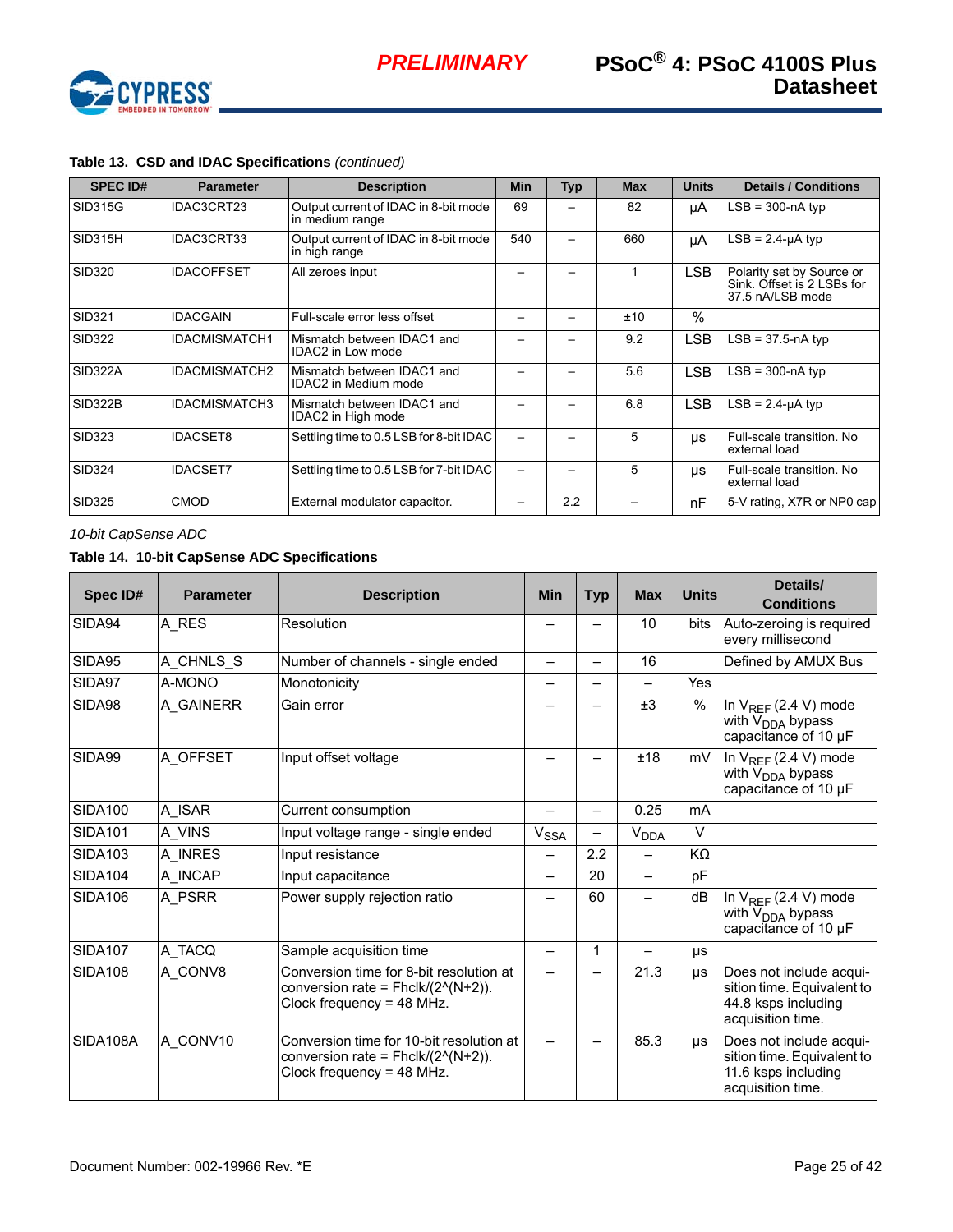

# **Table 14. 10-bit CapSense ADC Specifications** *(continued)*

| Spec ID#       | <b>Parameter</b> | <b>Description</b>                              | Min | Typ | <b>Max</b> | Units      | Details/<br><b>Conditions</b>                                                         |
|----------------|------------------|-------------------------------------------------|-----|-----|------------|------------|---------------------------------------------------------------------------------------|
| SIDA109        | A SND            | Signal-to-noise and Distortion ratio<br>(SINAD) |     | 61  |            | dB         | With 10-Hz input sine<br>wave, external 2.4-V<br>reference, $V_{RFF}$ (2.4 V)<br>mode |
| SIDA110        | A BW             | Input bandwidth without aliasing                |     |     | 22.4       |            | KHz 8-bit resolution                                                                  |
| <b>SIDA111</b> | A INL            | Integral Non Linearity. 1 ksps                  |     |     | 2          | LSB.       | $V_{REF}$ = 2.4 V or greater                                                          |
| SIDA112        | A DNL            | Differential Non Linearity. 1 ksps              |     |     |            | <b>LSB</b> |                                                                                       |

# <span id="page-25-0"></span>**Digital Peripherals**

*Timer Counter Pulse-Width Modulator (TCPWM)* 

# **Table 15. TCPWM Specifications**

| <b>Spec ID</b> | <b>Parameter</b>            | <b>Description</b>                  | <b>Min</b> | Typ | <b>Max</b> | <b>Units</b> | <b>Details/Conditions</b>                                                                             |
|----------------|-----------------------------|-------------------------------------|------------|-----|------------|--------------|-------------------------------------------------------------------------------------------------------|
| SID.TCPWM.1    | <b>ITCPWM1</b>              | Block current consumption at 3 MHz  |            |     | 45         |              | All modes (TCPWM)                                                                                     |
| SID.TCPWM.2    | ITCPWM2                     | Block current consumption at 12 MHz |            |     | 155        | μA           | All modes (TCPWM)                                                                                     |
| SID.TCPWM.2A   | ITCPWM3                     | Block current consumption at 48 MHz |            |     | 650        |              | All modes (TCPWM)                                                                                     |
| SID.TCPWM.3    | <b>TCPWM<sub>FREQ</sub></b> | Operating frequency                 |            |     | Fc.        | <b>MHz</b>   | $FC max = CLK$ SYS<br>Maximum = $48$ MHz                                                              |
| SID.TCPWM.4    | <b>TPWM<sub>ENEXT</sub></b> | Input trigger pulse width           | 2/Fc       |     |            |              | For all trigger events <sup>[7]</sup>                                                                 |
| SID.TCPWM.5    | TPWM <sub>FXT</sub>         | Output trigger pulse widths         | 2/Fc       |     |            |              | Minimum possible width<br>of Overflow, Underflow,<br>and CC (Counter equals<br>Compare value) outputs |
| SID.TCPWM.5A   | TC <sub>RES</sub>           | Resolution of counter               | 1/FC       |     |            | ns           | Minimum time between<br>successive counts                                                             |
| SID.TCPWM.5B   | PWM <sub>RES</sub>          | PWM resolution                      | 1/Fc       |     |            |              | Minimum pulse width of<br><b>PWM Output</b>                                                           |
| SID.TCPWM.5C   | $Q_{RES}$                   | Quadrature inputs resolution        | 1/Fc       |     |            |              | Minimum pulse width<br>between Quadrature<br>phase inputs                                             |

#### *I 2C*

# **Table 16. Fixed I2C DC Specifications**[\[7](#page-25-1)]

| Spec ID            | <b>Parameter</b>  | <b>Description</b>                          | <b>Min</b> | <b>Typ</b> | <b>Max</b> | Units | <b>Details/Conditions</b> |
|--------------------|-------------------|---------------------------------------------|------------|------------|------------|-------|---------------------------|
| SID <sub>149</sub> | I <sub>12C1</sub> | Block current consumption at 100 kHz        | -          |            | 50         |       |                           |
| <b>SID150</b>      | 12C2              | Block current consumption at 400 kHz        |            |            | 135        |       |                           |
| <b>SID151</b>      | $I_{12C3}$        | Block current consumption at 1 Mbps         | -          |            | 310        | uА    |                           |
| SID <sub>152</sub> | $I_{12C4}$        | I <sup>2</sup> C enabled in Deep Sleep mode |            |            |            |       |                           |

# **Table 17. Fixed I2C AC Specifications**[\[7](#page-25-1)]

<span id="page-25-1"></span>

| <b>Spec ID</b> | Parameter | <b>Description</b> | Min | <b>Typ</b> | <b>Max</b> | <b>Units</b> | Details/Conditions       |
|----------------|-----------|--------------------|-----|------------|------------|--------------|--------------------------|
| <b>SID153</b>  | $^-$ I2C1 | <b>Bit rate</b>    | -   | -          |            | Msps         | $\overline{\phantom{0}}$ |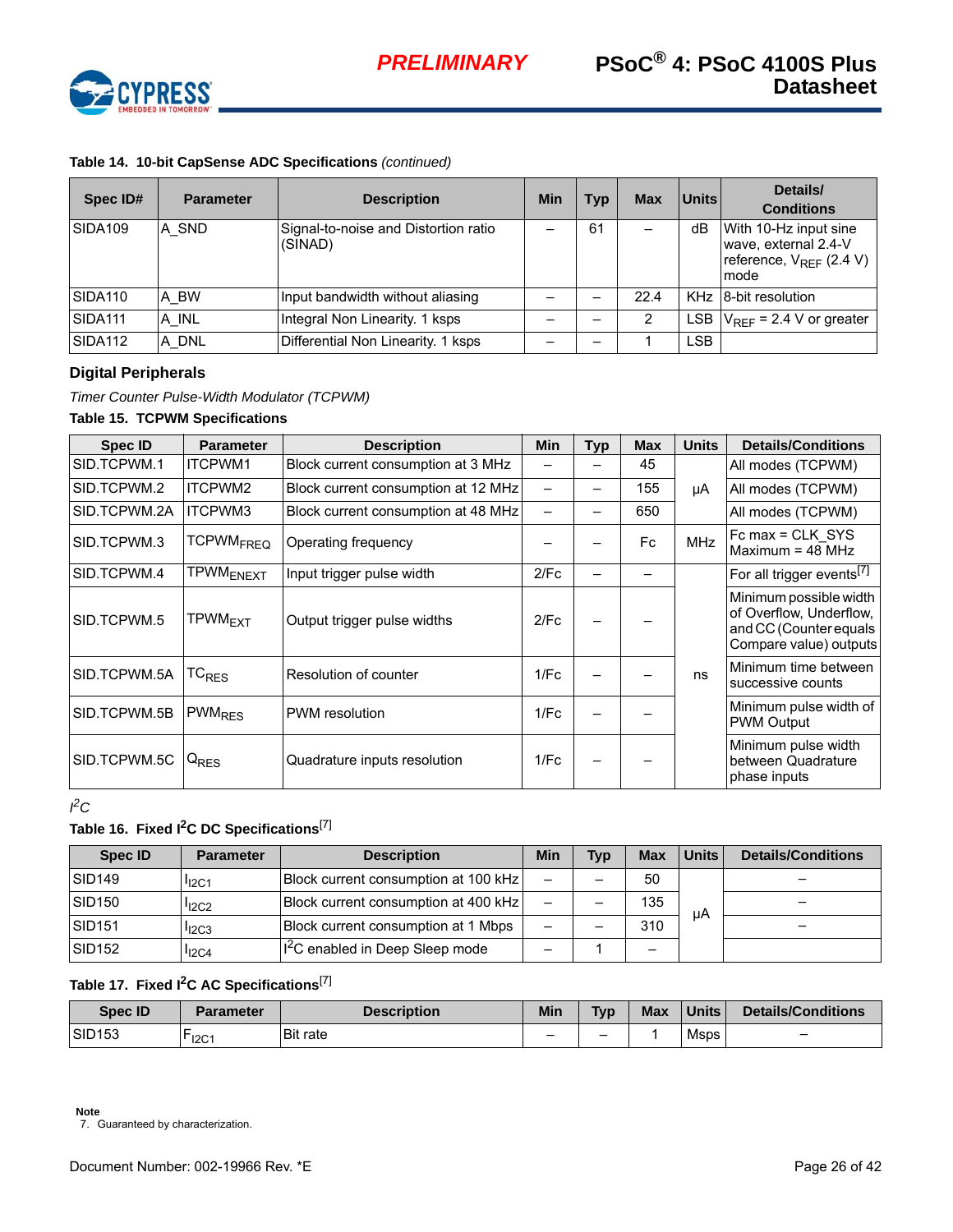

## *SPI*

# **Table 18. SPI DC Specifications**[[8\]](#page-26-0)

| Spec ID            | <b>Parameter</b>  | <b>Description</b>                         | Min                      | <b>Typ</b>               | <b>Max</b> | <b>Units</b> | Details/Conditions |
|--------------------|-------------------|--------------------------------------------|--------------------------|--------------------------|------------|--------------|--------------------|
| SID <sub>163</sub> | ISPI <sub>1</sub> | <b>Block current consumption at 1 Mbps</b> | $\overline{\phantom{0}}$ | $\overline{\phantom{0}}$ | 360        |              | -                  |
| SID <sub>164</sub> | ISPI <sub>2</sub> | <b>Block current consumption at 4 Mbps</b> | -                        | -                        | 560        | μA           | -                  |
| SID <sub>165</sub> | ISPI3             | <b>Block current consumption at 8 Mbps</b> | —                        | $\overline{\phantom{0}}$ | 600        |              |                    |

# **Table 19. SPI AC Specifications**[[8\]](#page-26-0)

| <b>Spec ID</b>       | <b>Parameter</b>                               | <b>Description</b>                                       | Min      | <b>Typ</b> | <b>Max</b>       | <b>Units</b> | <b>Details/Conditions</b>             |  |  |  |  |
|----------------------|------------------------------------------------|----------------------------------------------------------|----------|------------|------------------|--------------|---------------------------------------|--|--|--|--|
| SID166               | <b>FSPI</b>                                    | SPI Operating frequency (Master; 6X<br>Oversampling)     |          |            | 8                | <b>MHz</b>   |                                       |  |  |  |  |
|                      | <b>Fixed SPI Master Mode AC Specifications</b> |                                                          |          |            |                  |              |                                       |  |  |  |  |
| SID <sub>167</sub>   | <b>TDMO</b>                                    | MOSI Valid after SClock driving edge                     |          |            | 15               |              |                                       |  |  |  |  |
| <b>SID168</b>        | TDSI                                           | MISO Valid before SClock capturing<br>edge               | 20       |            |                  | ns           | Full clock, late MISO<br>sampling     |  |  |  |  |
| SID169               | <b>THMO</b>                                    | Previous MOSI data hold time                             | 0        |            |                  |              | Referred to Slave capturing<br>edge   |  |  |  |  |
|                      |                                                | <b>Fixed SPI Slave Mode AC Specifications</b>            |          |            |                  |              |                                       |  |  |  |  |
| <b>SID170</b>        | TDMI                                           | MOSI Valid before Sclock Capturing<br>edge               | 40       |            |                  |              |                                       |  |  |  |  |
| <b>SID171</b>        | TDSO                                           | MISO Valid after Sclock driving edge                     |          |            | $42 +$<br>3*Tcpu | ns           | T <sub>CPU</sub> = 1/F <sub>CPU</sub> |  |  |  |  |
| SID <sub>171</sub> A | TDSO EXT                                       | MISO Valid after Sclock driving edge<br>in Ext. Clk mode |          |            | 48               |              |                                       |  |  |  |  |
| SID <sub>172</sub>   | <b>THSO</b>                                    | Previous MISO data hold time                             | $\Omega$ |            |                  |              |                                       |  |  |  |  |
| SID <sub>172</sub> A | TSSELSSCK                                      | SSEL Valid to first SCK Valid edge                       |          |            | 100              | ns           |                                       |  |  |  |  |

# *UART*

# **Table 20. UART DC Specifications**[\[8](#page-26-0)]

| <b>Spec ID</b>     | <b>Parameter</b>  | <b>Description</b>                        | <b>Min</b> | <b>Typ</b>               | <b>Max</b> | Units | <b>Details/Conditions</b> |
|--------------------|-------------------|-------------------------------------------|------------|--------------------------|------------|-------|---------------------------|
| SID <sub>160</sub> | UART <sub>1</sub> | Block current consumption at<br>100 Kbps  |            | -                        | 55         | μA    | -                         |
| SID <sub>161</sub> | UART <sub>2</sub> | Block current consumption at<br>1000 Kbps |            | $\overline{\phantom{0}}$ | 312        | μA    | $\overline{\phantom{0}}$  |

# **Table 21. UART AC Specifications**[\[8](#page-26-0)]

<span id="page-26-0"></span>

| <b>Spec ID</b>     | <b>Parameter</b> | <b>Description</b> | <b>Min</b> | <b>Typ</b> | <b>Max</b> | <b>Units</b> | Details/Conditions |
|--------------------|------------------|--------------------|------------|------------|------------|--------------|--------------------|
| SID <sub>162</sub> | <b>LUART</b>     | <b>Bit rate</b>    | -          | -          |            | <b>Mbps</b>  |                    |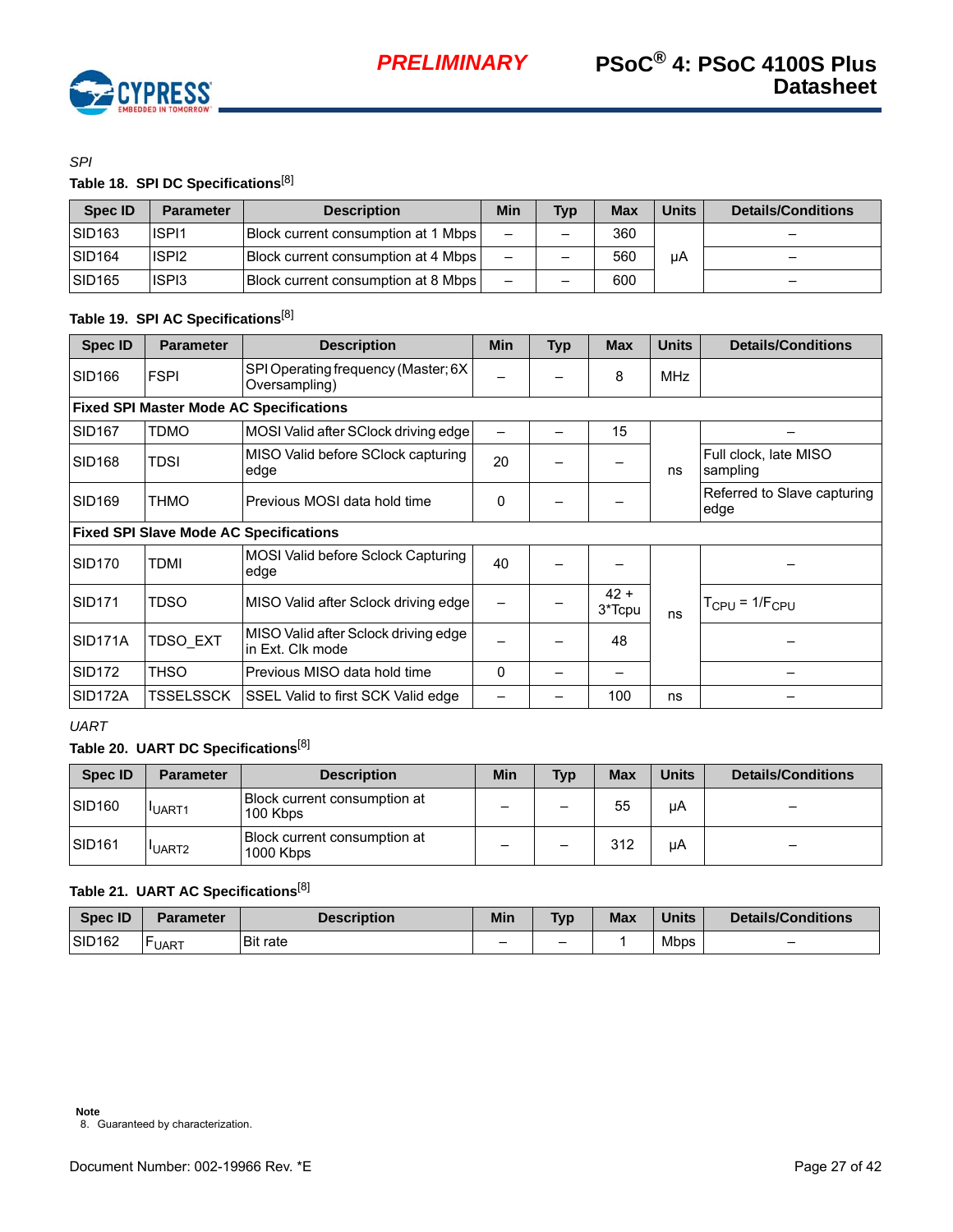

*LCD Direct Drive*

# **Table 22. LCD Direct Drive DC Specifications**[[9\]](#page-27-0)

| <b>Spec ID</b>     | <b>Parameter</b>   | <b>Description</b>                              | <b>Min</b> | <b>Typ</b> | <b>Max</b> | <b>Units</b> | <b>Details/Conditions</b>                       |
|--------------------|--------------------|-------------------------------------------------|------------|------------|------------|--------------|-------------------------------------------------|
| <b>SID154</b>      | <b>ILCDLOW</b>     | Operating current in low power mode             |            | 5          |            | μA           | $16 \times 4$ small segment disp.<br>at $50$ Hz |
| <b>SID155</b>      | $C_{LCDCAP}$       | LCD capacitance per<br>segment/common driver    |            | 500        | 5000       | pF           |                                                 |
| SID <sub>156</sub> | <b>ILCDOFFSET</b>  | Long-term segment offset                        |            | 20         |            | mV           |                                                 |
| <b>SID157</b>      | LCDOP1             | LCD system operating current Vbias<br>$= 5 V$   |            | 2          |            | mA           | $32 \times 4$ segments at 50 Hz<br>25 °C        |
| <b>SID158</b>      | LCDOP <sub>2</sub> | LCD system operating current Vbias<br>$= 3.3 V$ |            | 2          | -          |              | $32 \times 4$ segments at 50 Hz<br>25 °C        |

# **Table 23. LCD Direct Drive AC Specifications**[[9\]](#page-27-0)

<span id="page-27-0"></span>

| Spec ID            | <b>Parameter</b> | <b>Description</b> | Min | <b>Tvp</b> | <b>Max</b> | <b>Units</b> | Details/Conditions |
|--------------------|------------------|--------------------|-----|------------|------------|--------------|--------------------|
| SID <sub>159</sub> | <b>FLCD</b>      | LCD frame rate     | 10  | 50         | 150        | ––<br>∡ר     | -                  |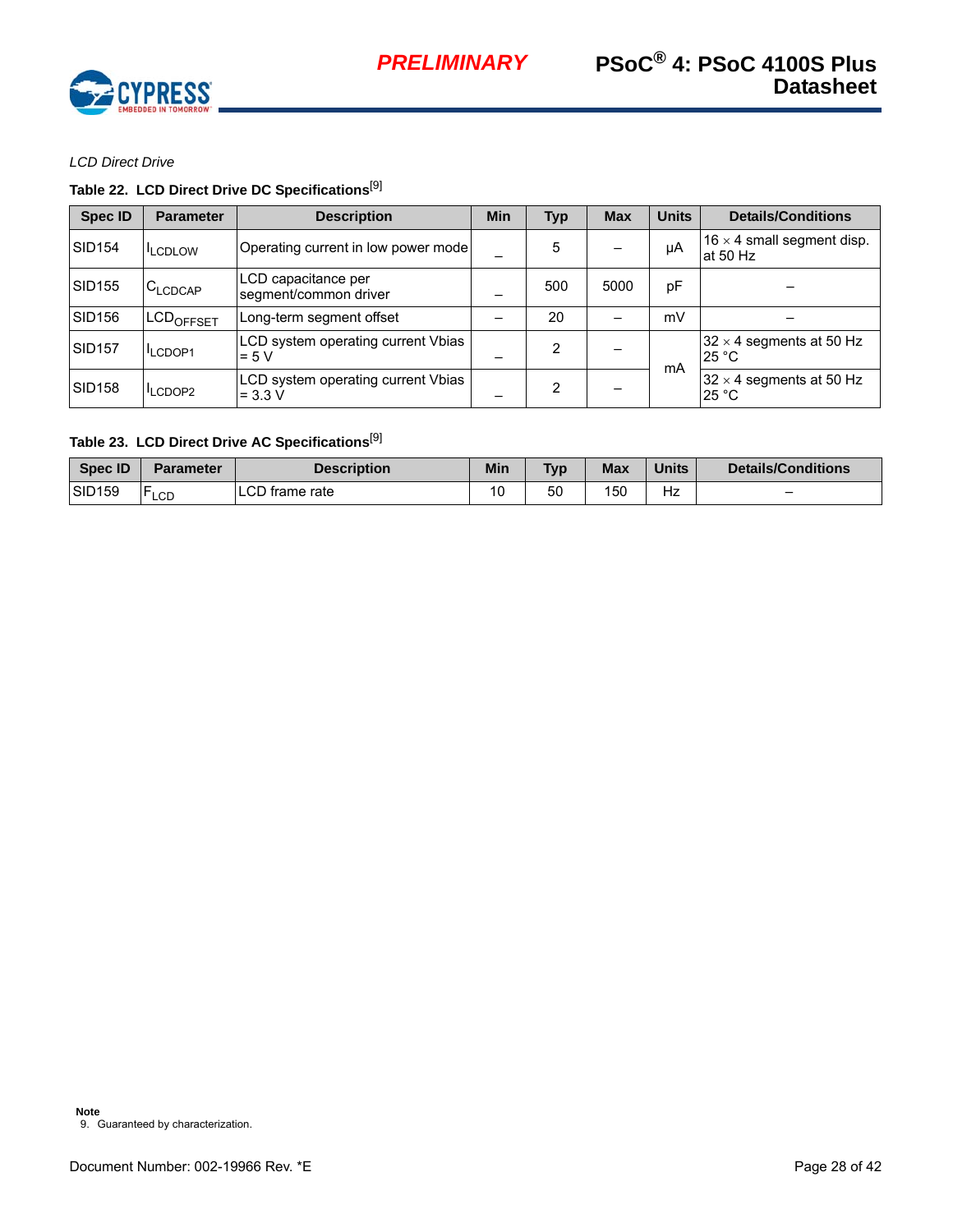

# <span id="page-28-0"></span>**Memory**

### **Table 24. Flash DC Specifications**

| <b>Spec ID</b>      | <b>Parameter</b>      | <b>Description</b>        | Min | <b>Typ</b>               | Max | <b>Units</b> | <b>Details/Conditions</b> |
|---------------------|-----------------------|---------------------------|-----|--------------------------|-----|--------------|---------------------------|
| ISID <sub>173</sub> | <b>V<sub>PE</sub></b> | Erase and program voltage | 74  | $\overline{\phantom{m}}$ | J.J |              | $\overline{\phantom{0}}$  |

# **Table 25. Flash AC Specifications**

| <b>Spec ID</b>                              | <b>Parameter</b>                      | <b>Description</b>                                       | Min   | <b>Typ</b> | <b>Max</b>     | <b>Units</b> | <b>Details/Conditions</b>   |
|---------------------------------------------|---------------------------------------|----------------------------------------------------------|-------|------------|----------------|--------------|-----------------------------|
| <b>SID174</b>                               | T <sub>ROWWRITE</sub> <sup>[10]</sup> | Row (block) write time (erase and<br>program)            |       |            | 20             |              | $Row (block) = 256 bytes$   |
| SID <sub>175</sub>                          | T <sub>ROWERASE<sup>[10]</sup></sub>  | Row erase time                                           |       |            | 16             | ms           |                             |
| <b>SID176</b>                               |                                       | TROWPROGRAM <sup>[10]</sup> Row program time after erase |       |            | 4              |              |                             |
| SID <sub>178</sub>                          | T <sub>BULKERASE<sup>[10]</sup></sub> | Bulk erase time (64 KB)                                  |       |            | 35             |              |                             |
| $ $ SID <sub>180</sub> [1 $\overline{11}$ ] | T <sub>DEVPROG</sub> <sup>[10]</sup>  | Total device program time                                |       |            | $\overline{7}$ | Seconds      |                             |
| $\overline{\text{SID181}^{[11]}}$           | F <sub>END</sub>                      | Flash endurance                                          | 100 K |            |                | Cycles       |                             |
| SID182 <sup>[11]</sup>                      | $F_{\sf RET}$                         | Flash retention. $T_A \le 55$ °C, 100 K<br>P/E cycles    | 20    |            |                | Years        |                             |
| SID182A <sup>[11]</sup> -                   |                                       | Flash retention. $T_A \leq 85$ °C, 10 K<br>P/E cycles    | 10    |            |                |              |                             |
| SID256                                      | TWS48                                 | Number of Wait states at 48 MHz                          | 2     |            |                |              | CPU execution from<br>Flash |
| <b>SID257</b>                               | TWS24                                 | Number of Wait states at 24 MHz                          | 1     |            |                |              | CPU execution from<br>Flash |

## <span id="page-28-1"></span>**System Resources**

### *Power-on Reset (POR)*

### **Table 26. Power On Reset (PRES)**

| Spec ID                | <b>Parameter</b>      | <b>Description</b>                        | Min  | <b>Typ</b> | <b>Max</b> | <b>Units</b> | <b>Details/Conditions</b> |
|------------------------|-----------------------|-------------------------------------------|------|------------|------------|--------------|---------------------------|
| SID.CLK#6              |                       | <b>SR POWER UP Power supply slew rate</b> |      | -          | 67         | V/ms         | At power-up               |
| SID185 <sup>[11]</sup> | <sup>V</sup> RISEIPOR | Rising trip voltage                       | 0.80 |            | 1.5        |              | -                         |
| SID186[11]             | <b>VFALLIPOR</b>      | Falling trip voltage                      | 0.70 | -          | 1.4        |              | -                         |

### Table 27. Brown-out Detect (BOD) for V<sub>CCD</sub>

| <b>Spec ID</b>         | <b>Parameter</b>       | <b>Description</b>                            | <b>Min</b> | <b>Typ</b> | <b>Max</b> | <b>Units</b> | Details/Conditions |
|------------------------|------------------------|-----------------------------------------------|------------|------------|------------|--------------|--------------------|
| SID190[11]             | V <sub>FALLPPOR</sub>  | BOD trip voltage in active and<br>sleep modes | 1.48       | —          | .62        |              | -                  |
| SID192 <sup>[11]</sup> | V <sub>FALLDPSLP</sub> | BOD trip voltage in Deep Sleep                | 1.11       | -          | 1.5        |              |                    |

**Notes**

<span id="page-28-3"></span>11. Guaranteed by characterization.

<span id="page-28-2"></span><sup>10.</sup> It can take as much as 20 milliseconds to write to Flash. During this time the device should not be Reset, or Flash operations will be interrupted and cannot be relied<br>on to have completed. Reset sources include the XR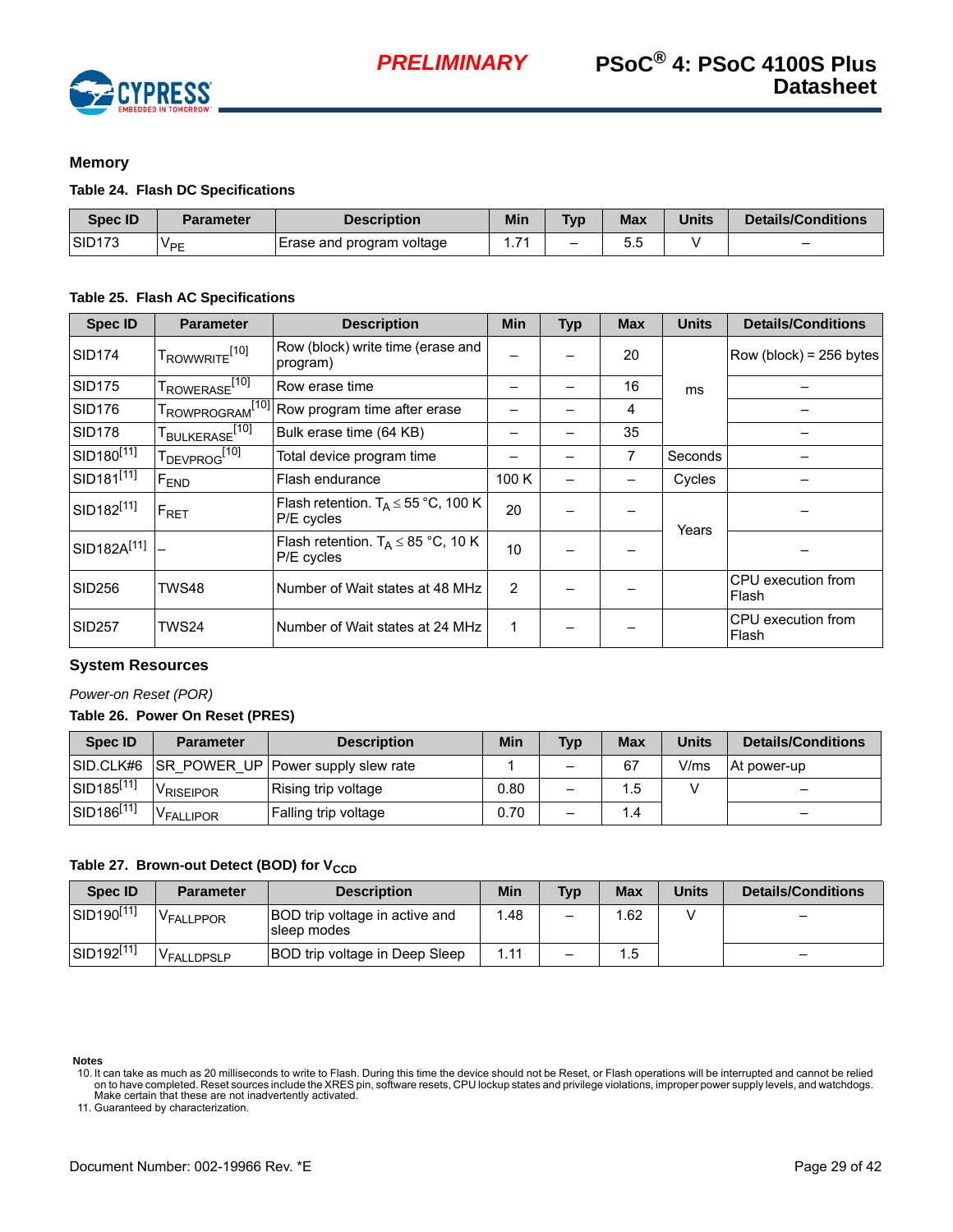

#### *SWD Interface*

# **Table 28. SWD Interface Specifications**

| <b>Spec ID</b>         | <b>Parameter</b>                              | <b>Description</b>                         | <b>Min</b> | Typ                      | <b>Max</b> | <b>Units</b> | <b>Details/Conditions</b>                |
|------------------------|-----------------------------------------------|--------------------------------------------|------------|--------------------------|------------|--------------|------------------------------------------|
| <b>SID213</b>          | <b>F SWDCLK1</b>                              | $3.3 V \le V_{DD} \le 5.5 V$               |            |                          | 14         |              | SWDCLK $\leq$ 1/3 CPU<br>clock frequency |
| <b>SID214</b>          | F SWDCLK2                                     | 1.71 V $\leq$ V <sub>DD</sub> $\leq$ 3.3 V |            |                          |            | <b>MHz</b>   | SWDCLK $\leq$ 1/3 CPU<br>clock frequency |
| $SID215^{[12]}$        | T SWDI SETUP T                                | $= 1/f$ SWDCLK                             | $0.25*$ T  |                          |            |              |                                          |
| SID216 <sup>[12]</sup> | T SWDI HOLD                                   | $T = 1/f$ SWDCLK                           | $0.25*$ T  | $\overline{\phantom{0}}$ |            | ns           |                                          |
| $SID217^{[12]}$        | $T$ SWDO VALID $T = 1/f$ SWDCLK               |                                            |            |                          | $0.5*$ T   |              |                                          |
|                        | $SID217A^{[12]}$ T SWDO HOLD $T = 1/f$ SWDCLK |                                            |            |                          |            |              |                                          |

### *Internal Main Oscillator*

#### **Table 29. IMO DC Specifications**

(Guaranteed by Design)

| <b>Spec ID</b> | <b>Parameter</b>              | <b>Description</b>              | <b>Min</b>               | Tvp | <b>Max</b> | <b>Units</b> | <b>Details/Conditions</b> |
|----------------|-------------------------------|---------------------------------|--------------------------|-----|------------|--------------|---------------------------|
| <b>SID218</b>  | <sup>I</sup> IMO <sub>1</sub> | IMO operating current at 48 MHz | $\overline{\phantom{0}}$ | -   | 250        | μA           | -                         |
| <b>SID219</b>  | <sup>I</sup> IMO <sub>2</sub> | IMO operating current at 24 MHz | $\overline{\phantom{m}}$ | -   | 180        | uA           | $\overline{\phantom{0}}$  |

### **Table 30. IMO AC Specifications**

| <b>Spec ID</b>     | <b>Parameter</b> | <b>Description</b>                                     | Min                      | <b>Typ</b> | <b>Max</b> | <b>Units</b> | <b>Details/Conditions</b> |
|--------------------|------------------|--------------------------------------------------------|--------------------------|------------|------------|--------------|---------------------------|
| SID <sub>223</sub> | <b>IMOTOL1</b>   | Frequency variation at 24, 32, and<br>48 MHz (trimmed) | -                        |            | ±2         | $\%$         |                           |
| SID <sub>226</sub> | <b>STARTIMO</b>  | IMO startup time                                       | $\overline{\phantom{0}}$ | -          |            | μs           | -                         |
| SID <sub>228</sub> | JITRMSIMO2       | RMS jitter at 24 MHz                                   | -                        | 145        | -          | DS           | _                         |

### *Internal Low-Speed Oscillator*

## **Table 31. ILO DC Specifications**

(Guaranteed by Design)

| <b>Spec ID</b>     | Parameter | <b>Description</b>    | <b>Min</b> | <b>Tvp</b> | <b>Max</b> | <b>Units</b> | Details/Conditions |
|--------------------|-----------|-----------------------|------------|------------|------------|--------------|--------------------|
| SID <sub>231</sub> | l'ILO1    | ILO operating current | -          | ∩ ว<br>U.J | .05        | uΡ           |                    |

#### **Table 32. ILO AC Specifications**

<span id="page-29-0"></span>

| <b>Spec ID</b>           | Parameter              | <b>Description</b>         | Min | <b>Typ</b> | Max | <b>Units</b> | <b>Details/Conditions</b>    |
|--------------------------|------------------------|----------------------------|-----|------------|-----|--------------|------------------------------|
| $SID234^{[12]}$ T        | <sup>I</sup> STARTILO1 | ILO startup time           | -   | -          |     | ms           | $\overline{\phantom{0}}$     |
| $\sqrt{31D236^{[12]}}$ T | <sup>I</sup> ILODUTY   | ILO duty cycle             | 40  | 50         | 60  | $\%$         | $\overline{\phantom{0}}$     |
| <b>SID237</b>            | <b>FILOTRIM1</b>       | <b>ILO frequency range</b> | 20  | 40         | 80  | kHz          | $\qquad \qquad \blacksquare$ |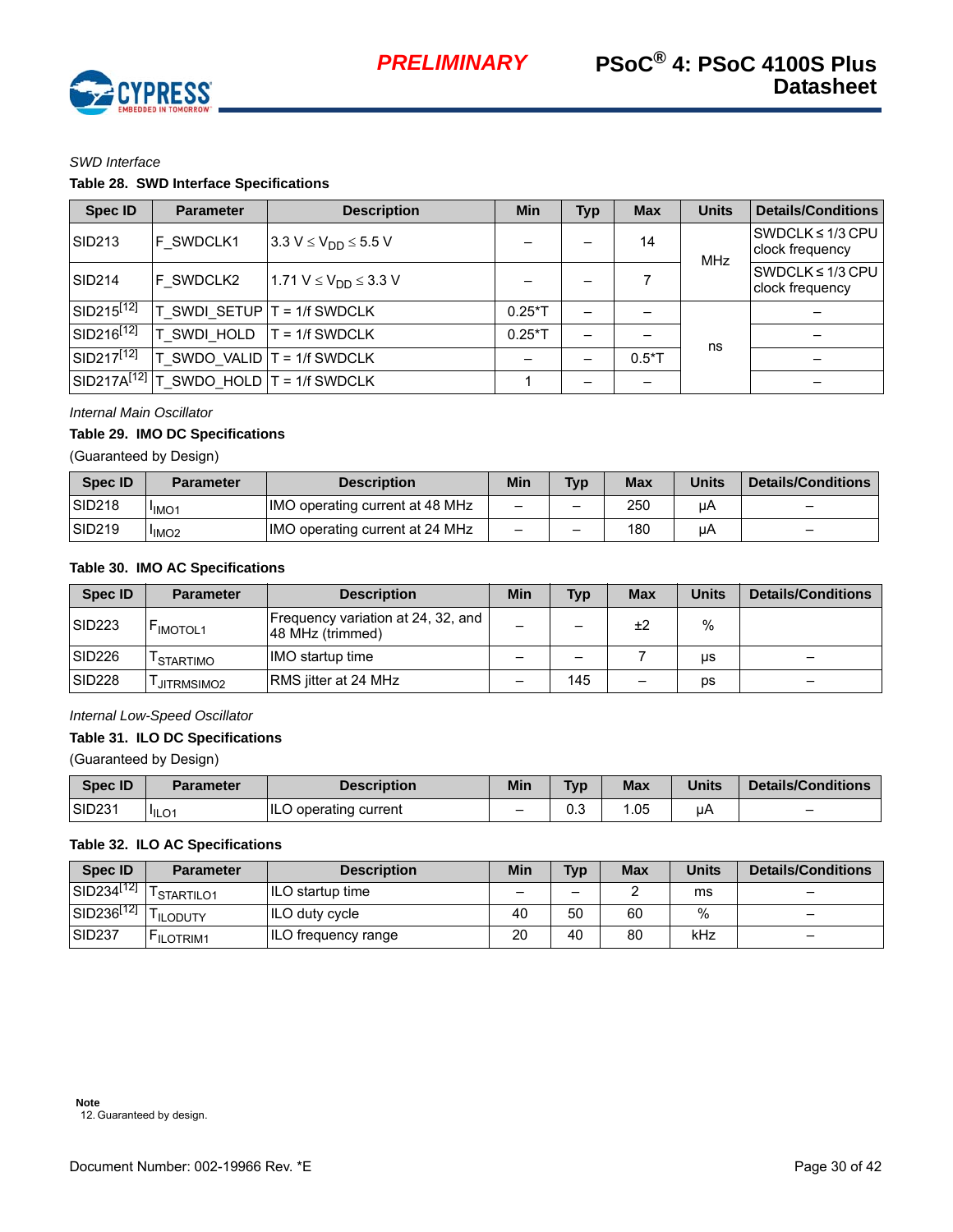

# *Watch Crystal Oscillator (WCO)*

#### **Table 33. WCO Specifications**

| Spec ID#      | <b>Parameter</b> | <b>Description</b>                  | <b>Min</b> | <b>Typ</b> | <b>Max</b> | <b>Units</b> | <b>Details / Conditions</b> |
|---------------|------------------|-------------------------------------|------------|------------|------------|--------------|-----------------------------|
| <b>SID398</b> | <b>FWCO</b>      | Crystal frequency                   | -          | 32.768     |            | kHz          |                             |
| <b>SID399</b> | <b>FTOL</b>      | Frequency tolerance                 |            | 50         | 250        | ppm          | With 20-ppm crystal         |
| <b>SID400</b> | <b>ESR</b>       | Equivalent series resistance        |            | 50         |            | $k\Omega$    |                             |
| <b>SID401</b> | <b>PD</b>        | Drive Level                         |            |            |            | μW           |                             |
| <b>SID402</b> | <b>TSTART</b>    | Startup time                        |            | -          | 500        | ms           |                             |
| SID403        | СL               | <b>Crystal Load Capacitance</b>     | 6          | —          | 12.5       | pF           |                             |
| <b>SID404</b> | C <sub>0</sub>   | <b>Crystal Shunt Capacitance</b>    |            | 1.35       |            | pF           |                             |
| <b>SID405</b> | IWCO1            | Operating Current (high power mode) |            |            | 8          | uA           |                             |

#### *External Clock*

### **Table 34. External Clock Specifications**

| <b>Spec ID</b> | <b>Parameter</b>                  | <b>Description</b>                        | Min | T <sub>Vp</sub> | <b>Max</b> | Units | Details/Conditions       |
|----------------|-----------------------------------|-------------------------------------------|-----|-----------------|------------|-------|--------------------------|
|                | SID305 <sup>[13]</sup> ExtClkFreq | External clock input frequency            |     | -               | 48         | MHz   | -                        |
|                | SID306 <sup>[13]</sup> ExtClkDuty | Duty cycle; measured at V <sub>DD/2</sub> | 45  | -               | 55         | $\%$  | $\overline{\phantom{0}}$ |

#### *External Crystal Oscillator and PLL*

### **Table 35. External Crystal Oscillator (ECO) Specifications**

| <b>Spec ID</b>                       | <b>Description</b><br><b>Parameter</b> |                                | Min                          | Typ. | <b>Max</b> | <b>Units</b> | Details/Conditions       |
|--------------------------------------|----------------------------------------|--------------------------------|------------------------------|------|------------|--------------|--------------------------|
| SID316 <sup>[13]</sup> IECO1         |                                        | External clock input frequency | $\qquad \qquad \blacksquare$ | -    | . .ხ       | mA           | $\overline{\phantom{0}}$ |
| $\left $ SID317 <sup>[13]</sup> FECO |                                        | Crystal frequency range        |                              | -    | 33         | MHz          | $\overline{\phantom{0}}$ |

#### **Table 36. PLL Specifications**

| Spec ID#                                                                                            | <b>Parameter</b>     | <b>Description</b>                        | <b>Min</b> | <b>Typ</b> | <b>Max</b> | <b>Units</b> | <b>Details / Conditions</b> |
|-----------------------------------------------------------------------------------------------------|----------------------|-------------------------------------------|------------|------------|------------|--------------|-----------------------------|
| SID410                                                                                              | IDD PLL 48           | In = $3$ MHz, Out = $48$ MHz              |            | 530        | 610        | uA           |                             |
| <b>SID411</b>                                                                                       | IDD PLL 24           | In = $3$ MHz, Out = $24$ MHz              |            | 300        | 405        | uA           |                             |
| <b>SID412</b>                                                                                       | Fpllin               | PLL input frequency                       |            | —          | 48         | <b>MHz</b>   |                             |
| SID413                                                                                              | Fpllint              | PLL intermediate frequency; prescaler out |            |            | 3          | <b>MHz</b>   |                             |
| <b>SID414</b>                                                                                       | Fplivco              | VCO output frequency before post-divide   |            |            | 104        | <b>MHz</b>   |                             |
| VCO Output post-divider range; PLL<br>output frequency is Fpplyco/Divyco<br><b>SID415</b><br>Divyco |                      |                                           |            | 8          |            |              |                             |
| <b>SID416</b>                                                                                       | Pillocktime          | Lock time at startup                      |            |            | 250        | μs           |                             |
| <b>SID417</b>                                                                                       | Jperiod 1            | Period jitter for VCO ≥ 67 MHz            |            |            | 150        | ps           | Guaranteed by design        |
| <b>SID416A</b>                                                                                      | Jperiod <sub>2</sub> | Period jitter for VCO ≤ 67 MHz            |            |            | 200        | ps           | Guaranteed by design        |

*System Clock*

#### **Table 37. Block Specs**

| <b>Spec ID</b>         | Parameter              | Description                             | <b>Typ</b><br>Min |   | <b>Max</b> | <b>Units</b> | Details/Conditions |  |
|------------------------|------------------------|-----------------------------------------|-------------------|---|------------|--------------|--------------------|--|
| SID262 <sup>[13]</sup> | <sup>I</sup> CLKSWITCH | i clock source switching time<br>Svstem |                   | - |            | Periods      |                    |  |

<span id="page-30-0"></span>13. Guaranteed by characterization.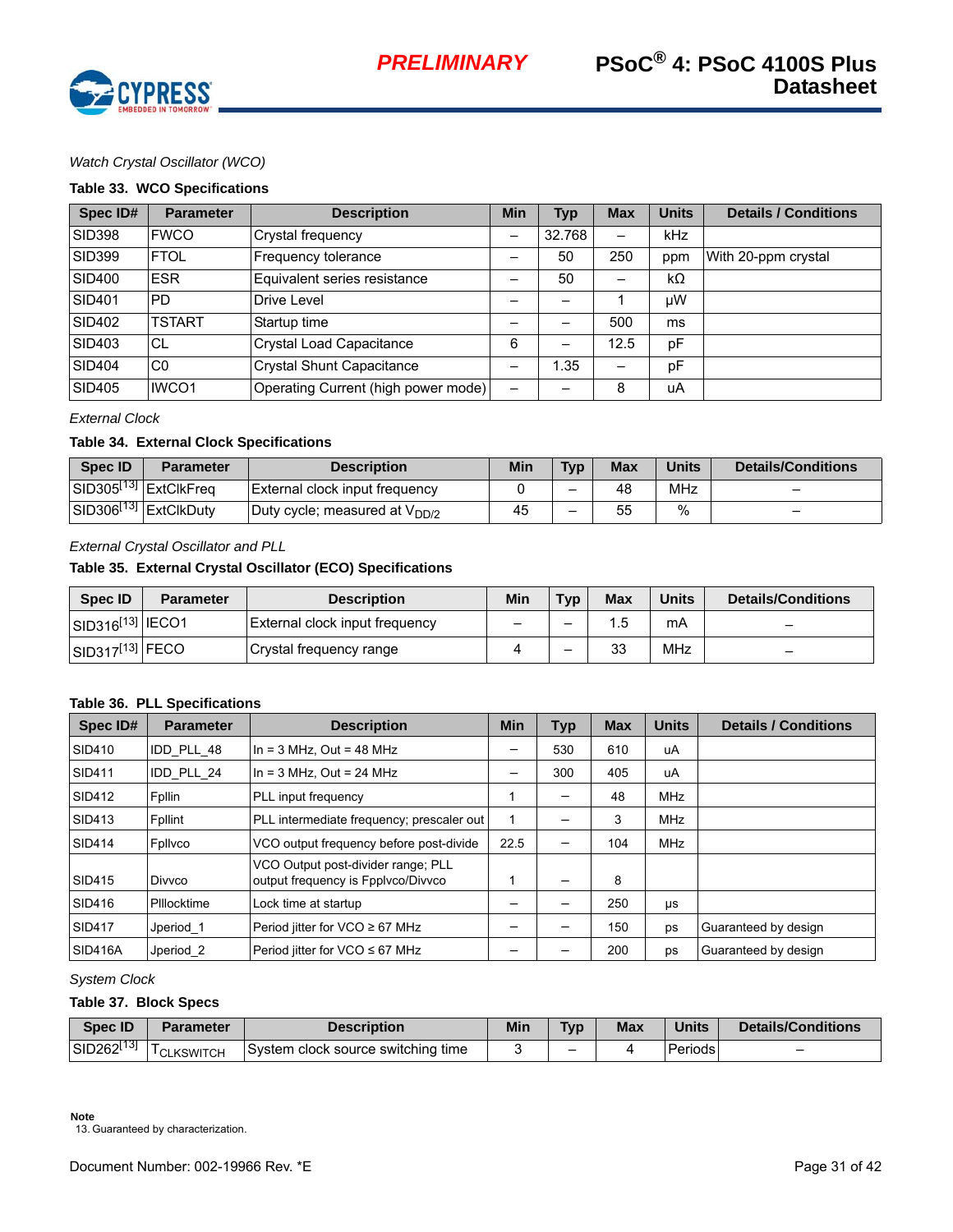

*Smart I/O*

## **Table 38. Smart I/O Pass-through Time (Delay in Bypass Mode)**

| Spec ID#      | <b>Parameter</b> | <b>Description</b>                                                | Min | <b>Typ</b> | <b>Max</b> | <b>Units</b> | <b>Details / Conditions</b> |
|---------------|------------------|-------------------------------------------------------------------|-----|------------|------------|--------------|-----------------------------|
| <b>SID252</b> |                  | <b>PRG BYPASS Max delay added by Smart I/O in</b><br>Ibvpass mode |     | -          | 6. ا       | ns           |                             |

*CAN*

## **Table 39. CAN Specifications**

| <b>Spec ID</b> | <b>Parameter</b> | <b>Description</b>               | Min                      | Typ | Max | Units       | <b>Details/Conditions</b> |
|----------------|------------------|----------------------------------|--------------------------|-----|-----|-------------|---------------------------|
| <b>SID420</b>  | <b>IDD CAN</b>   | <b>Block current consumption</b> |                          | -   | 200 | uA          |                           |
| <b>SID421</b>  | CAN bits         | CAN Bit rate                     | $\overline{\phantom{0}}$ | -   |     | <b>Mbps</b> | Min 8-MHZ clock           |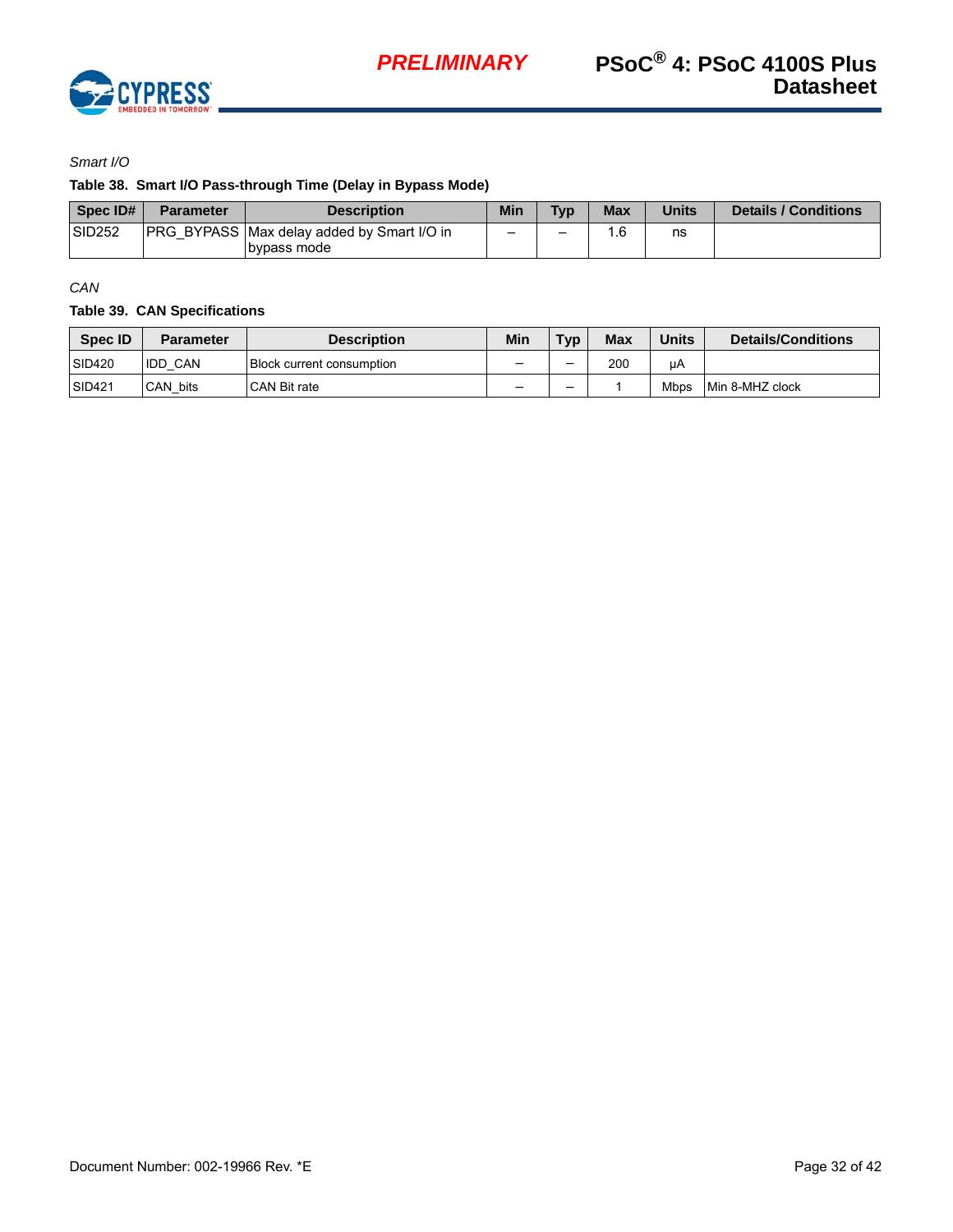

# <span id="page-32-0"></span>**Ordering Information**

The marketing part numbers for the PSoC 4100S Plus devices are listed in the following table.

|          |                  |                     | <b>Features</b> |           |                |              |               |                | <b>Packages</b>       |                |                     |                         |              |                       |                 |                 |                          |                          |                          |
|----------|------------------|---------------------|-----------------|-----------|----------------|--------------|---------------|----------------|-----------------------|----------------|---------------------|-------------------------|--------------|-----------------------|-----------------|-----------------|--------------------------|--------------------------|--------------------------|
| Category | <b>New</b>       | Max CPU Speed (MHz) | Flash (KB)      | SRAM (KB) | Op-amp (CTBm)  | CSD          | 0-bit CSD ADC | 12-bit SAR ADC | SAR ADC Sample Rate   | LP Comparators | <b>TCPWM Blocks</b> | <b>SCB Blocks</b>       | ECO          | <b>CAN Controller</b> | Smart I/Os      | GPIO            | 44-TQFP (0.8-mm pitch)   | 64-TQFP (0.5-mm pitch)   | 64-TQFP (0.8-mm pitch)   |
|          | CY8C4126AXI-S443 | 24                  | 64              | 8         | $\overline{2}$ | $\Omega$     | $\mathbf{1}$  | $\mathbf{1}$   | 806 ksps              | $\overline{2}$ | 8                   | 4                       | V            | 0                     | 24              | 36              | $\boldsymbol{\nu}$       |                          | $\equiv$                 |
|          | CY8C4126AZI-S445 | $\overline{24}$     | 64              | 8         | $\overline{2}$ | $\mathbf{0}$ | 1             | $\mathbf 1$    | 806 ksps              | $\overline{2}$ | 8                   | 5                       | V            | $\Omega$              | $\overline{24}$ | $\overline{54}$ | $\overline{\phantom{0}}$ | V                        | $\equiv$                 |
| 4126     | CY8C4126AXI-S445 | 24                  | 64              | 8         | $\overline{2}$ | 0            | $\mathbf{1}$  | 1              | 806 ksps              | $\overline{2}$ | 8                   | 5                       | V            | 0                     | 24              | 54              | $\overline{\phantom{0}}$ | $\qquad \qquad -$        | $\checkmark$             |
|          | CY8C4126AZI-S455 | 24                  | 64              | 8         | $\overline{2}$ | $\mathbf{1}$ | $\mathbf 1$   | $\mathbf 1$    | 806 ksps              | $\overline{2}$ | 8                   | 5                       | V            | 0                     | 24              | 54              | $\overline{\phantom{0}}$ | $\checkmark$             | $\qquad \qquad -$        |
|          | CY8C4126AXI-S455 | 24                  | 64              | 8         | $\overline{2}$ | $\mathbf{1}$ | $\mathbf{1}$  | $\mathbf 1$    | 806 ksps              | $\overline{2}$ | 8                   | 5                       | V            | 0                     | 24              | 54              | $\overline{\phantom{0}}$ | $\qquad \qquad -$        | $\checkmark$             |
|          | CY8C4146AXI-S443 | 48                  | 64              | 8         | $\overline{2}$ | 0            | $\mathbf{1}$  | 1              | 1 Msps                | $\overline{2}$ | 8                   | 4                       | V            | 0                     | 24              | 36              | V                        | $\qquad \qquad -$        | $\qquad \qquad -$        |
|          | CY8C4146AZI-S445 | 48                  | 64              | 8         | $\overline{c}$ | 0            | 1             | $\mathbf 1$    | 1 Msps                | $\overline{2}$ | 8                   | 5                       | V            | 0                     | 24              | 54              | $\overline{\phantom{0}}$ | V                        | $\overline{\phantom{0}}$ |
| 4146     | CY8C4146AXI-S445 | 48                  | 64              | 8         | $\overline{2}$ | 0            | $\mathbf 1$   | $\mathbf 1$    | 1 Msps                | $\overline{2}$ | 8                   | 5                       | $\checkmark$ | 0                     | 24              | 54              | $\overline{\phantom{0}}$ | $\qquad \qquad -$        | $\checkmark$             |
|          | CY8C4146AXI-S453 | 48                  | 64              | 8         | $\overline{2}$ | $\mathbf{1}$ | $\mathbf{1}$  | $\mathbf{1}$   | 1 Msps                | $\overline{2}$ | 8                   | 4                       | V            | 0                     | 24              | 36              | V                        | $\overline{\phantom{0}}$ | $\equiv$                 |
|          | CY8C4146AZI-S455 | 48                  | 64              | 8         | $\overline{2}$ | $\mathbf{1}$ | $\mathbf{1}$  | $\mathbf{1}$   | 1 Msps                | $\overline{2}$ | 8                   | 5                       | $\checkmark$ | 0                     | 24              | 54              | $\overline{\phantom{0}}$ | V                        | $\qquad \qquad -$        |
|          | CY8C4146AXI-S455 | 48                  | 64              | 8         | $\overline{2}$ | $\mathbf{1}$ | $\mathbf{1}$  | $\mathbf{1}$   | 1 Msps                | $\overline{2}$ | 8                   | 5                       | $\checkmark$ | $\Omega$              | 24              | 54              | $\overline{a}$           | $\equiv$                 | $\overline{\mathbf{v}}$  |
|          | CY8C4127AXI-S443 | 24                  | 128             | 16        | $\overline{2}$ | $\mathbf{0}$ | $\mathbf 1$   | $\mathbf 1$    | 806 ksps              | 2              | 8                   | $\overline{\mathbf{4}}$ | V            | $\Omega$              | 24              | 36              | V                        | $\equiv$                 | $\overline{\phantom{0}}$ |
|          | CY8C4127AZI-S445 | 24                  | 128             | 16        | $\overline{2}$ | 0            | $\mathbf{1}$  | $\mathbf 1$    | 806 ksps              | $\overline{2}$ | 8                   | 5                       | V            | 0                     | 24              | 54              | —                        | V                        | $\overline{a}$           |
| 4127     | CY8C4127AXI-S445 | 24                  | 128             | 16        | $\overline{2}$ | 0            | $\mathbf{1}$  | $\mathbf 1$    | 806 ksps              | $\overline{2}$ | 8                   | 5                       | V            | $\Omega$              | 24              | 54              | $\overline{\phantom{0}}$ | $\overline{\phantom{0}}$ | $\boldsymbol{\nu}$       |
|          | CY8C4127AXI-S453 | 24                  | 128             | 16        | $\overline{2}$ | $\mathbf{1}$ | $\mathbf{1}$  | $\mathbf{1}$   | 806 ksps              | $\overline{2}$ | 8                   | 4                       | V            | 0                     | 24              | 36              | V                        | $\overline{a}$           | $\equiv$                 |
|          | CY8C4127AZI-S455 | 24                  | 128             | 16        | $\overline{c}$ | $\mathbf{1}$ | $\mathbf 1$   | $\mathbf{1}$   | 806 ksps              | $\overline{2}$ | 8                   | 5                       | $\checkmark$ | $\Omega$              | 24              | 54              | $\overline{\phantom{0}}$ | V                        | $\equiv$                 |
|          | CY8C4127AXI-S455 | 24                  | 128             | 16        | $\overline{c}$ | $\mathbf{1}$ | $\mathbf{1}$  | $\mathbf{1}$   | $\overline{8}06$ ksps | $\overline{2}$ | 8                   | 5                       | V            | 0                     | 24              | 54              | $\overline{\phantom{0}}$ | $\qquad \qquad -$        | V                        |
|          | CY8C4147AXI-S443 | 48                  | 128             | 16        | $\overline{c}$ | $\mathbf{0}$ | $\mathbf{1}$  | $\mathbf{1}$   | 1 Msps                | $\overline{2}$ | 8                   | 4                       | V            | $\Omega$              | 24              | 36              | V                        | $\overline{\phantom{0}}$ | $\overline{a}$           |
|          | CY8C4147AZI-S445 | 48                  | 128             | 16        | $\overline{2}$ | 0            | $\mathbf{1}$  | $\mathbf{1}$   | 1 Msps                | $\overline{2}$ | 8                   | 5                       | V            | 0                     | 24              | 54              | $\overline{\phantom{0}}$ | V                        | $\qquad \qquad -$        |
|          | CY8C4147AXI-S445 | 48                  | 128             | 16        | $\overline{2}$ | 0            | $\mathbf 1$   | 1              | 1 Msps                | 2              | 8                   | 5                       | V            | 0                     | 24              | 54              | $\overline{\phantom{0}}$ | $\qquad \qquad -$        | V                        |
|          | CY8C4147AXI-S453 | 48                  | 128             | 16        | $\overline{2}$ | $\mathbf{1}$ | $\mathbf 1$   | $\mathbf{1}$   | 1 Msps                | $\overline{2}$ | 8                   | $\overline{\mathbf{4}}$ | V            | $\Omega$              | 24              | 36              | V                        | $\overline{\phantom{0}}$ | $\overline{\phantom{0}}$ |
| 4147     | CY8C4147AZI-S455 | 48                  | 128             | 16        | $\overline{2}$ | $\mathbf{1}$ | $\mathbf 1$   | $\mathbf{1}$   | 1 Msps                | $\overline{2}$ | 8                   | 5                       | V            | 0                     | 24              | 54              | $\overline{\phantom{0}}$ | V                        | $\overline{\phantom{0}}$ |
|          | CY8C4147AXI-S455 | 48                  | 128             | 16        | $\overline{2}$ | $\mathbf{1}$ | $\mathbf{1}$  | $\mathbf{1}$   | 1 Msps                | $\overline{2}$ | 8                   | 5                       | V            | 0                     | 24              | 54              | $\overline{\phantom{0}}$ | $\overline{a}$           | $\boldsymbol{\nu}$       |
|          | CY8C4147AZI-S465 | 48                  | 128             | 16        | $\overline{2}$ | $\Omega$     | $\mathbf{1}$  | $\mathbf{1}$   | 1 Msps                | 2              | 8                   | 5                       | V            | 1                     | 24              | 54              | $\overline{\phantom{0}}$ | V                        | $\qquad \qquad -$        |
|          | CY8C4147AXI-S465 | 48                  | 128             | 16        | $\overline{2}$ | 0            | $\mathbf 1$   | $\mathbf{1}$   | 1 Msps                | $\overline{2}$ | 8                   | 5                       | V            | $\mathbf{1}$          | 24              | 54              | $\overline{ }$           | $\equiv$                 | V                        |
|          | CY8C4147AZI-S475 | 48                  | 128             | 16        | $\overline{2}$ | $\mathbf{1}$ | $\mathbf{1}$  | $\mathbf{1}$   | 1 Msps                | $\overline{2}$ | 8                   | 5                       | V            | $\mathbf{1}$          | 24              | 54              | $\overline{\phantom{0}}$ | V                        | $\overline{\phantom{0}}$ |
|          | CY8C4147AXI-S475 | 48                  | 128             | 16        | $\overline{2}$ | $\mathbf{1}$ | 1             | 1              | 1 Msps                | $\overline{2}$ | 8                   | 5                       | V            | 1                     | 24              | 54              | $\overline{\phantom{0}}$ |                          | V                        |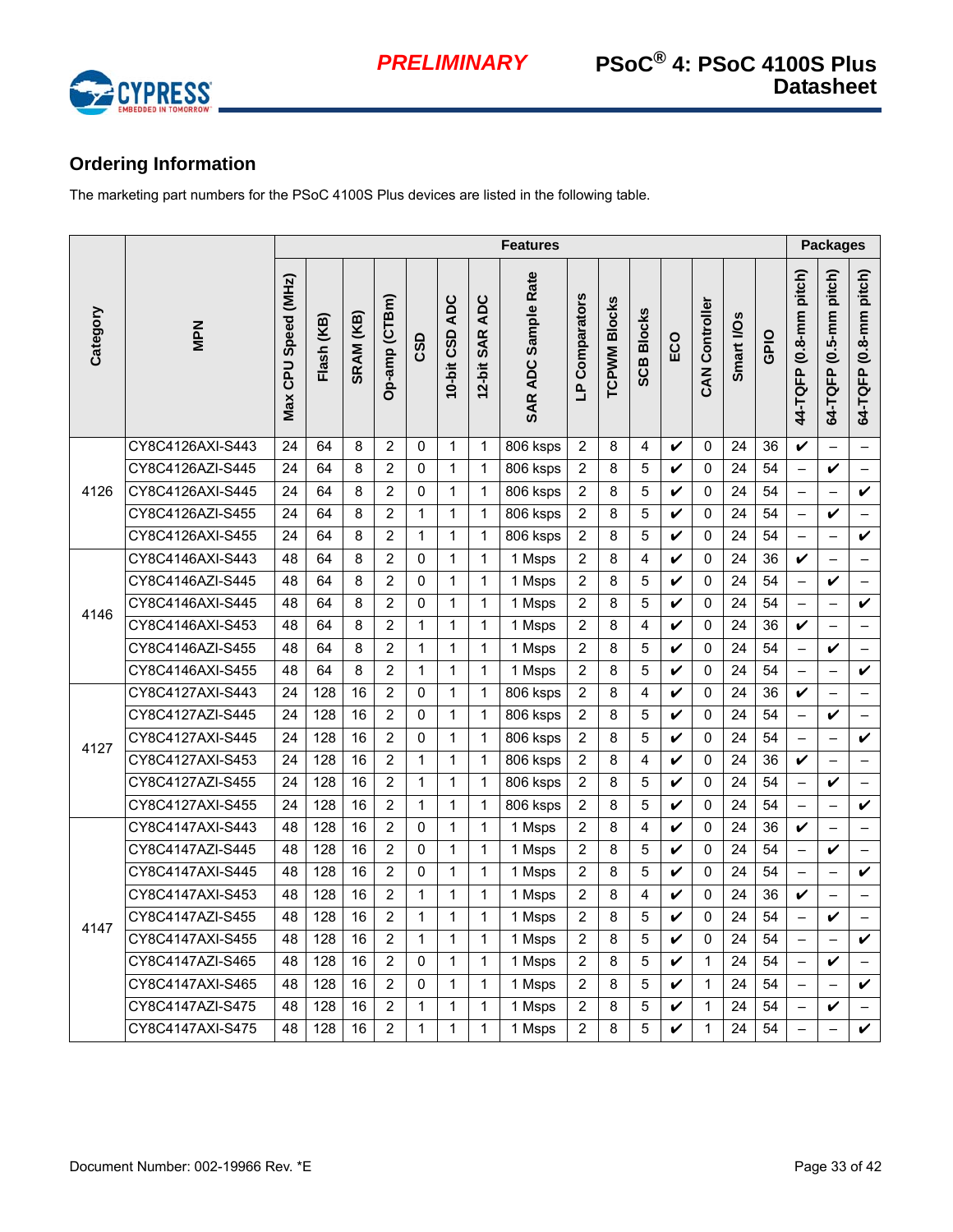

| <b>Field</b>      | <b>Description</b>     | <b>Values</b>  | <b>Meaning</b>                             |
|-------------------|------------------------|----------------|--------------------------------------------|
| CY <sub>8</sub> C | Cypress Prefix         |                |                                            |
| 4                 | Architecture           | $\overline{4}$ | PSoC <sub>4</sub>                          |
| A                 | Family                 | 1              | 4100 Family                                |
| B                 | CPU Speed              | 2              | 24 MHz                                     |
|                   |                        | $\overline{4}$ | 48 MHz                                     |
| C                 | Flash Capacity         | 4              | <b>16 KB</b>                               |
|                   |                        | 5              | 32 KB                                      |
|                   |                        | 6              | 64 KB                                      |
|                   |                        | $\overline{7}$ | 128 KB                                     |
| DE                | Package Code           | <b>AX</b>      | TQFP (0.8-mm pitch)                        |
|                   |                        | <b>AZ</b>      | TQFP (0.5-mm pitch)                        |
|                   |                        | LQ             | QFN                                        |
|                   |                        | <b>PV</b>      | <b>SSOP</b>                                |
|                   |                        | <b>FN</b>      | <b>CSP</b>                                 |
| F                 | Temperature Range      | I              | Industrial                                 |
| S                 | Series Designator      | S              | PSoC 4 S-Series                            |
|                   |                        | M              | PSoC 4 M-Series                            |
|                   |                        | L              | PSoC 4 L-Series                            |
|                   |                        | <b>BL</b>      | PSoC 4 BLE-Series                          |
| <b>XYZ</b>        | <b>Attributes Code</b> | 000-999        | Code of feature set in the specific family |

The nomenclature used in the preceding table is based on the following part numbering convention:

The following is an example of a part number:

#### $CY8C4$  A B C DE F  $-S$  XYZ Cypress Prefix Architecture -Family within Architecture CPU Speed Temperature Range Package Code \_\_\_\_\_ Flash Capacity Attributes Code - **Attributes** Example 4: PSoC 4 1: 4100 Family 4: 48 MHz I : Industrial AZ/AX: TQFP 5: 32 KB Series Designator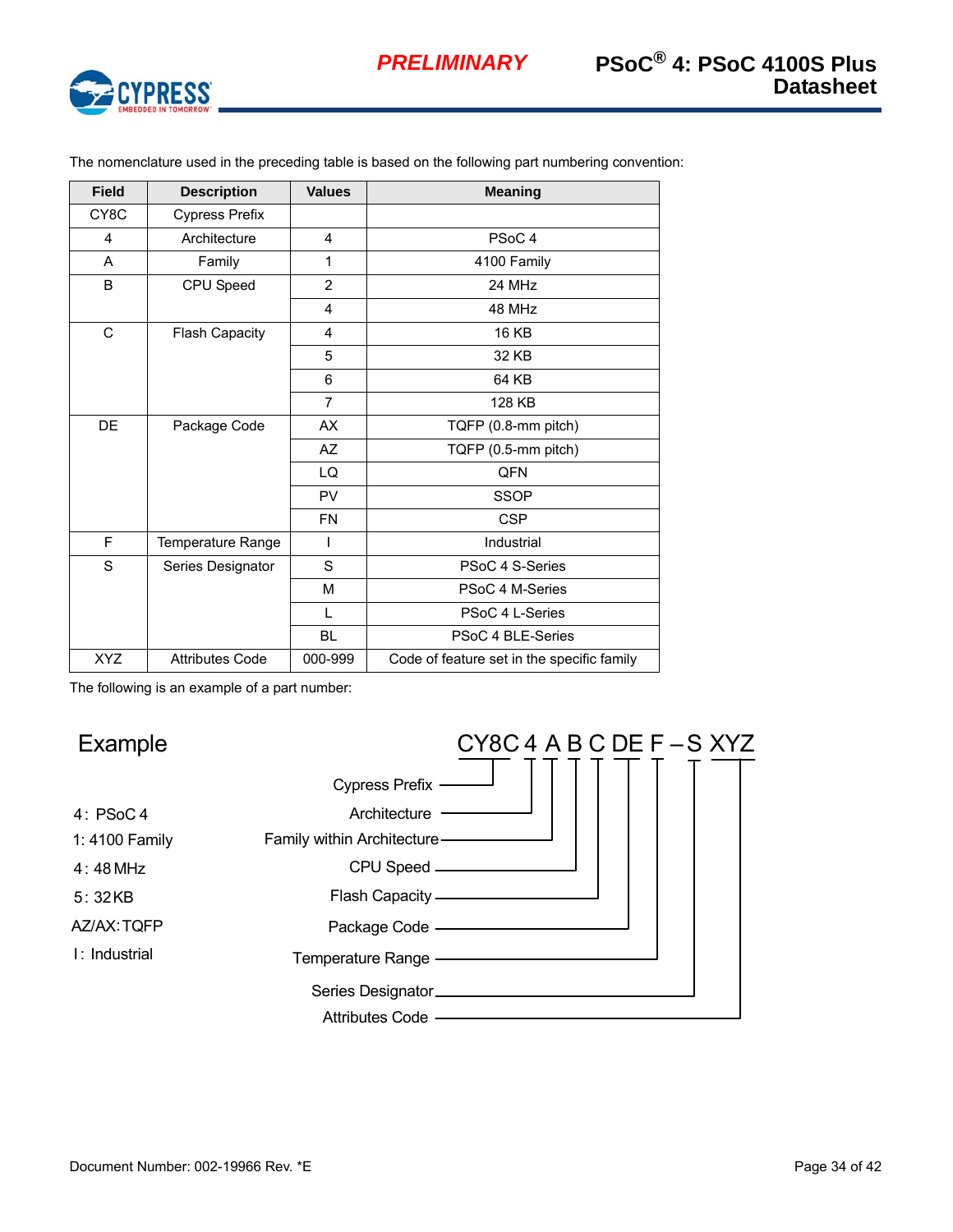

# <span id="page-34-0"></span>**Packaging**

The PSoC 4100S Plus will be offered in 44 TQFP, 64 TQFP Normal pitch, and 64 TQFP Fine Pitch packages.

Package dimensions and Cypress drawing numbers are in the following table.

# **Table 40. Package List**

| Spec ID#          | Package     | <b>Description</b>                                     | Package Dwg |
|-------------------|-------------|--------------------------------------------------------|-------------|
| BID <sub>20</sub> | 64-pin TQFP | $14 \times 14 \times 1.4$ -mm height with 0.8-mm pitch | 151-85046   |
| BID <sub>27</sub> | 64-pin TQFP | $10 \times 10 \times 1.6$ -mm height with 0.5-mm pitch | 151-85051   |
| BID34A            | 44-pin TQFP | $10 \times 10 \times 1.4$ -mm height with 0.8-mm pitch | 51-85064    |

## **Table 41. Package Thermal Characteristics**

| <b>Parameter</b> | <b>Description</b>             | Package                    | Min   | Typ  | <b>Max</b> | <b>Units</b> |
|------------------|--------------------------------|----------------------------|-------|------|------------|--------------|
| TА               | Operating ambient temperature  |                            | $-40$ | 25   | 85         | °C           |
| TJ               | Operating junction temperature |                            | $-40$ | -    | 100        | °C           |
| TJA              | Package $\theta_{JA}$          | 44-pin TQFP                | -     | 55.6 |            | °C/Watt      |
| TJC              | Package $\theta_{\text{JC}}$   | 44-pin TQFP                |       | 14.4 |            | °C/Watt      |
| <b>TJA</b>       | Package $\theta_{JA}$          | 64-pin TQFP (0.5-mm pitch) |       | 46   | -          | °C/Watt      |
| <b>TJC</b>       | Package $\theta_{\text{JC}}$   | 64-pin TQFP (0.5-mm pitch) |       | 10   |            | °C/Watt      |
| TJA              | Package $\theta_{JA}$          | 64-pin TQFP (0.8-mm pitch) |       | 36.8 |            | °C/Watt      |
| TJC              | Package $\theta_{\text{JC}}$   | 64-pin TQFP (0.8-mm pitch) |       | 9.4  |            | °C/Watt      |

### **Table 42. Solder Reflow Peak Temperature**

| Package | <b>Maximum Peak</b><br><b>Temperature</b> | <b>Maximum Time at Peak Temperature</b> |
|---------|-------------------------------------------|-----------------------------------------|
|         | 260 °C                                    | 30 seconds                              |

### **Table 43. Package Moisture Sensitivity Level (MSL), IPC/JEDEC J-STD-020**

| Package | <b>MSL</b>       |
|---------|------------------|
| All     | MSL <sub>3</sub> |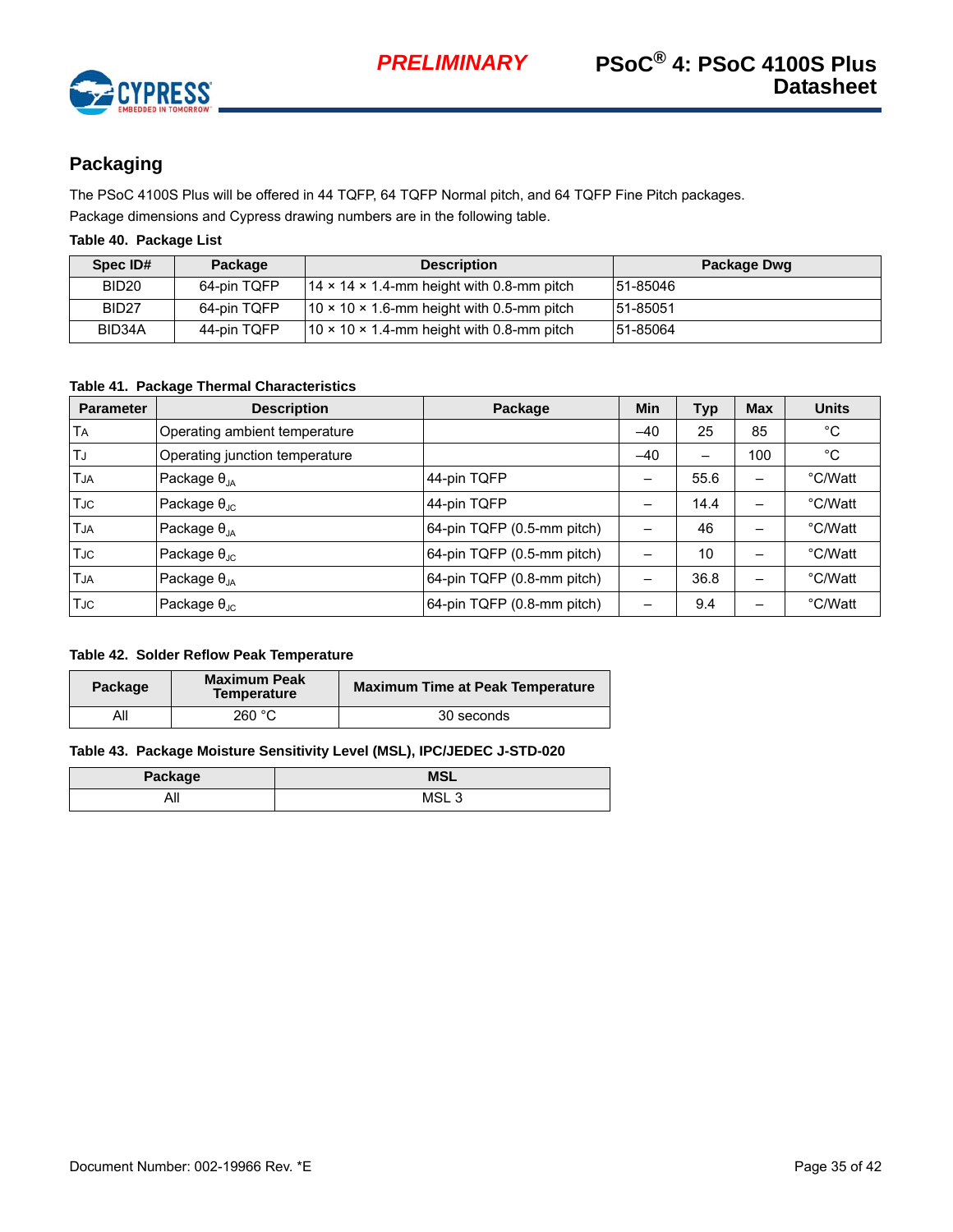

## <span id="page-35-0"></span>**Package Diagrams**

**Figure 7. 64-pin TQFP Package (0.8-mm Pitch) Outline** <sup>49</sup><br>ERA A 1994 A 1994 A 1994 E 64  $\frac{1}{2}$  атало на народности.  $\circ$  $\mathsf{E}1$ E F 33 <u>, TRAARAARAARAARAA</u><br>TARAARAARAARAARAA ں<br>32 TOP VIEW

╘╝┪┪┪┪┪┪┪┪┪┪┪┪

SIDE VIEW

SEATING PLANE

 $\mathsf{L}_{\mathsf{c}}$ 

 $\Gamma^{\mathsf{A}}$ 

 $\boxed{\bigcirc}$  0.10

 $\overset{\scriptstyle \theta~2\ \phantom{.}}{(\rm 8X)}$ 

SEE DETAIL A







| <b>SYMBOL</b>  |              | <b>DIMENSIONS</b> |            |  |  |  |
|----------------|--------------|-------------------|------------|--|--|--|
|                | MIN.         | NOM. MAX.         |            |  |  |  |
| A              |              |                   | 1.60       |  |  |  |
| A <sub>1</sub> | 0.05         |                   | 0.15       |  |  |  |
| A <sub>2</sub> | 1.35         | 1.40              | 1.45       |  |  |  |
| D              | 15.75        | 16.00 16.25       |            |  |  |  |
| D1             | 13.95        | 14.00 14.05       |            |  |  |  |
| E              | 15.75        | 16.00 16.25       |            |  |  |  |
| E <sub>1</sub> | 13.95        | 14.00 14.05       |            |  |  |  |
| R <sub>1</sub> | 0.08         |                   | 0.20       |  |  |  |
| R <sub>2</sub> | 0.08         |                   | 0.20       |  |  |  |
| θ              | О°           |                   | $7^\circ$  |  |  |  |
| $\theta$ 1     | 0°           |                   |            |  |  |  |
| $\theta$ 2     | $11^{\circ}$ | $12^{\circ}$      | $13^\circ$ |  |  |  |
| C              |              |                   | 0.20       |  |  |  |
| b              | 0.30         | 0.35              | 0.40       |  |  |  |
| L              | 0.45         | 0.60              | 0.75       |  |  |  |
| L <sub>1</sub> | 1.00 REF     |                   |            |  |  |  |
| L <sub>2</sub> | 0.25 BSC     |                   |            |  |  |  |
| L <sub>3</sub> | 0.20         |                   |            |  |  |  |
| e              | 0.80 TYP     |                   |            |  |  |  |

NOTE:

 $A2$ 

- 1. JEDEC STD REF MS-026 2. BODY LENGTH DIMENSION DOES NOT
- MOLD PROTRUSION/END FLASH SHALL BODY LENGTH DIMENSIONS ARE MAX PLASTIC INCLUDE MOLD PROTRUSION/END FLASH NOT EXCEED 0.0098 in (0.25 mm) PER SIDE BODY SIZE INCLUDING MOLD MISMATCH
- 3. DIMENSIONS IN MILLIMETERS

51-85046 \*H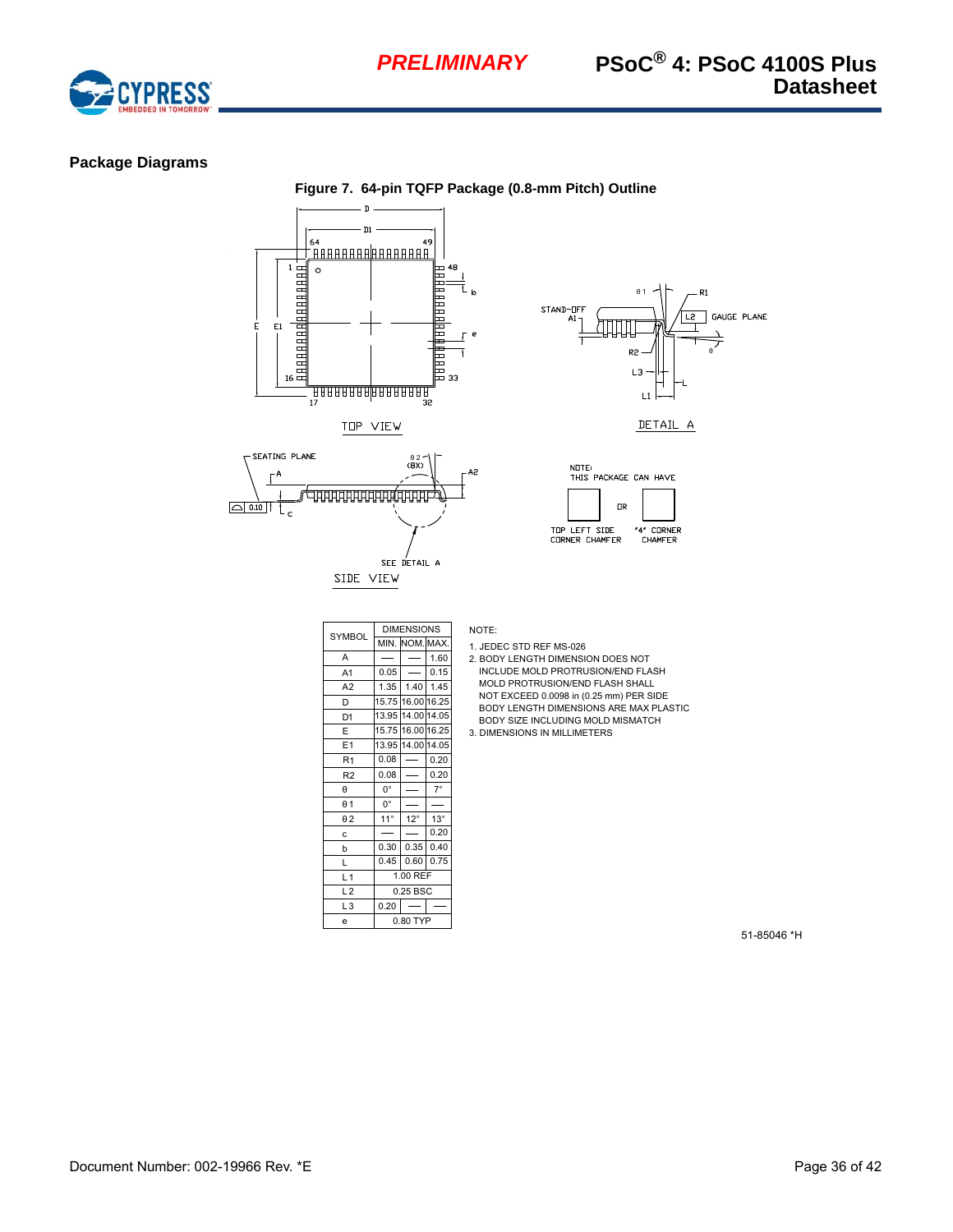

**Figure 8. 64-pin TQFP Package (0.5-mm Pitch) Outline**



**Figure 9. 44-Pin TQFP Package Outline**







NOTE:

- 1. JEDEC STD REF MS-026
- 2. BODY LENGTH DIMENSION DOES NOT INCLUDE MOLD PROTRUSION/END FLASH MOLD PROTRUSION/END FLASH SHALL NOT EXCEED 0.0098 in (0.25 mm) PER SIDE BODY LENGTH DIMENSIONS ARE MAX PLASTIC BODY SIZE INCLUDING MOLD MISMATCH 3. DIMENSIONS IN MILLIMETERS

51-85064 \*G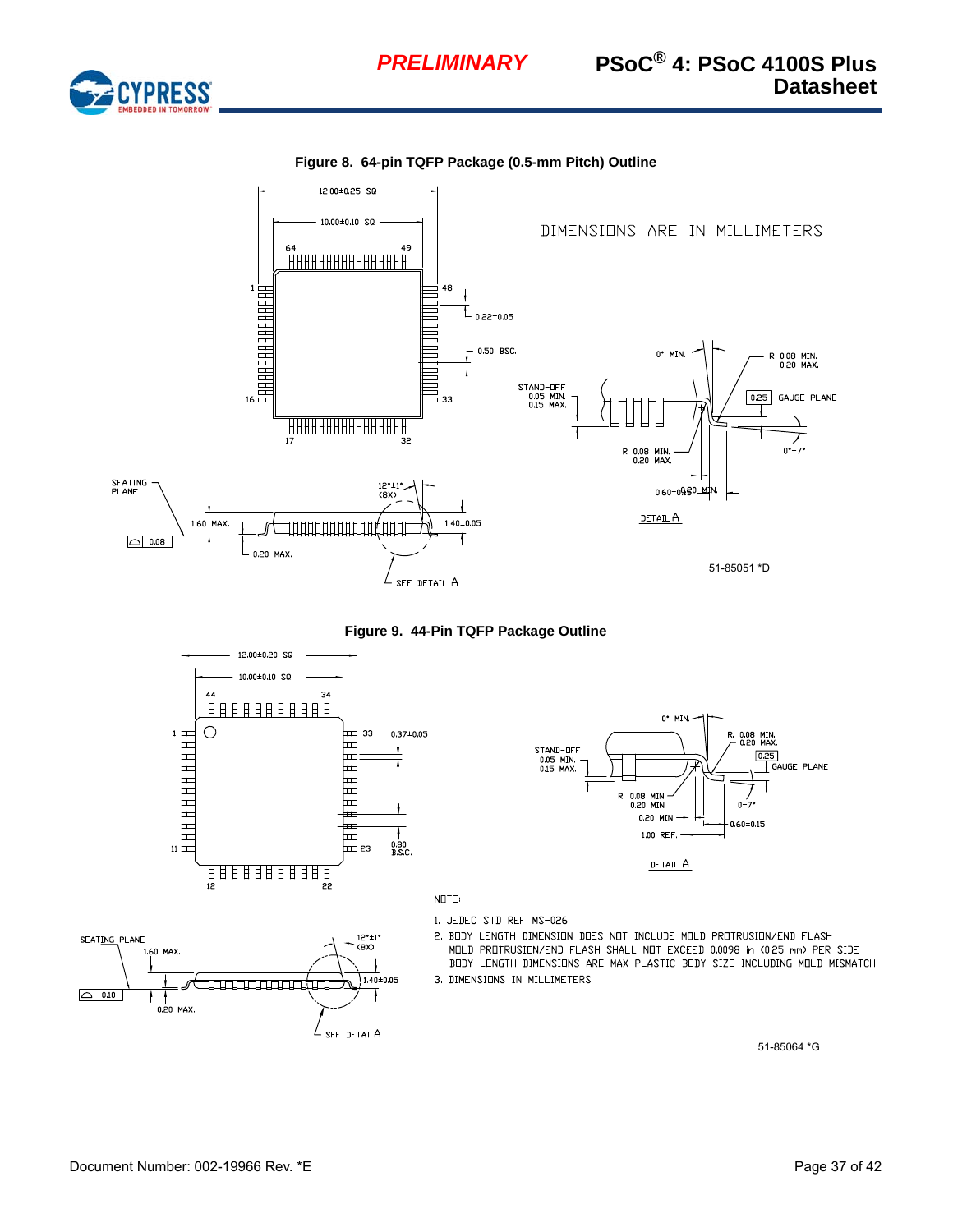

# <span id="page-37-0"></span>**Acronyms**

#### **Table 44. Acronyms Used in this Document**

| <b>Acronym</b>    | <b>Description</b>                                                                                    |  |  |
|-------------------|-------------------------------------------------------------------------------------------------------|--|--|
| abus              | analog local bus                                                                                      |  |  |
| <b>ADC</b>        | analog-to-digital converter                                                                           |  |  |
| AG                | analog global                                                                                         |  |  |
| AHB               | AMBA (advanced microcontroller bus<br>architecture) high-performance bus, an ARM<br>data transfer bus |  |  |
| ALU               | arithmetic logic unit                                                                                 |  |  |
| <b>AMUXBUS</b>    | analog multiplexer bus                                                                                |  |  |
| API               | application programming interface                                                                     |  |  |
| APSR              | application program status register                                                                   |  |  |
| $ARM^{\circledR}$ | advanced RISC machine, a CPU architecture                                                             |  |  |
| <b>ATM</b>        | automatic thump mode                                                                                  |  |  |
| <b>BW</b>         | bandwidth                                                                                             |  |  |
| CAN               | Controller Area Network, a communications<br>protocol                                                 |  |  |
| <b>CMRR</b>       | common-mode rejection ratio                                                                           |  |  |
| CPU               | central processing unit                                                                               |  |  |
| CRC               | cyclic redundancy check, an error-checking<br>protocol                                                |  |  |
| <b>DAC</b>        | digital-to-analog converter, see also IDAC, VDAC                                                      |  |  |
| <b>DFB</b>        | digital filter block                                                                                  |  |  |
| <b>DIO</b>        | digital input/output, GPIO with only digital<br>capabilities, no analog. See GPIO.                    |  |  |
| <b>DMIPS</b>      | Dhrystone million instructions per second                                                             |  |  |
| <b>DMA</b>        | direct memory access, see also TD                                                                     |  |  |
| <b>DNL</b>        | differential nonlinearity, see also INL                                                               |  |  |
| DNU               | do not use                                                                                            |  |  |
| DR                | port write data registers                                                                             |  |  |
| DSI               | digital system interconnect                                                                           |  |  |
| <b>DWT</b>        | data watchpoint and trace                                                                             |  |  |
| ECC               | error correcting code                                                                                 |  |  |
| ECO               | external crystal oscillator                                                                           |  |  |
| <b>EEPROM</b>     | electrically erasable programmable read-only<br>memory                                                |  |  |
| <b>EMI</b>        | electromagnetic interference                                                                          |  |  |
| <b>EMIF</b>       | external memory interface                                                                             |  |  |
| EOC               | end of conversion                                                                                     |  |  |
| <b>EOF</b>        | end of frame                                                                                          |  |  |
| <b>EPSR</b>       | execution program status register                                                                     |  |  |
| <b>ESD</b>        | electrostatic discharge                                                                               |  |  |

## **Table 44. Acronyms Used in this Document** *(continued)*

| <b>Acronym</b>             | <b>Description</b>                                        |  |  |
|----------------------------|-----------------------------------------------------------|--|--|
| <b>ETM</b>                 | embedded trace macrocell                                  |  |  |
| FIR                        | finite impulse response, see also IIR                     |  |  |
| <b>FPB</b>                 | flash patch and breakpoint                                |  |  |
| FS                         | full-speed                                                |  |  |
| <b>GPIO</b>                | general-purpose input/output, applies to a PSoC<br>pin    |  |  |
| HVI                        | high-voltage interrupt, see also LVI, LVD                 |  |  |
| IC                         | integrated circuit                                        |  |  |
| <b>IDAC</b>                | current DAC, see also DAC, VDAC                           |  |  |
| <b>IDE</b>                 | integrated development environment                        |  |  |
| $\overline{I^2}C$ , or IIC | Inter-Integrated Circuit, a communications<br>protocol    |  |  |
| <b>IIR</b>                 | infinite impulse response, see also FIR                   |  |  |
| ILO                        | internal low-speed oscillator, see also IMO               |  |  |
| <b>IMO</b>                 | internal main oscillator, see also ILO                    |  |  |
| INL                        | integral nonlinearity, see also DNL                       |  |  |
| 1/O                        | input/output, see also GPIO, DIO, SIO, USBIO              |  |  |
| <b>IPOR</b>                | initial power-on reset                                    |  |  |
| <b>IPSR</b>                | interrupt program status register                         |  |  |
| IRQ                        | interrupt request                                         |  |  |
| ITM                        | instrumentation trace macrocell                           |  |  |
| LCD                        | liquid crystal display                                    |  |  |
| LIN                        | Local Interconnect Network, a communications<br>protocol. |  |  |
| LR                         | link register                                             |  |  |
| LUT                        | lookup table                                              |  |  |
| LVD                        | low-voltage detect, see also LVI                          |  |  |
| LVI                        | low-voltage interrupt, see also HVI                       |  |  |
| LVTTL                      | low-voltage transistor-transistor logic                   |  |  |
| <b>MAC</b>                 | multiply-accumulate                                       |  |  |
| <b>MCU</b>                 | microcontroller unit                                      |  |  |
| <b>MISO</b>                | master-in slave-out                                       |  |  |
| <b>NC</b>                  | no connect                                                |  |  |
| <b>NMI</b>                 | nonmaskable interrupt                                     |  |  |
| <b>NRZ</b>                 | non-return-to-zero                                        |  |  |
| <b>NVIC</b>                | nested vectored interrupt controller                      |  |  |
| <b>NVL</b>                 | nonvolatile latch, see also WOL                           |  |  |
| opamp                      | operational amplifier                                     |  |  |
| PAL                        | programmable array logic, see also PLD                    |  |  |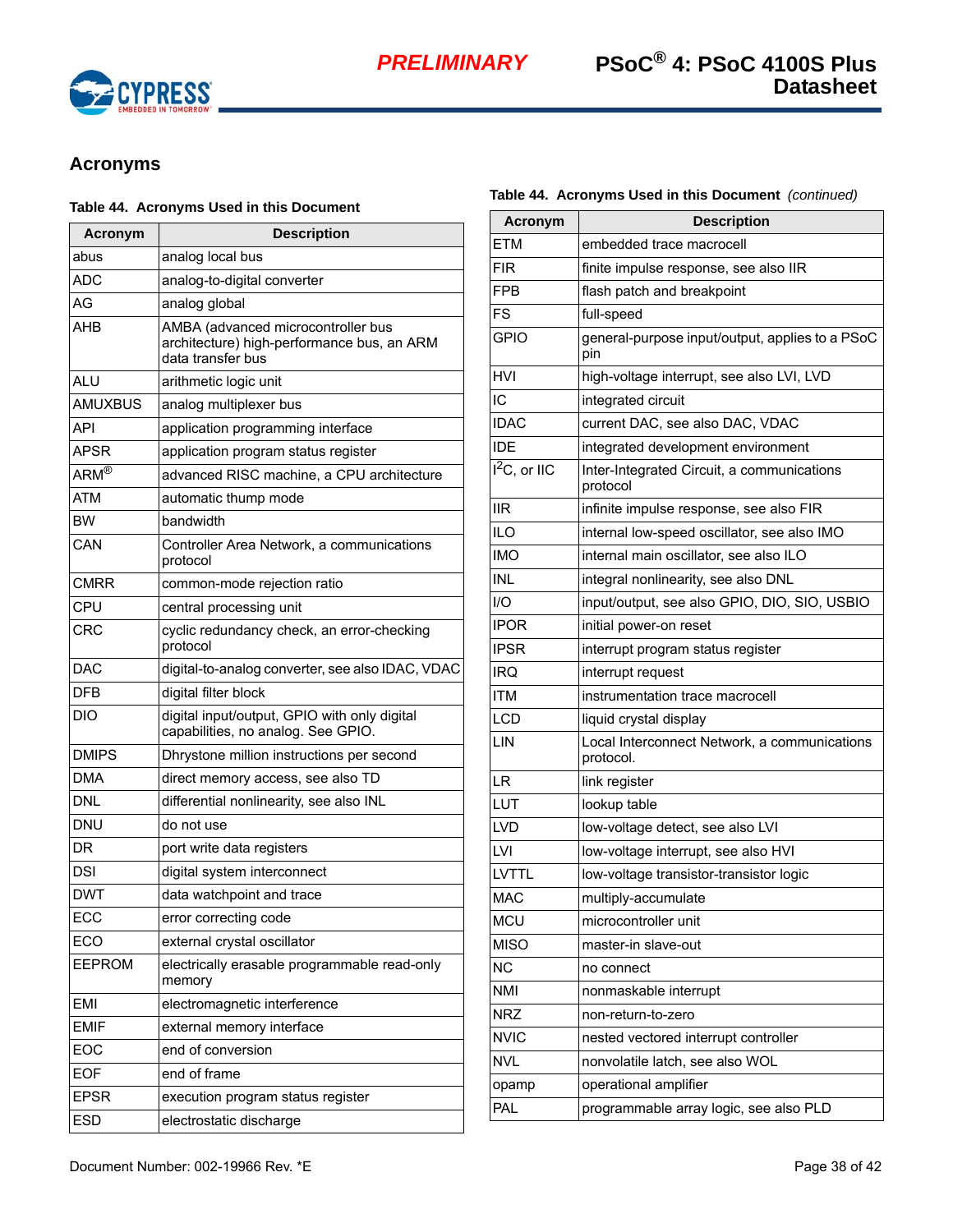

### **Table 44. Acronyms Used in this Document** *(continued)*

| Acronym      | <b>Description</b>                                              |  |  |
|--------------|-----------------------------------------------------------------|--|--|
| <b>PC</b>    | program counter                                                 |  |  |
| <b>PCB</b>   | printed circuit board                                           |  |  |
| PGA          | programmable gain amplifier                                     |  |  |
| <b>PHUB</b>  | peripheral hub                                                  |  |  |
| PHY          | physical layer                                                  |  |  |
| PICU         | port interrupt control unit                                     |  |  |
| <b>PLA</b>   | programmable logic array                                        |  |  |
| PLD          | programmable logic device, see also PAL                         |  |  |
| <b>PLL</b>   | phase-locked loop                                               |  |  |
| <b>PMDD</b>  | package material declaration data sheet                         |  |  |
| POR          | power-on reset                                                  |  |  |
| <b>PRES</b>  | precise power-on reset                                          |  |  |
| <b>PRS</b>   | pseudo random sequence                                          |  |  |
| PS           | port read data register                                         |  |  |
| PSoC®        | Programmable System-on-Chip™                                    |  |  |
| <b>PSRR</b>  | power supply rejection ratio                                    |  |  |
| <b>PWM</b>   | pulse-width modulator                                           |  |  |
| <b>RAM</b>   | random-access memory                                            |  |  |
| <b>RISC</b>  | reduced-instruction-set computing                               |  |  |
| <b>RMS</b>   | root-mean-square                                                |  |  |
| <b>RTC</b>   | real-time clock                                                 |  |  |
| <b>RTL</b>   | register transfer language                                      |  |  |
| <b>RTR</b>   | remote transmission request                                     |  |  |
| RX           | receive                                                         |  |  |
| <b>SAR</b>   | successive approximation register                               |  |  |
| SC/CT        | switched capacitor/continuous time                              |  |  |
| SCL          | $I2C$ serial clock                                              |  |  |
| SDA          | I <sup>2</sup> C serial data                                    |  |  |
| S/H          | sample and hold                                                 |  |  |
| <b>SINAD</b> | signal to noise and distortion ratio                            |  |  |
| <b>SIO</b>   | special input/output, GPIO with advanced<br>features. See GPIO. |  |  |
| SOC          | start of conversion                                             |  |  |
| SOF          | start of frame                                                  |  |  |
| <b>SPI</b>   | Serial Peripheral Interface, a communications<br>protocol       |  |  |
| <b>SR</b>    | slew rate                                                       |  |  |
| SRAM         | static random access memory                                     |  |  |
| <b>SRES</b>  | software reset                                                  |  |  |
| SWD          | serial wire debug, a test protocol                              |  |  |

| Acronym     | <b>Description</b>                                                        |  |  |
|-------------|---------------------------------------------------------------------------|--|--|
| SWV         | single-wire viewer                                                        |  |  |
| TD          | transaction descriptor, see also DMA                                      |  |  |
| <b>THD</b>  | total harmonic distortion                                                 |  |  |
| <b>TIA</b>  | transimpedance amplifier                                                  |  |  |
| TRM         | technical reference manual                                                |  |  |
| <b>TTL</b>  | transistor-transistor logic                                               |  |  |
| ТX          | transmit                                                                  |  |  |
| <b>UART</b> | Universal Asynchronous Transmitter Receiver, a<br>communications protocol |  |  |
| <b>UDB</b>  | universal digital block                                                   |  |  |
| USB         | Universal Serial Bus                                                      |  |  |
| USBIO       | USB input/output, PSoC pins used to connect to<br>a USB port              |  |  |
| <b>VDAC</b> | voltage DAC, see also DAC, IDAC                                           |  |  |
| WDT         | watchdog timer                                                            |  |  |
| <b>IOW</b>  | write once latch, see also NVL                                            |  |  |
| <b>WRFS</b> | watchdog timer reset                                                      |  |  |
| <b>XRFS</b> | external reset I/O pin                                                    |  |  |
| <b>XTAL</b> | crystal                                                                   |  |  |

## **Table 44. Acronyms Used in this Document** *(continued)*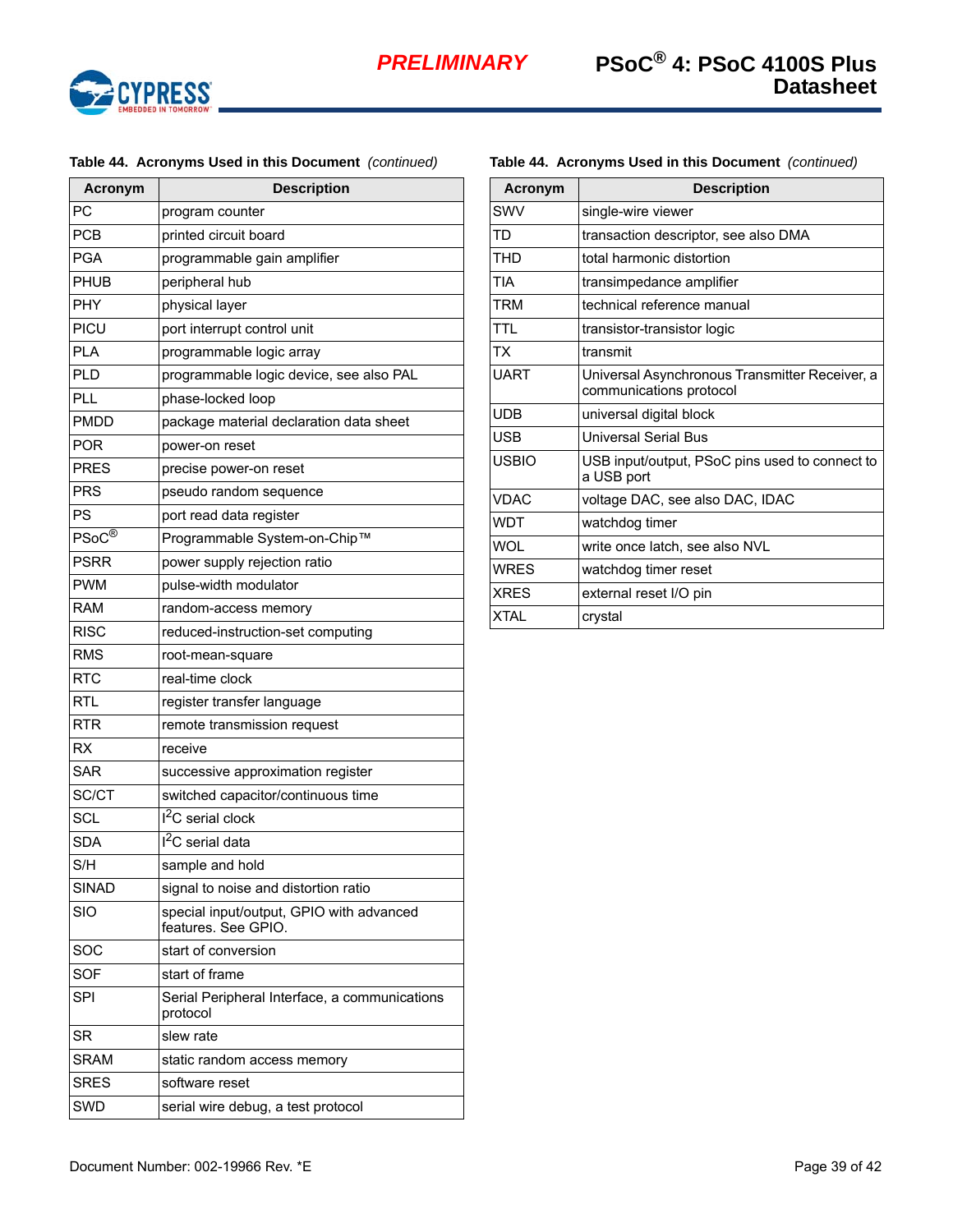

# <span id="page-39-0"></span>**Document Conventions**

# <span id="page-39-1"></span>**Units of Measure**

# **Table 45. Units of Measure**

| <b>Symbol</b> | <b>Unit of Measure</b> |  |  |
|---------------|------------------------|--|--|
| $^{\circ}C$   | degrees Celsius        |  |  |
| dB            | decibel                |  |  |
| fF            | femto farad            |  |  |
| Hz            | hertz                  |  |  |
| KB            | 1024 bytes             |  |  |
| kbps          | kilobits per second    |  |  |
| Khr           | kilohour               |  |  |
| kHz           | kilohertz              |  |  |
| kΩ            | kilo ohm               |  |  |
| ksps          | kilosamples per second |  |  |
| <b>LSB</b>    | least significant bit  |  |  |
| <b>Mbps</b>   | megabits per second    |  |  |
| MHz           | megahertz              |  |  |
| $M\Omega$     | mega-ohm               |  |  |
| <b>Msps</b>   | megasamples per second |  |  |
| μA            | microampere            |  |  |
| μF            | microfarad             |  |  |
| μH            | microhenry             |  |  |
| μs            | microsecond            |  |  |
| μV            | microvolt              |  |  |
| μW            | microwatt              |  |  |
| mA            | milliampere            |  |  |
| ms            | millisecond            |  |  |
| mV            | millivolt              |  |  |
| nA            | nanoampere             |  |  |
| ns            | nanosecond             |  |  |
| nV            | nanovolt               |  |  |
| Ω             | ohm                    |  |  |
| pF            | picofarad              |  |  |
| ppm           | parts per million      |  |  |
| ps            | picosecond             |  |  |
| S             | second                 |  |  |
| sps           | samples per second     |  |  |
| sqrtHz        | square root of hertz   |  |  |
| V             | volt                   |  |  |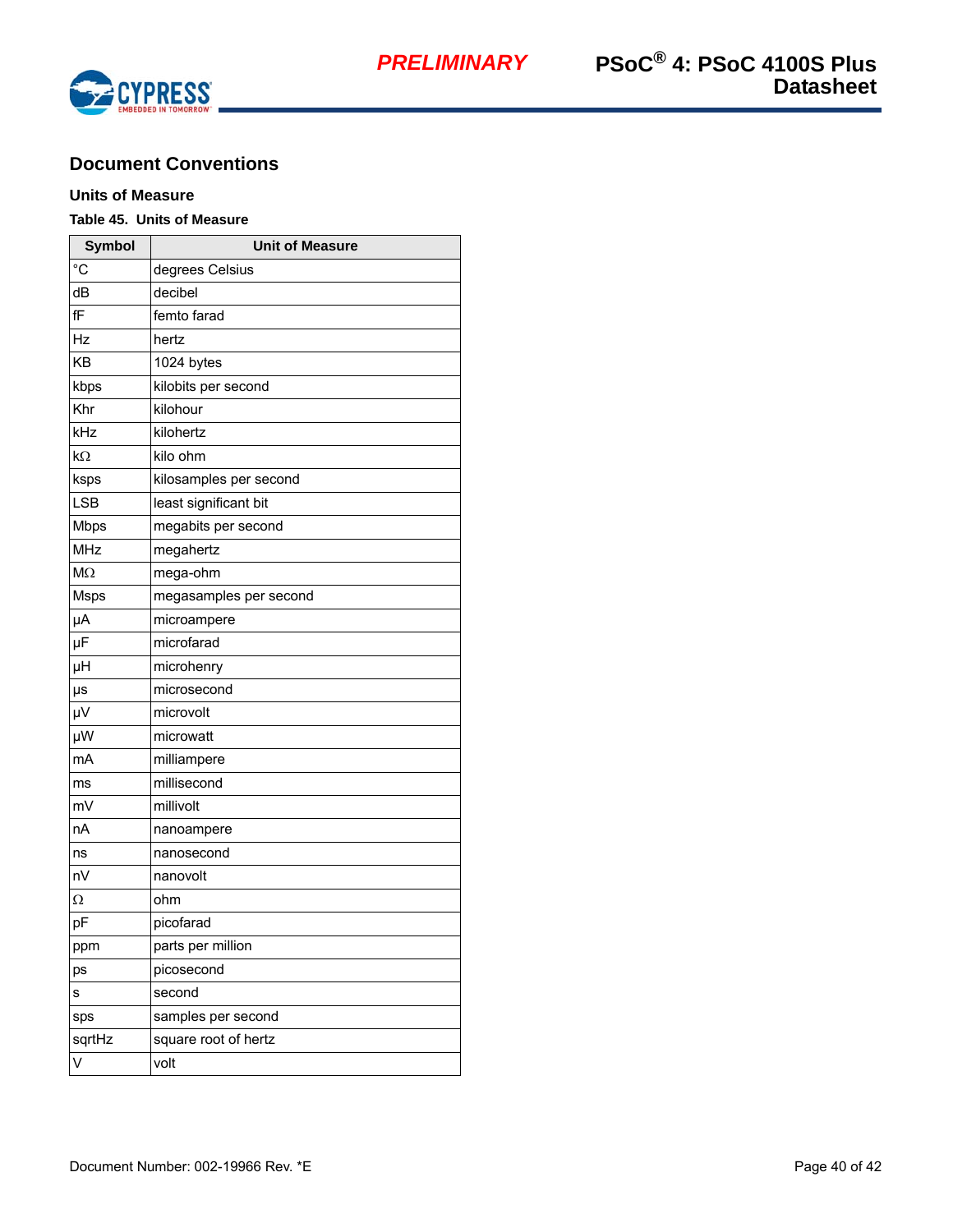

# <span id="page-40-0"></span>**Revision History**

| Description Title: PSoC <sup>®</sup> 4: PSoC 4100S Plus Datasheet Programmable System-on-Chip (PSoC)<br>Document Number: 002-19966 |            |                    |                           |                              |  |
|------------------------------------------------------------------------------------------------------------------------------------|------------|--------------------|---------------------------|------------------------------|--|
| <b>Revision</b>                                                                                                                    | <b>ECN</b> | Oria, of<br>Change | <b>Submission</b><br>Date | <b>Description of Change</b> |  |
| *E                                                                                                                                 | 5995731    | <b>WKA</b>         | 12/15/2017                | New release                  |  |